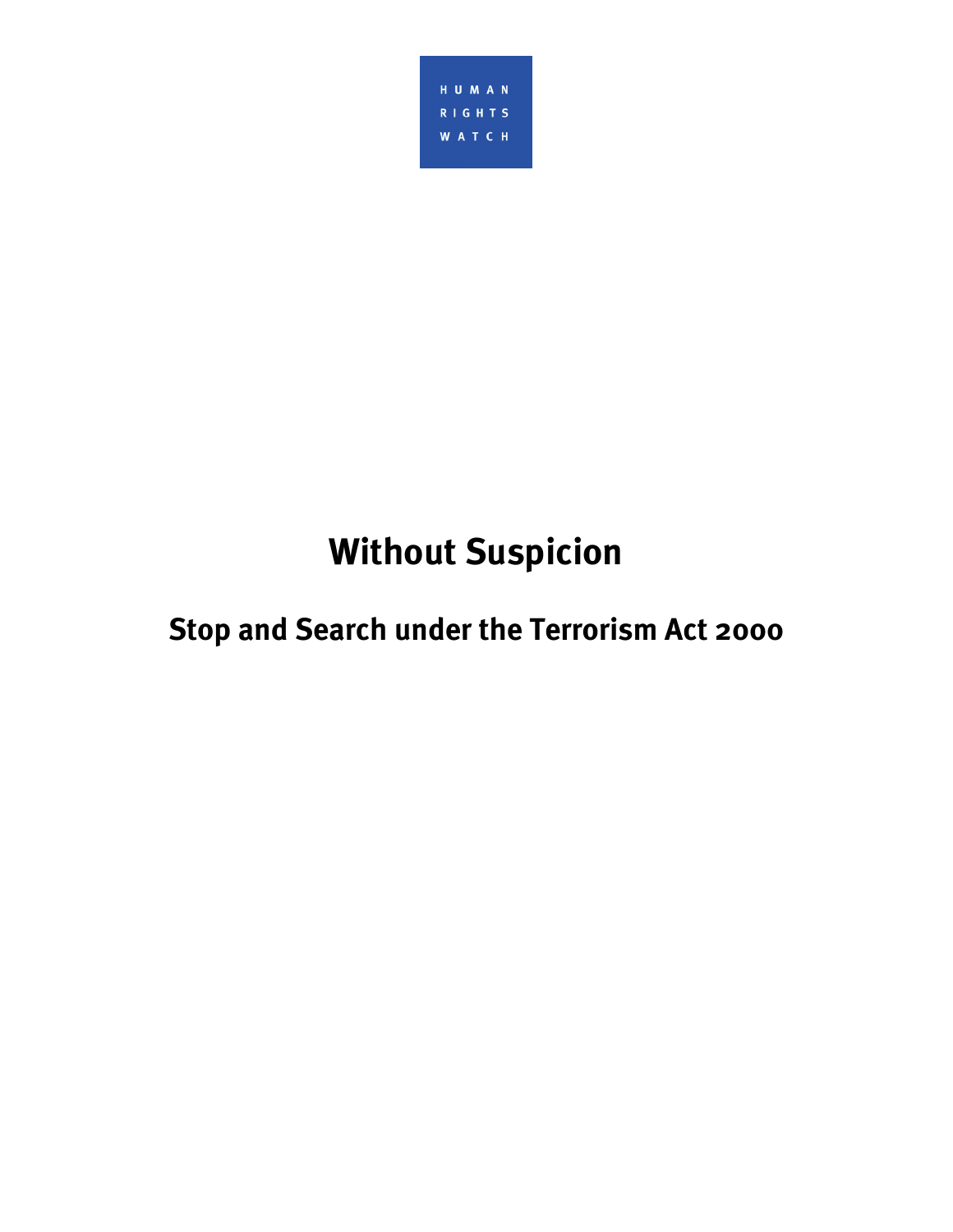Copyright © 2010 Human Rights Watch All rights reserved. Printed in the United States of America ISBN: 1-56432-654-3 Cover design by Rafael Jimenez

Human Rights Watch 350 Fifth Avenue, 34th floor New York, NY 10118-3299 USA Tel: +1 212 290 4700, Fax: +1 212 736 1300 hrwnyc@hrw.org

Poststraße 4-5 10178 Berlin, Germany Tel: +49 30 2593 06-10, Fax: +49 30 2593 0629 berlin@hrw.org

Avenue des Gaulois, 7 1040 Brussels, Belgium Tel: + 32 (2) 732 2009, Fax: + 32 (2) 732 0471 hrwbe@hrw.org

64-66 Rue de Lausanne 1202 Geneva, Switzerland Tel: +41 22 738 0481, Fax: +41 22 738 1791 hrwgva@hrw.org

2-12 Pentonville Road, 2nd Floor London N1 9HF, UK Tel: +44 20 7713 1995, Fax: +44 20 7713 1800 hrwuk@hrw.org

27 Rue de Lisbonne 75008 Paris, France Tel: +33 (1)43 59 55 35, Fax: +33 (1) 43 59 55 22 paris@hrw.org

1630 Connecticut Avenue, N.W., Suite 500 Washington, DC 20009 USA Tel: +1 202 612 4321, Fax: +1 202 612 4333 hrwdc@hrw.org

Web Site Address: http://www.hrw.org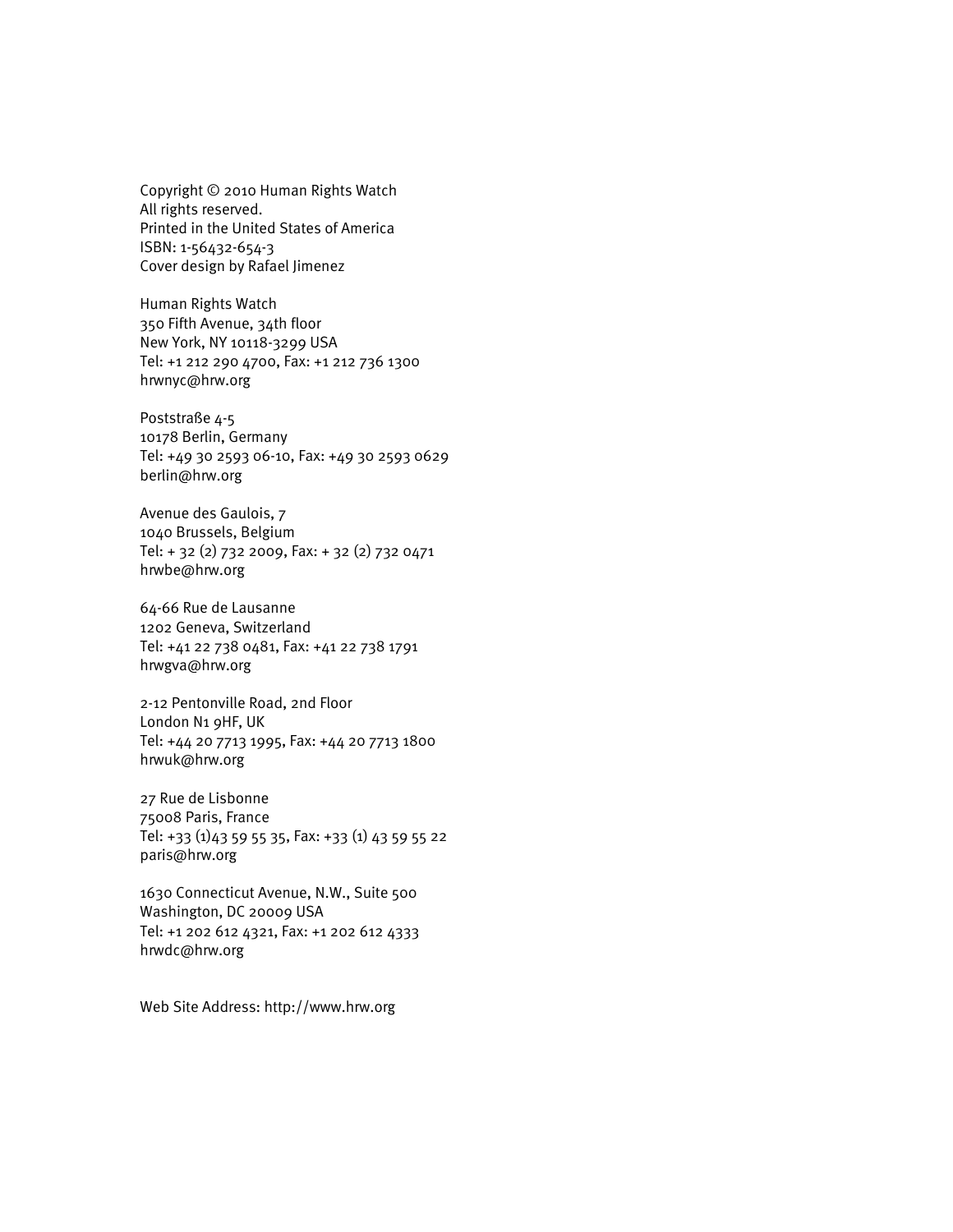

1-56432-654-3

# **Without Suspicion**

## Stop and Search under the Terrorism Act 2000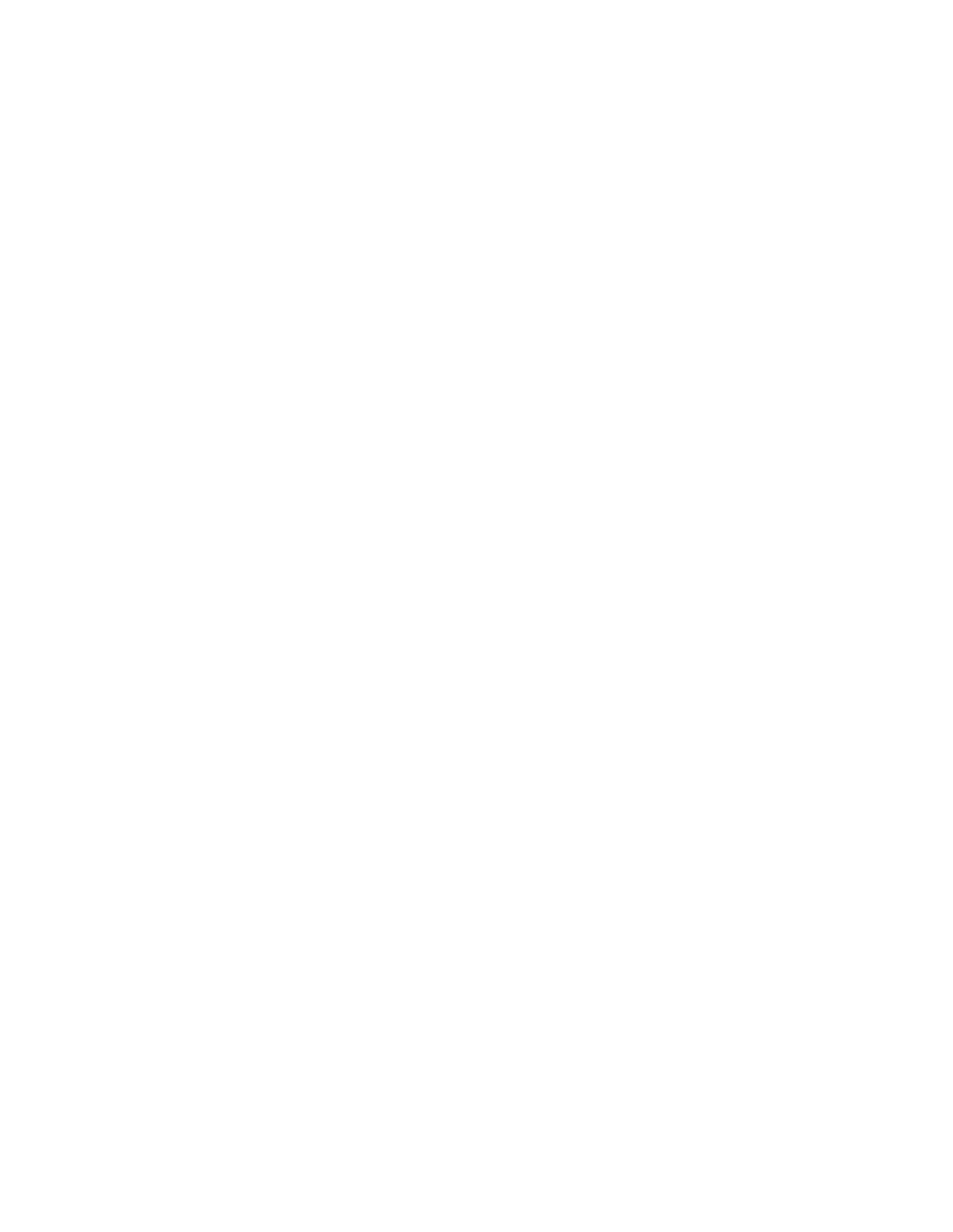## **Executive Summary**

Police in the United Kingdom have long used "stop and search" powers to question and temporarily detain people suspected of involvement in criminal activity. In 2000, the British Parliament approved a new terrorism "stop and search" power giving police throughout the UK the power to stop and search vehicles and members of the public in order to prevent terrorism, without need for reasonable suspicion that a crime has occurred. Failure to cooperate is a criminal offence punishable by up to six months in prison, a £5000 (approximately \$7,500) fine, or both.

Since 2007, use of this stop and search power-often referred to as section  $44$  after the clause in the legislation that created it—has skyrocketed. In England, Scotland, and Wales, the number of recorded stops rose almost seven-fold in just two years (from 37,000 in the year ending April 2007 to over 256,000 for the year ending April 2009). With Northern Ireland included, the total for the year ending April 2009 is 269,244.

Numbers have since fallen, in part because of reforms introduced by some police forces. But the fact remains that in the last 12 months for which complete data is available (January 2009 to December 2009), section 44 powers resulted in more than 148,000 people being stopped in England, Scotland, and Wales, without any suspicion they were engaged in terrorism or other criminal wrongdoing. With Northern Ireland included, the figure rises to 173,339.

Senior police officers say that the power is intended to be preventive, making it harder for terrorists to operate and easier for police to disrupt their plots. But despite almost 450,000 section 44 stops and searches throughout the United Kingdom between April 2007 and April 2009, no one was successfully prosecuted for a terrorism offence as a result, and according to Britain's independent reviewer of terrorism legislation, little if any useful intelligence about terrorist plots was obtained. The government has failed to demonstrate that section 44 serves its stated purpose.

Human Rights Watch's research indicates that the power is being used improperly including to stop railway enthusiasts, photographers, and even children. Analysis of the stop and search statistics indicates that South Asians and blacks are more likely to be stopped than whites, suggesting that police may be engaging in ethnic profiling in deciding whom to stop. There is anecdotal evidence that in some locations whites are being stopped to balance the statistics, masking the extent to which ethnic minorities are being targeted.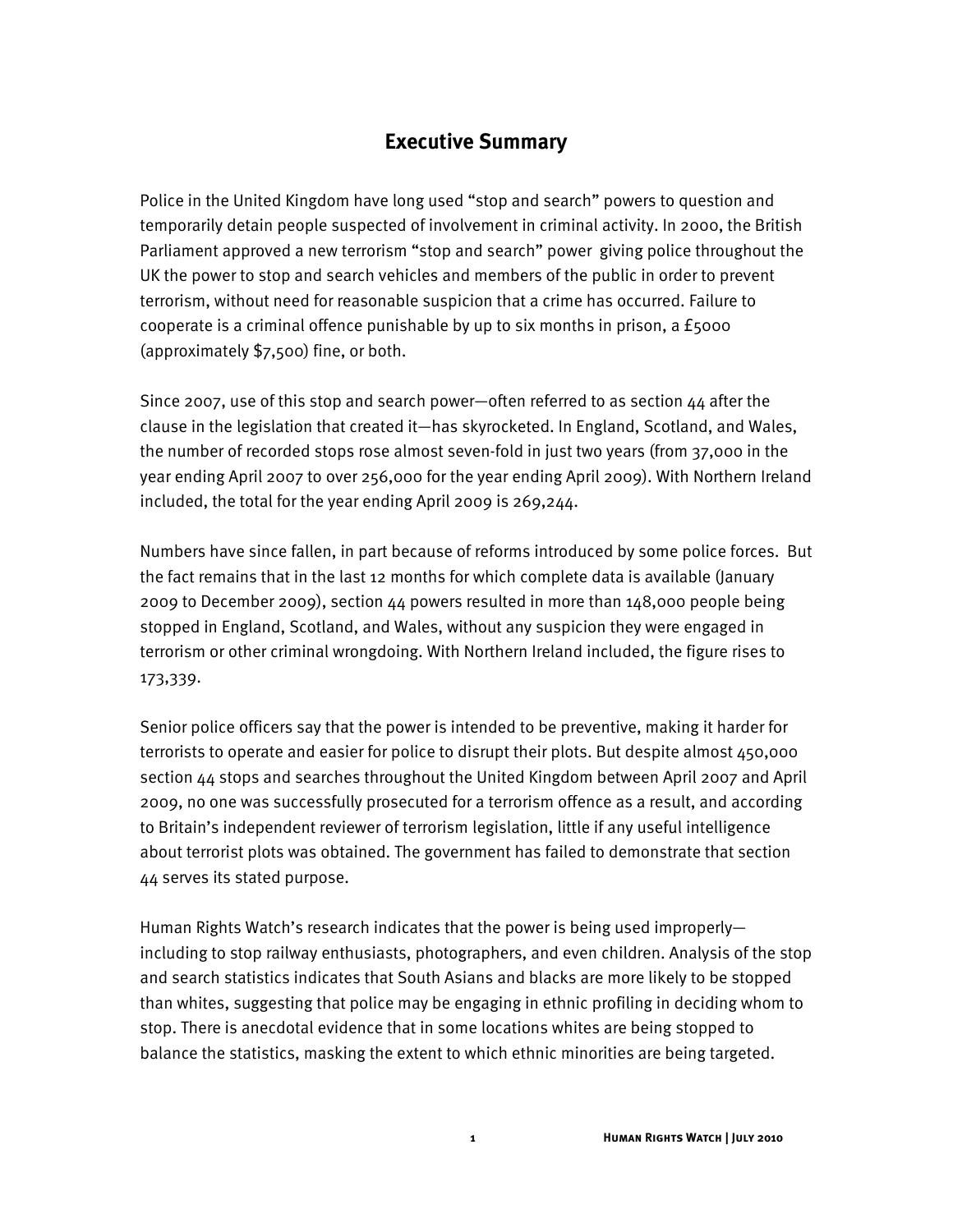Section  $44$  has been used without authorization. In June 2010, the government admitted that police in London and elsewhere had carried out hundreds and possibly thousands of stops and searches prior to 2008 without proper authorization, including 840 in one operation in London alone.

Section 44 is used inconsistently. Forces in London have carried out hundreds of thousands of searches, while forces in other major urban areas that have been the target of terrorist attacks or plots, such as Glasgow, Manchester and Birmingham, have made little or no use of it.

In addition, safeguards that were intended to prevent misuse of section  $44$ —including required authorization from the Home Secretary, geographic and temporal limits on its use, assessments of community impact, and guidance for police when using the power—have proved ineffective.

Authorizations by the Home Secretary appear to be little more than rubber stamping exercises, with rolling authorizations across the whole of London for April 2002 until May 2009. When asked in Parliament in May 2009 for examples of section 44 authorizations requested by police that had been refused or modified by the Home Office, the previous government said it did not have that information.

Neither the police nor the Home Office are giving proper weight to the impact of section 44 on relations between the police and ethnic minority communities when deciding to authorize the power, despite a requirement in the law and long-standing evidence that the misuse of stop and search powers can have a damaging effect on confidence in the police.

Section 44 stops and searches are damaging community relations, and undermining confidence in the police, especially in London where most stop and searches occur, and within Muslim communities. It is difficult to assess quantitatively whether Muslims are more likely to be stopped than those of other religions, because religion, unlike ethnicity, is not recorded during stops. But the harm done to the perceptions of the police within Muslim communities is evident.

The damage to community relations and confidence in the police potentially hampers the effectiveness of counterterrorism policing and undermines the cooperation of witnesses that could lead to arrests and help disrupt terrorist plots.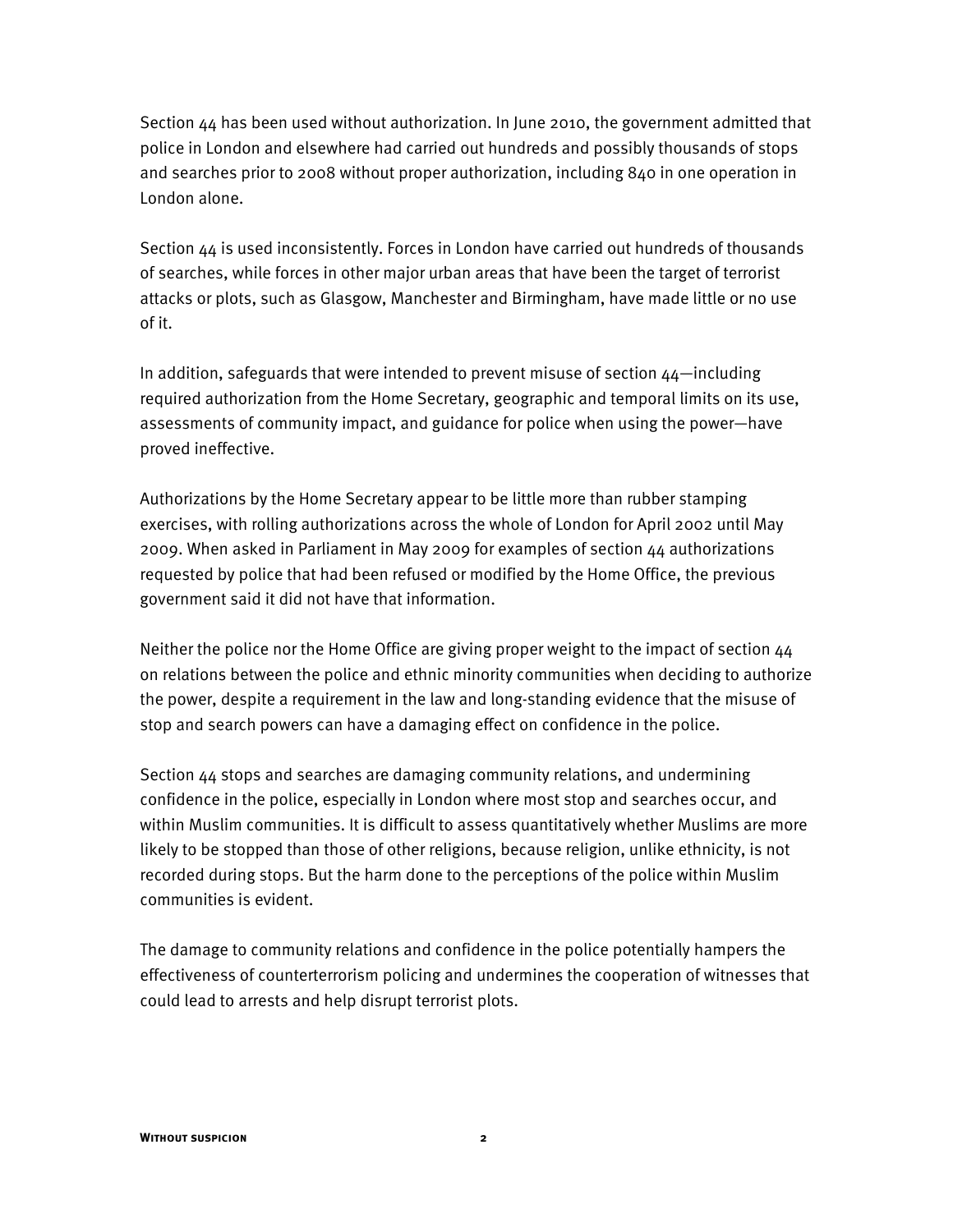The use of section  $44$  violates the UK's human rights obligations. The European Court of Human Rights ruled in January 2010 that the use of section 44 violates the right to privacy, overturning a decision by the Britain's highest court. The higher rate of stops of ethnic minorities provides evidence that the power violates the principle of non-discrimination.

Section 44 can also violate the right to liberty: members of the public have no choice to submit to a search, and there is evidence of the arbitrary and unlawful use. There is also evidence that the use of the power can breach the right to peaceful protest.

The Metropolitan Police Service (MPS) and British Transport Police (BTP)-the two forces that carry out most stops and searches—have made significant efforts to reform their use of section 44. In 2009, the MPS significantly narrowed the circumstances in which the power can be used and greatly reduced the geographic scope of the authorization, so that it now covers around a tenth of geographic London. The BTP also reduced the geographic scope of the power. Police in Hampshire, southern England, went even further: after almost 3,500 stops in 12 months failed to result in a single terrorism arrest, they announced in April 2009 that they were suspending use of section 44.

The MPS and BTP deserve credit for taking these initiatives, as does Hampshire Police for halting use of section 44 entirely. Human Rights Watch has given considerable weight to these reform efforts, and to the view of senior officers in the MPS and BTP that the power is necessary to combat terrorism (although senior officers in other parts of the UK evidently take a different view in relation to their own forces). We have also given serious consideration to the possibility of restricting the power to major transport hubs in London.

However, we believe that even if the law were improved-if its geographic scope were permanently narrowed or its use restricted to specialist officers—the reforms would not entirely address the risk of arbitrary use, including profiling of ethnic minorities or stops of children. It is impossible to give clear guidance to officers on the use of a power that requires no reasonable suspicion. The risk of arbitrary use also makes the power incompatible with the traditional discretion given to UK police officers in course of their duties. The use of section  $44$  compromises the UK's human rights obligations and is counterproductive.

There is also a risk that if the government raises its terrorist threat assessment, whether in the run up to the 2012 Summer Olympics or otherwise, police could increase their use of section 44 and the number of persons stopped and searched under the power could rise again.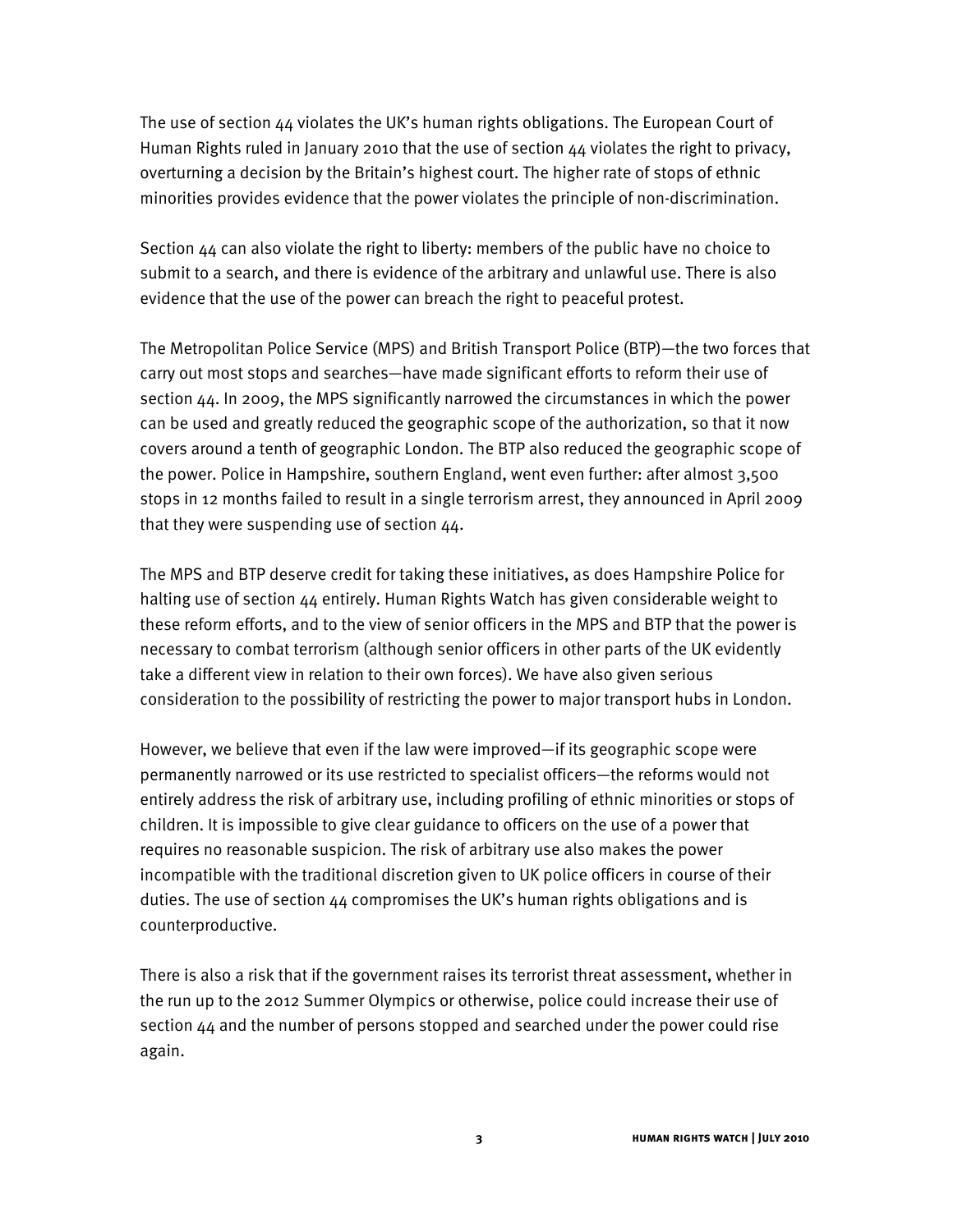As a result of these negative consequences, Human Rights Watch calls for the repeal of section 44 which, despite the efforts of some police forces, has proved structurally unsuited to reform.

It would be far better for police to attempt to combat terrorism using stop and search powers that require reasonable suspicion. Such powers, such as section 43 of the Terrorism Act 2000, are themselves imperfect. But they have the benefit of clarity and accountability.

Both the Conservatives and Liberal Democrats, which together form Britain's new coalition government, pledged to review section 44 prior to the elections. On June 10, 2010, the Security Minister Baroness Neville-Jones confirmed the government's intention to do so. The coalition agreement states the government "will implement a full programme of measures to reverse the substantial erosion of civil liberties and roll back state intrusion," and "introduce safeguards against the misuse of anti-terrorism legislation." Repealing section  $44$  should be part of that agenda.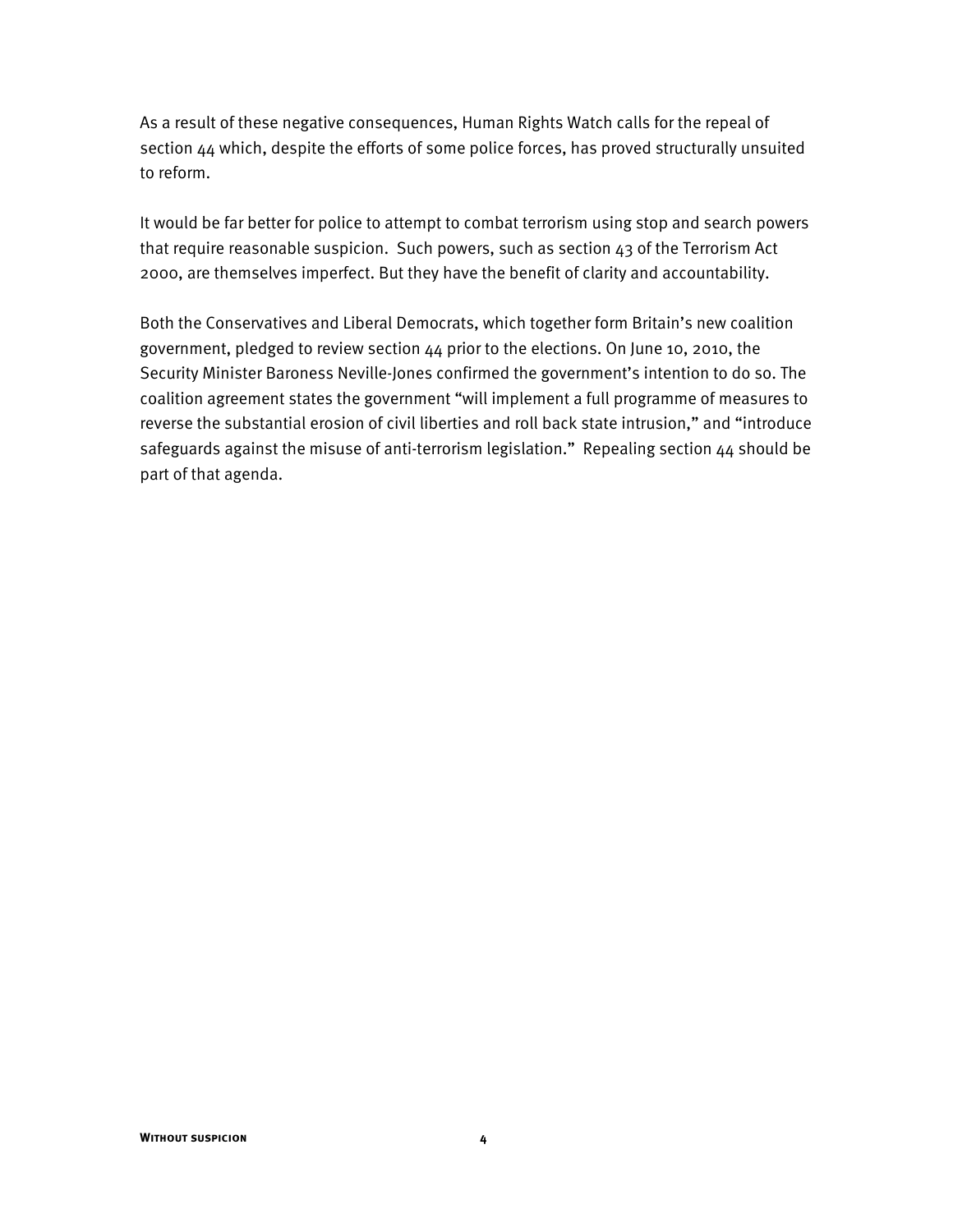## **Recommendations**

To the Coalition Government of the United Kingdom:

- Repeal section 44 of the Terrorism Act 2000.
- Combat terrorism using stop and search powers that require reasonable suspicion, such as section 43 of the Terrorism Act 2000.
- Amend section 43 of the Terrorism Act 2000 to include searches of vehicles, where an officer has a reasonable suspicion that the driver or passenger is involved in terrorism.
- Amend Code A of the Police and Criminal Evidence Act 1984 to make it clear that there are no circumstances in which it is permissible to take into account a person's ethnic origin when determining whom to stop. Such an amendment would not prohibit the police from stopping a person where that person matched the physical description of a person wanted by the police.
- Amend the Race Relations Act 1976 to remove its national security exception, which is incompatible with human rights law.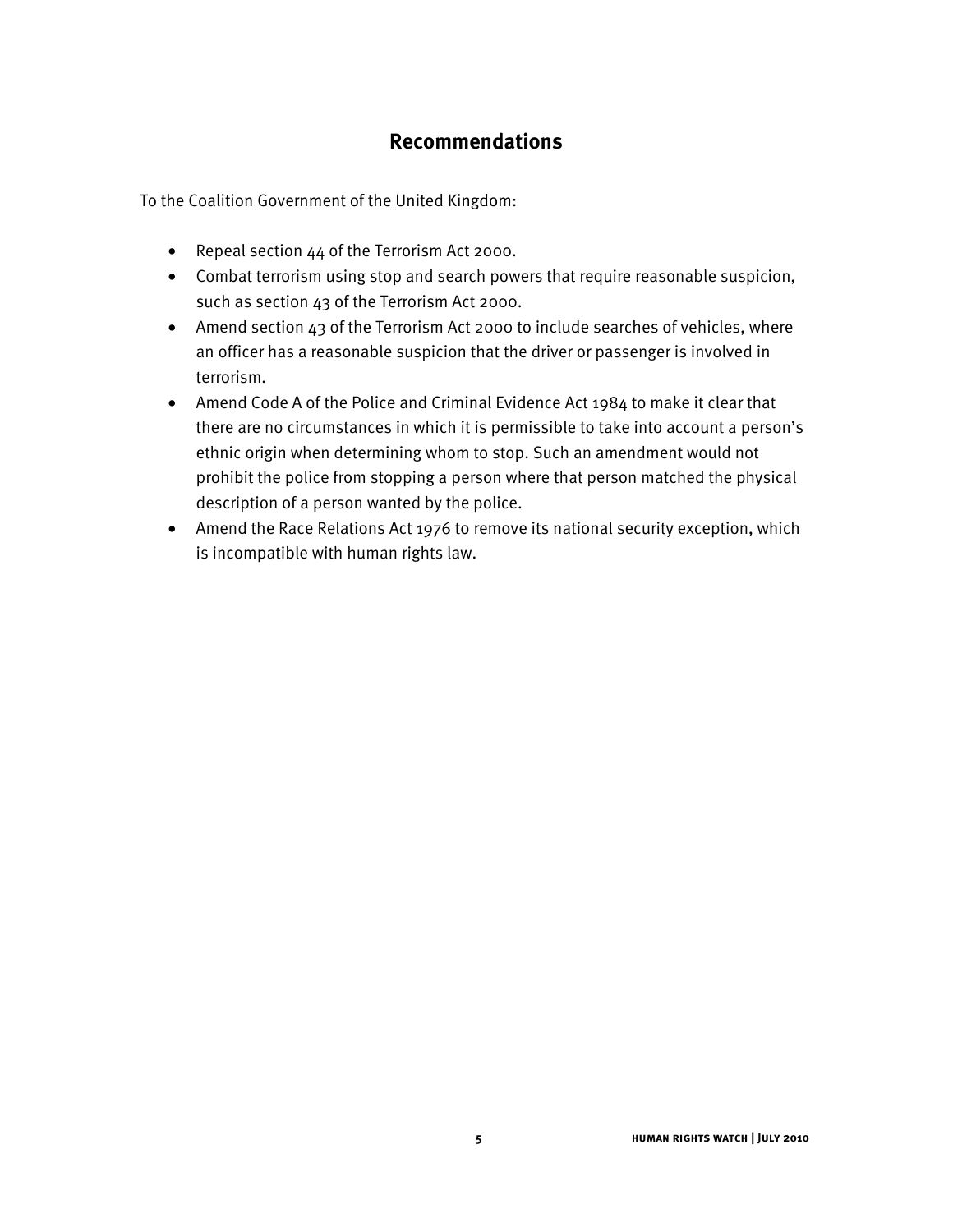## **I. Background**

"Stop and search" refers to the power of the police to stop an individual (usually on foot, but sometimes while driving a vehicle) in public places; to question the person about his or her identity and movements; and to detain the person temporarily in order to search him or her for prohibited articles, such as illegal drugs or weapons, stolen goods or articles for use in crime, such as tools. According to the Home Office (Interior Ministry) website, "Stop and search powers allow the police to combat street crime and anti-social behaviour, and prevent more serious crimes."<sup>1</sup>

Stop and search powers have a long and controversial history in the United Kingdom. They were first introduced by the Vagrancy Act 1824 (suspicion of intent to commit a criminal offence, known as the "sus" laws), and the Metropolitan Police Act 1839 (suspicion of carrying a stolen article).<sup>2</sup> Both laws remained on the statute books until the 1980s.<sup>3</sup>

Use of the power has been a long-standing source of tension between the police and ethnic minority communities, particularly those of black African-Caribbean origin, who have historically been subject to disproportionate stops and searches, in the absence of "reasonable suspicion" (despite a requirement in the law that such suspicion was required). The misuse of stop and search powers was identified as a contributing factor to the 1981 riots in the Brixton, an area of London with a large black community.**<sup>4</sup>**

A subsequent public inquiry into the riots chaired by Lord Scarman recommended changes to the operation of stop and search, and to policing in minority communities generally, including an independent complaints mechanism, greater community consultation, and law reform to ensure that the safeguard of reasonable suspicion is applied when stop and search powers are exercised.**<sup>5</sup>**

<sup>&</sup>lt;sup>1</sup> "The Police: Police Powers: Stop and Search," Home Office website, (undated) http://www.homeoffice.gov.uk/police/powers/stop-and-search/ [accessed September 9, 2009].

<sup>&</sup>lt;sup>2</sup> "Report of the MPA Scrutiny Panel on MPS Stop and Search Practice," Metropolitan Police Authority, October 2004, http://www.mpa.gov.uk/downloads/stop-search/stop-search-report-2004.pdf [accessed September 7, 2009], p.16.

**<sup>3</sup>** Ibid.

**<sup>4</sup>** Ibid.

**<sup>5</sup>** Lord Leslie Scarman, Report to the Secretary of State for the Home Department on the Brixton Disorders of 12-18 April 1981, (London: Penguin Books, 1981).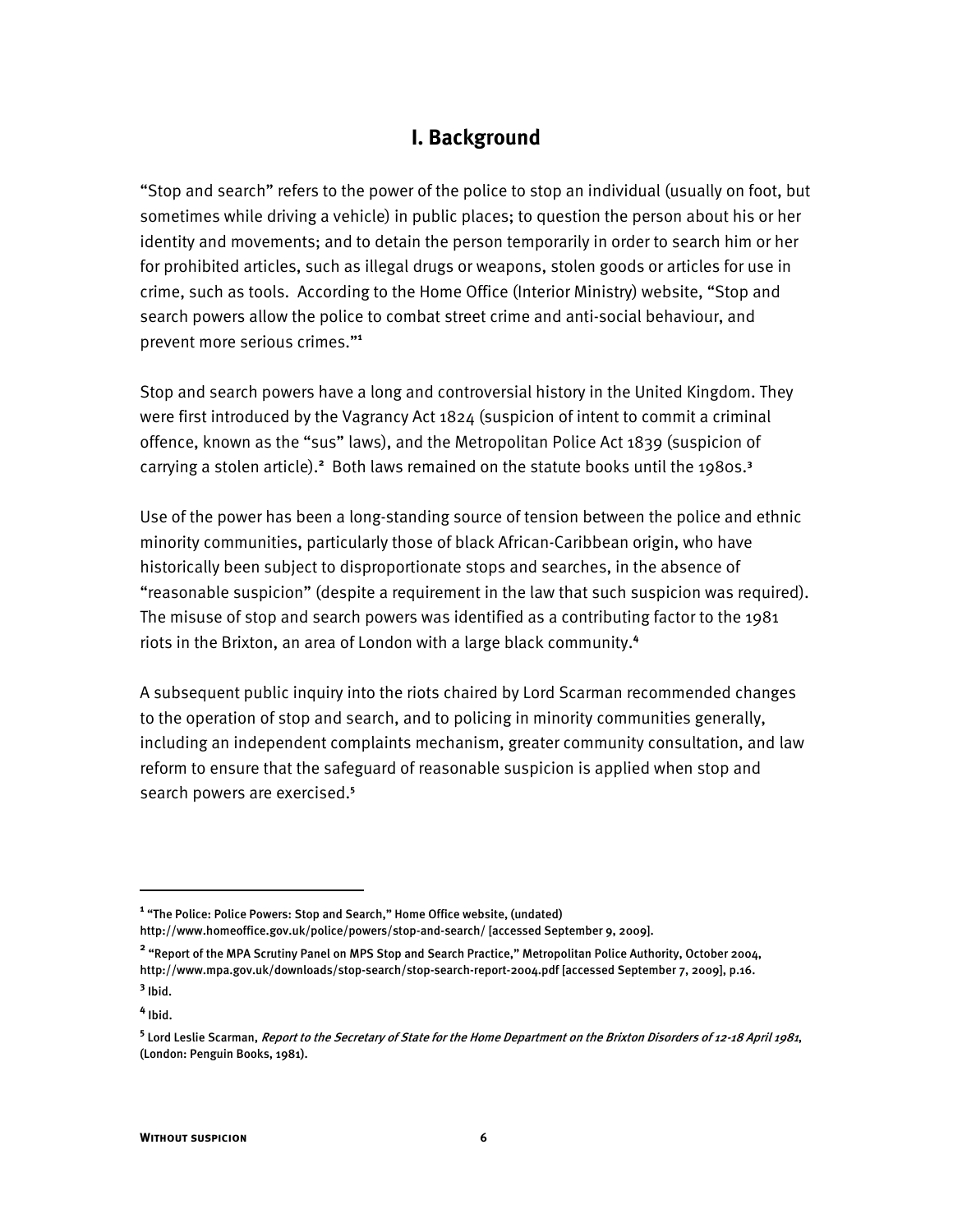## *Police and Criminal Evidence Act, 1984 (PACE)*

Some of the recommendations were included in the 1984 Police and Criminal Evidence Act (PACE), which brought about major reforms to policing in England and Wales, including through the introduction of codes of practice for the police.**<sup>6</sup>** In particular, PACE strengthened the requirements that a decision to stop and search a suspect must be based on reasonable suspicion, and introduced the recording of such stops.**<sup>7</sup>**

Code A of PACE defines "reasonable suspicion" in the context of stop and search:

Reasonable suspicion can never be supported on the basis of personal factors. It must rely on intelligence or information about, or some specific behaviour by, the person concerned. ...Reasonable suspicion cannot be based on generalisations or stereotypical images of certain groups or categories of people as more likely to be involved in criminal activity.**<sup>8</sup>**

PACE Code A also governs the use of other stop and search powers, including those under section 44 of the Terrorism Act.

It is notable that the stop and search model introduced by PACE-with a clear requirement of reasonable grounds coupled with recording and ethnic monitoring of stops-is now regarded by some experts as European best practice. In May 2009, the non-governmental organization Open Society Justice Initiative published "Addressing Ethnic Profiling by Police," a 99-page report that detailed the experience of a European Union-funded project designed to improve stop and search practices by police in Bulgaria, Hungary and Spain.**<sup>9</sup>** The 18-month project, which commenced in January 2007, included visits by Bulgarian, Hungarian and Spanish police officers to the UK and by UK police officers to the three countries.

 $\overline{a}$ 

**<sup>6</sup>** Northern Ireland is covered by related legislation, the Police and Criminal Evidence (Northern Ireland) Order 1989. In Scotland, which has a separate legal system, The Criminal Procedure (Scotland) Act 1995 applies.

<sup>&</sup>lt;sup>7</sup> The Police Foundation, "The Briefing –Stop and Search, Series 1, Edition 1," November 2008, http://www.policefoundation.org.uk/files/POLICE0001/Briefing%20-%20Stop%20%20Search%20Final.pdf [accessed September 7, 2009].

**<sup>8</sup>** Police and Criminal Evidence Act 1984, Code A, Amended January 1, 2009, section 2.2, http://police.homeoffice.gov.uk/publications/operational-policing/pace-code-a-amended-jan-2009 [accessed September 7, 2009].

<sup>&</sup>lt;sup>9</sup> Open Society Justice Initiative, "Addressing Ethnic Profiling by Police–A Report on the Strategies for Effective Police Stop and Search Project," May 2009,

http://www.soros.org/initiatives/justice/focus/equality\_citizenship/articles\_publications/publications/profiling\_20090511 [Accessed November 9, 2009].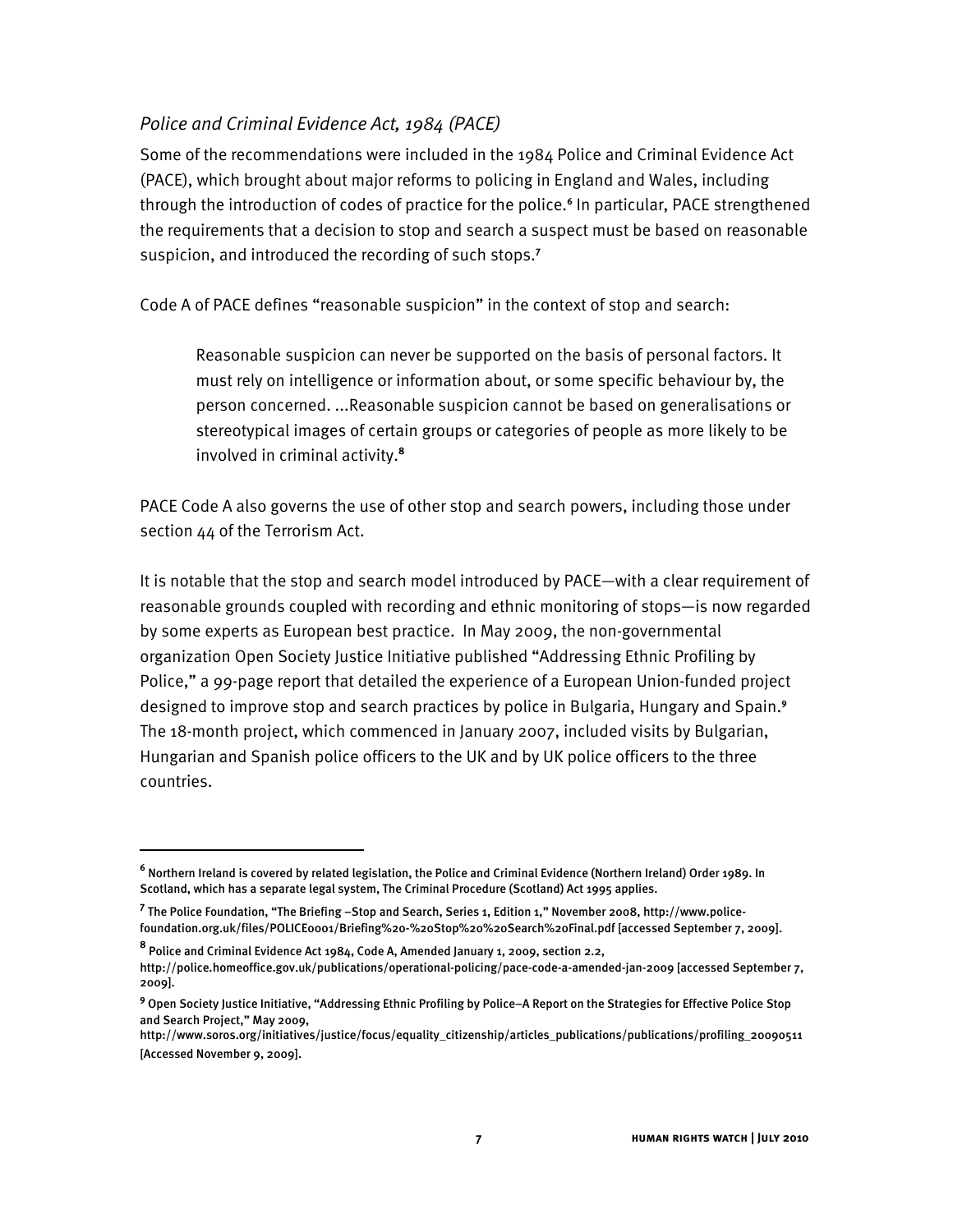However, the introduction of PACE in the UK did not fully resolve concerns over the use of stop and search powers. That was partly because it failed to end disproportionate stops and searches of ethnic minorities (although the recording of such stops meant that disproportion in a particular area can now be measured and steps taken to resolve it).**<sup>10</sup>** Concern also persisted because of other stop and search powers, which were not subject to recording and ethnic monitoring required under PACE. Unlike PACE stops, they also did not require reasonable suspicion.

Those powers include section 60 of the Criminal Justice and Public Order Act 1994, which allows a police officer to stop and search people and vehicles for weapons where the officer believes there may be "serious violence" in a local area. In financial year 2007/8 (ending April 2008), there were 53,250 stops and searches under the power.**<sup>11</sup>** The power has been criticized for being disproportionately used against young people from ethnic minority communities in the context of efforts to curb knife crime.**<sup>12</sup>**

#### *The Macpherson Report*

The 1999 public inquiry into the failure of police to hold anyone criminally accountable for the murder of Stephen Lawrence, a black teenager, six years earlier also looked at wider questions of policing in ethnic minority communities. The report of the inquiry (known as "The Macpherson Report" after its lead author, Sir William McPherson) noted that "[w]herever we went we were met with inescapable evidence which highlighted the lack of trust which exists between the police and the minority ethnic communities," adding that "if there was one area of complaint which was universal it was the issue of 'stop and search."<sup>33</sup>

Although the report (which was finalized prior to the enactment of the Terrorism Act 2000) concluded that stop and search powers should remain unchanged, it recommended:

**<sup>10</sup>** The UK Equality and Human Rights Commission is currently considering litigation against certain police forces if they fail to take positive steps to tackle the persistent disproportion in the ethnicity of those stopped and search under PACE and other powers that require suspicion. Such an intervention would not be possible in the absence of data on the ethnicity of those stopped. Afua Hirsch, "Equalities watchdog rebukes police over disproportionate use of stop and search," The Guardian, June 2, 2010, http://www.guardian.co.uk/law/2010/jun/02/police-stop-search-black-asian [accessed June 9, 2010].

<sup>&</sup>lt;sup>11</sup> "Statistics on Race and the Criminal Justice System 2007/8," Ministry of Justice, Table 4.6a, April 2009,

http://www.justice.gov.uk/publications/docs/stats-race-criminal-justice-system-07-08-revised.pdf [accessed June 30, 2010], Table 4.5..

<sup>&</sup>lt;sup>12</sup> See, for example, Rebekah Delsol, "Section 60 stop and search powers," in *Ethnic Profiling: The Use of 'Race' in UK Law* Enforcement, The Runnymede Trust, February 2010, http://www.runnymedetrust.org/eventsconferences/econferences/ethnic-profiling-in-uk-law-enforcement/the-report/young-people-and-section-60/section-60-stopand-search-powers.html [accessed June 2, 2010].

<sup>&</sup>lt;sup>13</sup> "The Stephen Lawrence Inquiry, Report Of An Inquiry By Sir William Macpherson Of Cluny" (hereafter "Macpherson Report"), February 1999, Chapter 45, paras, 45.6 and 45.8, http://www.archive.officialdocuments.co.uk/document/cm42/4262/4262.htm [accessed September 7, 2009].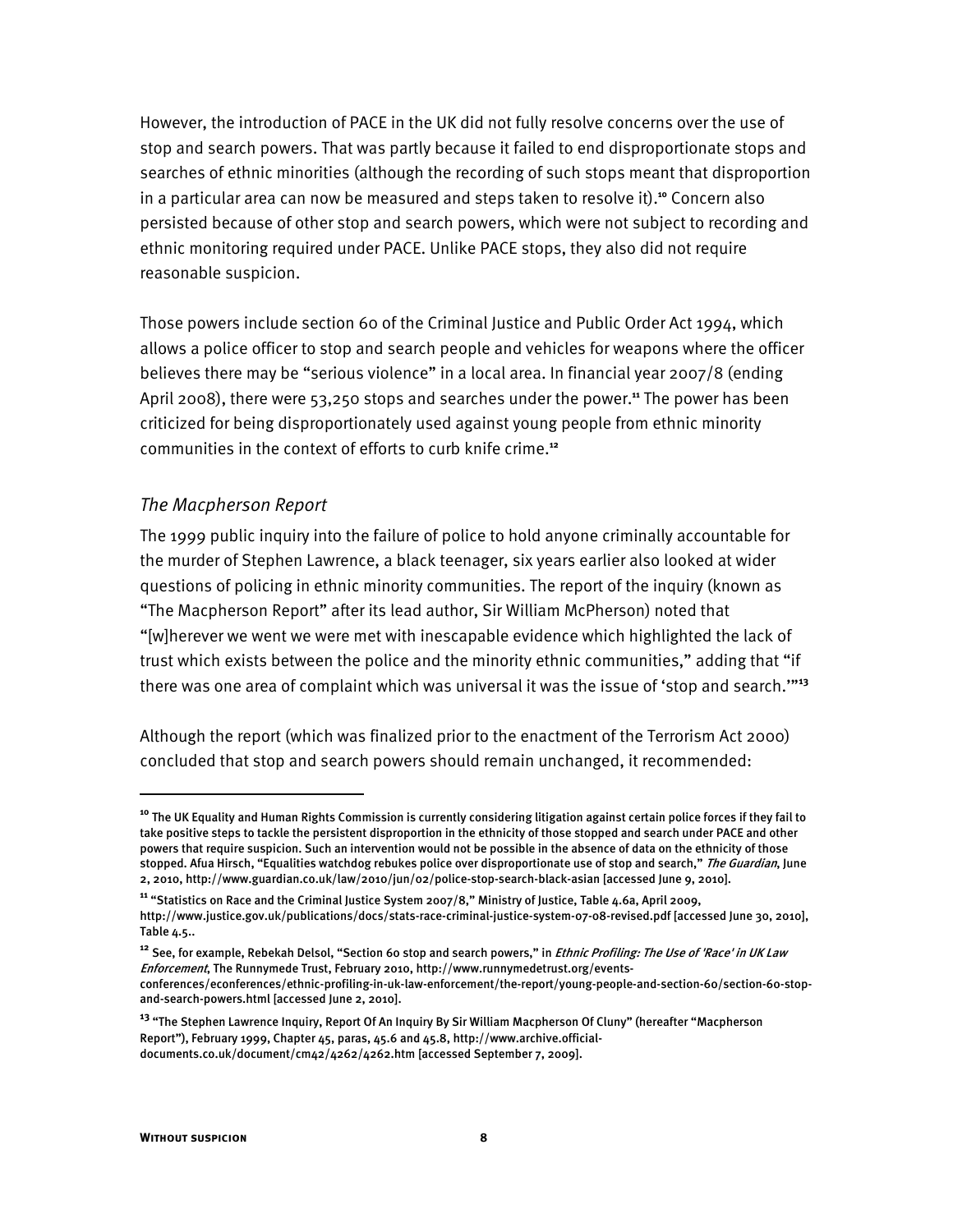[T]hat a record is made by police officers of all "stops" and "stops and searches" made under any legislative provision (not just the Police and Criminal Evidence Act). Non-statutory or so called "voluntary" stops must also be recorded. The record to include the reason for the stop, the outcome, and the self-defined ethnic identity of the person stopped. A copy of the record shall be given to the person stopped.**<sup>14</sup>**

The Macpherson Report also recommended:

That these records should be monitored and analysed by Police Services and Police Authorities, and reviewed by HMIC [Her Majesty's Inspectorate of Constabulary] on inspections. The information and analysis should be published.**<sup>15</sup>**

In July 2009, the Joint Committee on Human Rights published a report of its inquiry into the status of the Macpherson Report recommendations 10 years later. The report noted progress, but highlighted continuing disproportionality in the number of black people being stopped under PACE. As a result, it repeated a recommendation from an earlier inquiry that "strategies for the use of Stop and Search should explicitly recognize the balance that needs to be struck between use of the power to prevent or detect crime and the negative impact its use has on public cooperation with, and support for, the police."<sup>16</sup>

In March 2010, the Equality and Human Rights Commission, an independent publicly-funded body responsible for ensuring respect for human rights and equality in the UK, issued the results of a five-year study into stop and search powers across the UK, focusing on stops under PACE and other legislation that require reasonable suspicion, and excluding those under the Terrorism Act.**<sup>17</sup>** It found that disproportionality in relation to stops of black and Asian people had actually risen during the period under review (financial years 2001/2 to 2007/8), and concluded that this "has a huge impact on the experience that people from these groups have of the police."<sup>18</sup>

**<sup>14</sup>** Macpherson Report, Chapter 47, paras. 60 and 61.

**<sup>15</sup>** Macpherson Report, Chapter 47, para. 62.

<sup>&</sup>lt;sup>16</sup> UK Parliamentary Joint Committee on Human Rights, "The Macpherson Report-Ten Years On," July 2009,

http://www.publications.parliament.uk/pa/cm200809/cmselect/cmhaff/427/427.pdf [accessed November 9, 2009], para. 7

**<sup>17</sup>** UK Equality and Human Rights Commission, "Stop and Think: A critical review of the use of stop and search powers in England and Wales," March 15, 2010

http://www.equalityhumanrights.com/uploaded\_files/raceinbritain/ehrc\_stop\_and\_search\_report.pdf [accessed March 22, 2010]. The other stop and search powers assessed are those under the Misuse of Drugs Act 1971 and the Firearms Act 1968. Both require reasonable suspicion.

<sup>&</sup>lt;sup>18</sup> Equality and Human Rights Commission, "Stop and Think," p.10 (impact), p.24 (trends).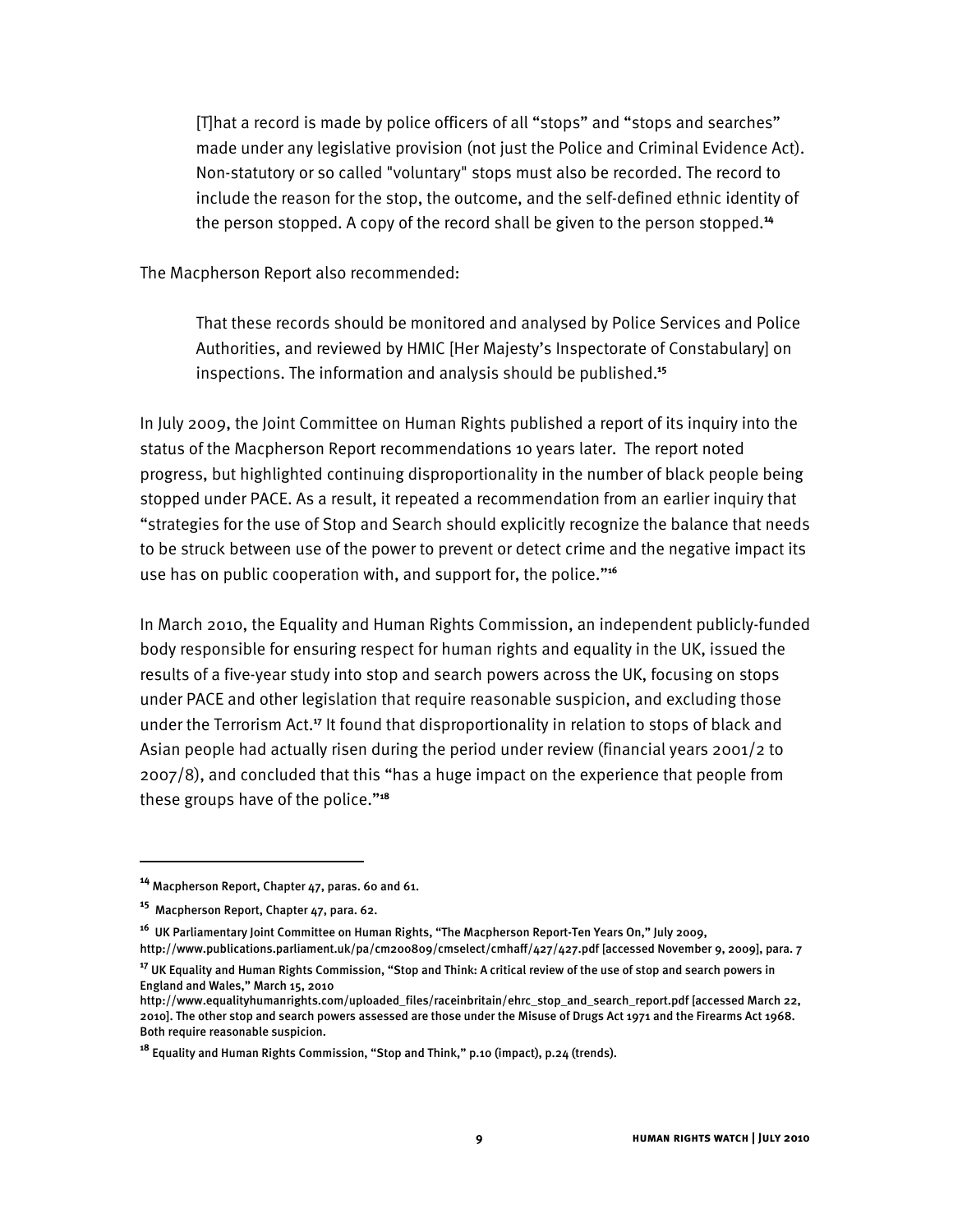#### Introduction of the Terrorism Act 2000

The Terrorism Act was adopted by Parliament in July 2000, following debate in the final quarter of 1999 and first half of 2000. The Act consolidated and replaced several counterterrorism laws in the United Kingdom, some of which had been introduced as temporary measures in response to terrorism linked to Northern Ireland.**<sup>19</sup>** It applies throughout the UK. The power to stop and search pedestrians and vehicles, their drivers and passengers, without suspicion is created by section 44 of the Act.**<sup>20</sup>** An authorization may be given only by a senior police officer and "only if the person giving it considers it expedient for the prevention of acts of terrorism."<sup>21</sup>

The Act also contains, in section 43, a power to stop and search a person (but not vehicles) where there is a reasonable suspicion that the person is a terrorist.**<sup>22</sup>** It differs from the general PACE power in that it does not require the officer carrying out the stop to have a reasonable suspicion that a particular offence has been committed. It is sufficient that the officer reasonably suspects the person to be a terrorist.**<sup>23</sup>** There is a wide definition of terrorism under the Act, which includes serious damage to property as well as attacks on people, and acts committed anywhere in the world.**<sup>24</sup>**

The power under section  $44$  of the Act replaced similar powers introduced by Criminal Justice and Public Order Act 1994 (amending the Prevention of Terrorism (Temporary Provisions) Act 1989) and the Prevention of Terrorism (Additional Powers) Act 1996. The power introduced by the 1994 Act allowed officers to stop and search of persons and vehicles without suspicion solely on the authorization of a senior police officer with no confirmation by the Home Secretary required.**<sup>25</sup>** The 1996 Act introduced a requirement that for the search of pedestrians, confirmation from the Home Secretary was required within 48 hours.**<sup>26</sup>**

**<sup>19</sup>** Prevention of Terrorism (Temporary Provision) Act 1989 and the Northern Ireland (Emergency Provisions) Act 1996.

<sup>&</sup>lt;sup>20</sup> Terrorism Act 2000, section 44, http://www.opsi.gov.uk/acts/acts2000/ukpga\_20000011\_en\_1 [accessed November 9, 2009].

**<sup>21</sup>** Terrorism Act 2000, section 44(3).

**<sup>22</sup>** Terrorism Act 2000, section 43.

**<sup>23</sup>** Explanatory Notes to Terrorism Act 2000, August 15, 2000,

http://www.opsi.gov.uk/acts/acts2000/en/ukpgaen\_20000011\_en\_1 [accessed May 24, 2010].

**<sup>24</sup>** Terrorism Act, section 1.

**<sup>25</sup>** Criminal Justice and Public Order Act 1984, section 81, http://opsi.gov.uk/acts/acts1994/Ukpga\_19940033\_en\_1 [accessed March 25, 2010]. See also, House of Commons Library, Research Paper 99/101 - The Terrorism Bill, December 13, 1999 http://www.parliament.uk/commons/lib/research/rp99/rp99-101.pdf [accessed September 7, 2009].

**<sup>26</sup>** Prevention of Terrorism (Additional Powers) Act 1996, section 1, http://www.uklegislation.hmso.gov.uk/acts/acts1996/ukpga\_19960007\_en\_1 [accessed March 25, 2010].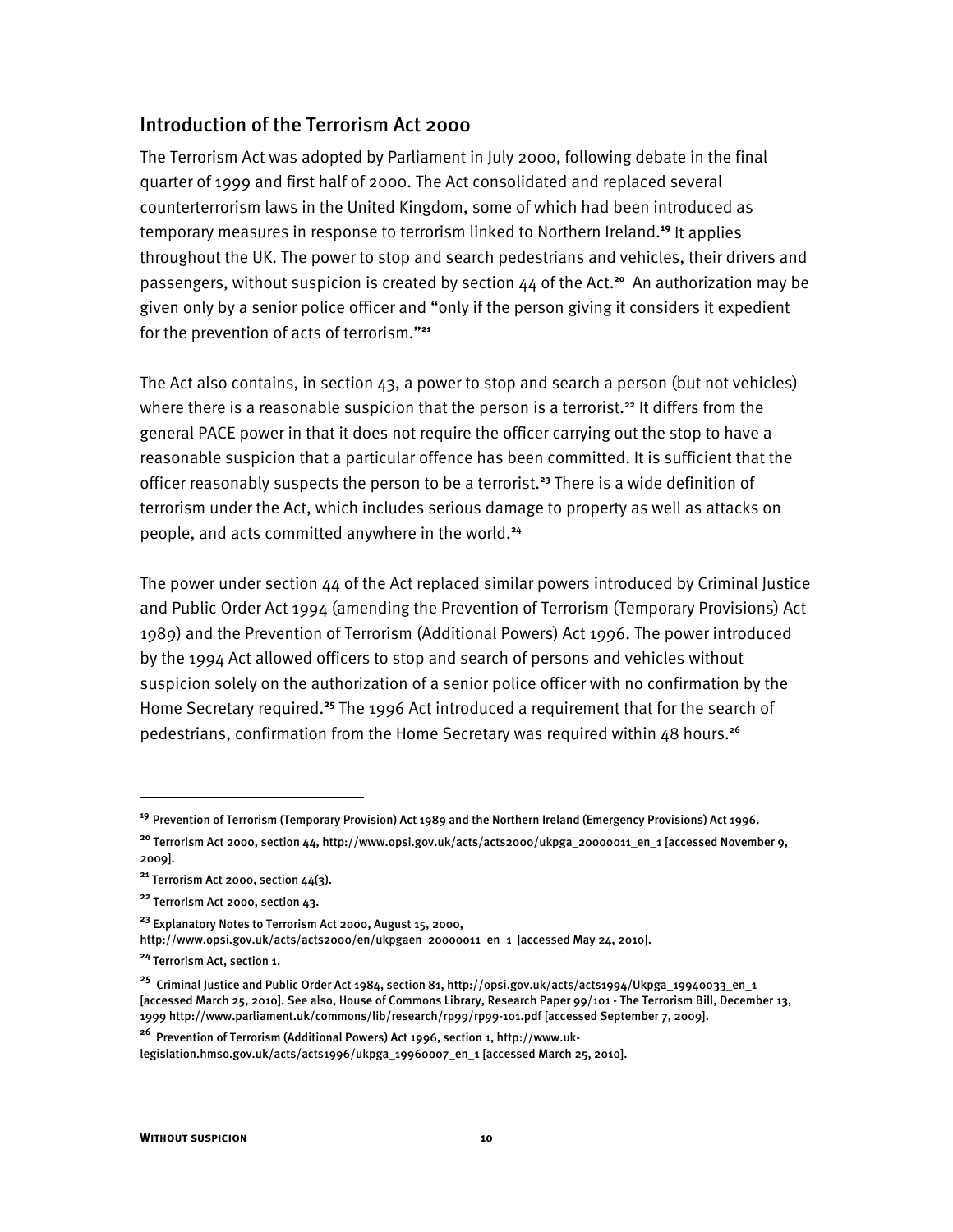During the Parliamentary debate around the bill, some opposition was expressed to the stop and search power under section  $44$  and its compatibility with human rights law. But it was not given particular focus, perhaps because the power already existed and was apparently not greatly used.**<sup>27</sup>**

The section 44 power entered into force in February 2001. During the first year of the existence, its use was relatively limited, notwithstanding the September 11 attacks in the United States, which led to the introduction of draconian legislation in the UK allowing foreign terrorism suspects to be indefinitely detained without charge. In the financial year 2001/2 (ending April 5, 2002), there were 946 pedestrian and 7,604 vehicle stops under the power.**<sup>28</sup>** No breakdown of stops and searches by gender is available for this or other years.

In recent years, however, the use of section  $44$  has ballooned. Two police forces account for the vast majority of the stops: the Metropolitan Police Service (MPS), which covers London (with the exception of London's financial district, the City of London, which has its own force), and the British Transport Police (BTP), a specialized national force with a mandate covering the rail network, underground trains in London and Glasgow and the Birmingham tram systems and Croydon.**<sup>29</sup>**

**<sup>27</sup>** Hansard, HC Deb 14 December 1999, vol. 341 cc152-233

http://hansard.millbanksystems.com/commons/1999/dec/14/terrorism-bill#S6CV0341P0\_19991214\_HOC\_272 [accessed November 9, 2o09]. See for example, "Review of the Operation of the Prevention of Terrorism (Temporary Provisions) Act 1989 for 1999," (undated), http://www.nationalarchives.gov.uk/ERORecords/HO/421/2/oicd/revpta99.htm [accessed March 25, 2010].

<sup>&</sup>lt;sup>28</sup> "Statistics on Race and the Criminal Justice System-2003," Home Office, July 2004,

http://www.homeoffice.gov.uk/rds/pdfs04/s95race2003.pdf [accessed November 9, 2009], p.29.

**<sup>29</sup>** The UK has a series of separate regional police forces rather than a single force with responsibility for the entire country. The majority of the forces are under the oversight of the Home Secretary (interior minister) as well as independent bodies known as Police Authorities. The British Transport Police is subject to the oversight of the Secretary of State for Transport and the British Transport Police Authority. It is regulated by the Railways and Transport Safety Act 2003. The Ministry of Defence police are subject to oversight by the Minister of Defence and a Ministry of Defence Police Committee.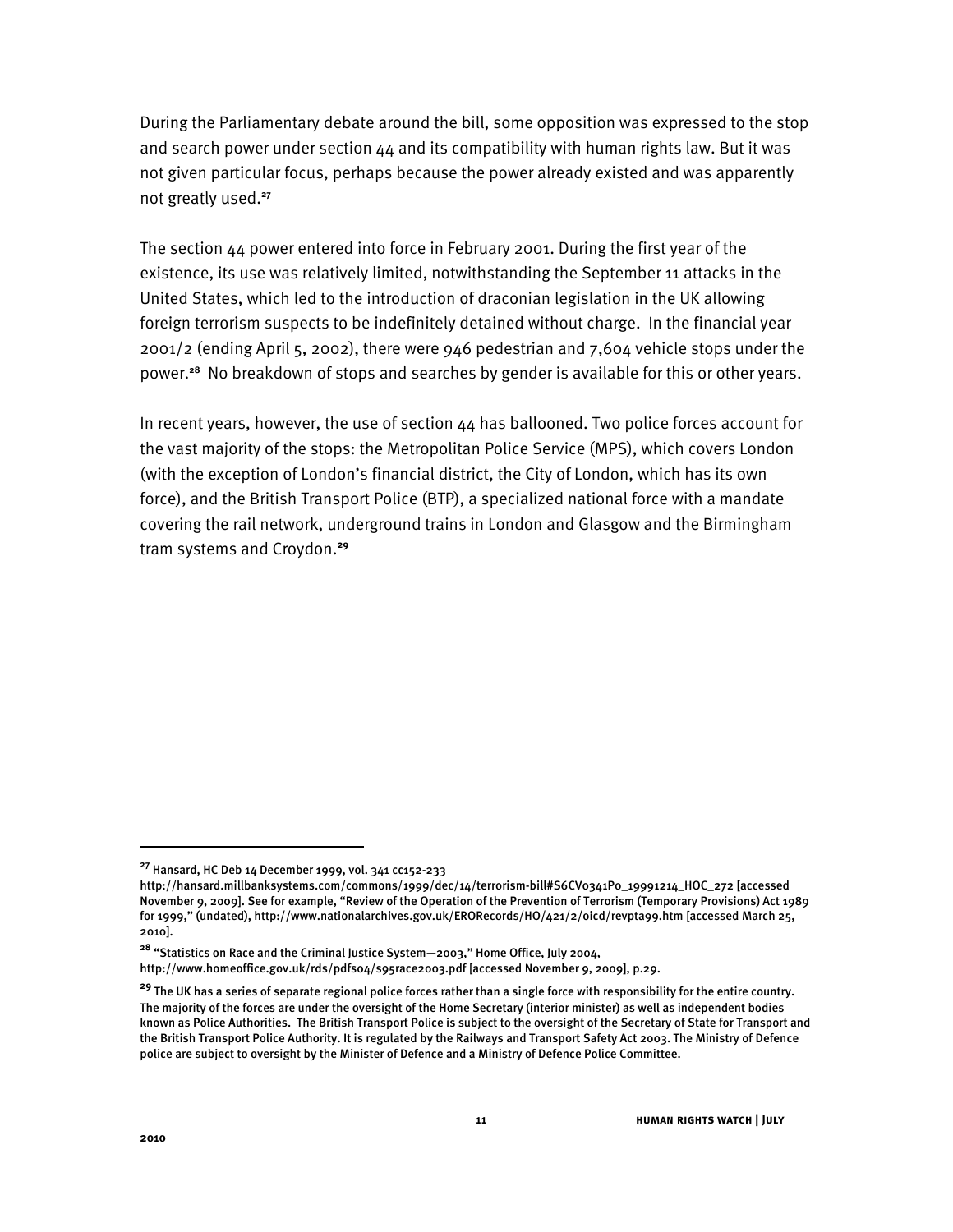|          | <b>MPS</b> | <b>British</b> | Scottish  | Ministry of | Police          | <b>Other Police</b> | <b>UK Total</b> |
|----------|------------|----------------|-----------|-------------|-----------------|---------------------|-----------------|
|          |            | Transport      | Police    | Defense     | Service of      | Forces in           |                 |
|          |            | Police         | forces    | Police      | <b>Northern</b> | England &           |                 |
|          |            |                |           |             | Ireland         | Wales               |                 |
| Year     | 25,255     | No data        | No data   | No data     | No data         | 11,942              | 37,197          |
| ending   |            | available      | available | available   | available       |                     |                 |
| April 6, |            |                |           |             |                 |                     |                 |
| 2007     |            |                |           |             |                 |                     |                 |
| Year     | 101,751    | 69,635         | 39        | 5,651       | 3,358           | 16,872              | 197,306         |
| ending   |            |                |           |             |                 |                     |                 |
| April 6, |            |                |           |             |                 |                     |                 |
| 2008     |            |                |           |             |                 |                     |                 |
| Year     | 185,086    | 58,522         | 160       | 3,670       | 9,548           | 12,258              | 269,244         |
| ending   |            |                |           |             |                 |                     |                 |
| April 6, |            |                |           |             |                 |                     |                 |
| 2009     |            |                |           |             |                 |                     |                 |

#### ANNUAL SECTION 44 STOP AND SEARCH STATISTICS 2006/7-2008/9

In financial year 2006/7 (ending April 6, 2007), the total number of stops by Home Office forces in England and Wales was 37,197, of which the MPS carried out 25,255.**<sup>30</sup>** The total relates to both vehicle occupants under section  $44(1)$  and pedestrians under  $44(2)$ . No figures from British Transport Police, Scottish police, the Ministry of Defence (MOD) police or the Police Service of Northern Ireland are available for that period.**<sup>31</sup>**

In financial year 2007/8 (ending April 6, 2008), there were 188,297 section 44 stops in England, Wales and Scotland (excluding by MOD police). That number includes 101,751 stops by the MPS and 69,635 by the BTP. South Wales accounted for the next largest number of stops in mainland Britain (3,096).**<sup>32</sup>** In Northern Ireland, whose statistics are held separately by the Police Service of Northern Ireland, there were 3,358 stops under section 44 during that period.**<sup>33</sup>** Ministry of Defence Police carried out a total of 5,651 stops under

http://www.homeoffice.gov.uk/rds/pdfs09/hosb1809.pdf [accessed November 27, 2009], Table 2.1, p.46.

<sup>&</sup>lt;sup>30</sup> "Statistics on Race and the Criminal Justice System 2007/8," Ministry of Justice, Table 4.6a, April 2009, http://www.justice.gov.uk/publications/docs/stats-race-criminal-justice-system-07-08-revised.pdf [accessed November 9, 2009]. That number was lower than the previous financial year, 2005/6, in which there were 45,000 stops.

**<sup>31</sup>** Until the publication of a November 2009 Home Office statistical bulletin on the police use of counterterrorism powers, statistics for BTP stops were not publicly available. In June 2010, the BTP published on its website stop and search data for April 2009 to March 2010.

**<sup>32</sup>** Home Office, "Statistical Bulletin: Operation of police powers under the Terrorism Act 2000 and subsequent legislation: Arrests, outcomes and stops & searches, Great Britain 2008/09," November 25, 2009,

**<sup>33</sup>** Police Service of Northern Ireland, "Quarterly Report: Stop and Search Statistics, Quarter 4, 2008/09, January 1, 2009 to March 31, 2009," (undated), http://www.psni.police.uk/pace\_\_tact\_\_\_jsa\_-\_nipb\_-\_q4\_200809.pdf [accessed March 26, 2010].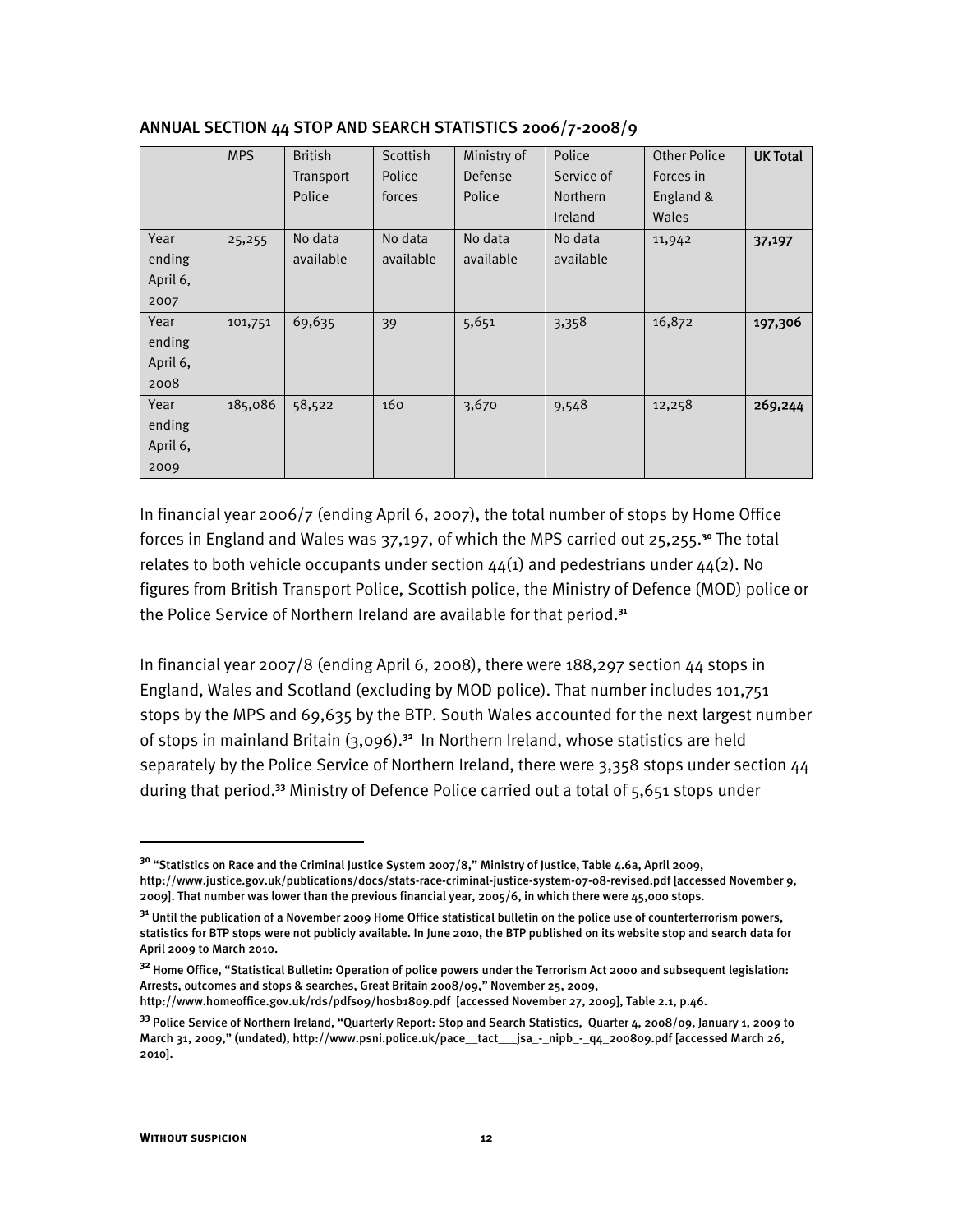section 44 in the UK (5,326 of them in London).**<sup>34</sup>** That makes a total of 197,306 stops in the whole of the United Kingdom.

In financial year 2008/9 (year ending April 6, 2009), there were 256,026 section 44 stops in England, Wales and Scotland (excluding by MOD police). The MPS carried out 185,086 and the BTP 58,522 of those stops. The next largest number of stops in mainland Britain was carried out by the MOD Police (3,670).**<sup>35</sup>** In Northern Ireland, there were 9,548 stops during that period, making a total of 269,244 stops in the United Kingdom.**<sup>36</sup>**

In the third quarter and fourth quarters of 2009, there were 29,396 and 20,906 stops respectively in England, Wales and Scotland (including by the BTP but excluding MOD police), a significant reduction in comparable figures from the same periods a year earlier (63,356 and 72,896).**<sup>37</sup>** As will be discussed below, these reductions reflect revised national policing guidance on the use of section  $44$ , a change of power's use and geographic scope by the MPS, a change in the power's geographic scope by the BTP, and lowering of the threat level.**<sup>38</sup>**

Nonetheless, the overall number of stops and searches under section 44 in England, Scotland and Wales remain extremely high: with a total of 148,798 from January 2009 to December 2009 (excluding stops by the Ministry of Defence police for whom figures are not yet available).**<sup>39</sup>** The number of stops in Northern Ireland increased significantly during the

<sup>&</sup>lt;sup>34</sup> Ministry of Defence Police and Guarding Agency, *Annual Report and Accounts 2007—2008*, July 2008, http://www.officialdocuments.gov.uk/document/hc0708/hc06/0699/0699.pdf [accessed May 20, 2010], pp.31,33.

**<sup>35</sup>** Ministry of Defence Police and Guarding Agency, Annual Report and Accounts 2008 -2009, July 2009, http://www.mod.uk/NR/rdonlyres/B2F48A0A-3E8A-46BC-96FD-3EB5C7CE9DD9/0/MDPGA\_annualreport\_0809.pdf [accessed May 20, 2010], p. 47.

**<sup>36</sup>** Police Service of Northern Ireland, "Quarterly Report: Stop and Search Statistics, Quarter 4, 2008/09, January 1, 2009 to March 31, 2009," (undated), http://www.psni.police.uk/pace\_\_tact\_\_jsa\_-\_nipb\_-\_q4\_200809.pdf [accessed March 26, 2010].

**<sup>37</sup>** Home Office, "Statistical Bulletin: Operation of police powers under the Terrorism Act 2000 and subsequent legislation: Arrests, outcomes and stops and searches, Quarterly update to December 2009," June 10, 2010,

http://rds.homeoffice.gov.uk/rds/pdfs10/hosb1010.pdf [accessed June 25, 2010].

September 2009, February 25, 2010, http://www.homeoffice.gov.uk/rds/pdfs10/hosb0410.pdf [accessed March 22, 2010], p.16.

<sup>&</sup>lt;sup>38</sup> The threat level is a five stage categorization of the government's official threat assessment ranging from "low" to "critical.6 See Home Office website, http://www.homeoffice.gov.uk/counter-terrorism/current-threat-level/ [accessed June 8, 2010].

<sup>&</sup>lt;sup>39</sup> Home Office, "Terrorism Act Quarterly update," June 10, 2010, http://rds.homeoffice.gov.uk/rds/pdfs10/hosb1010.pdf [accessed June 25, 2010].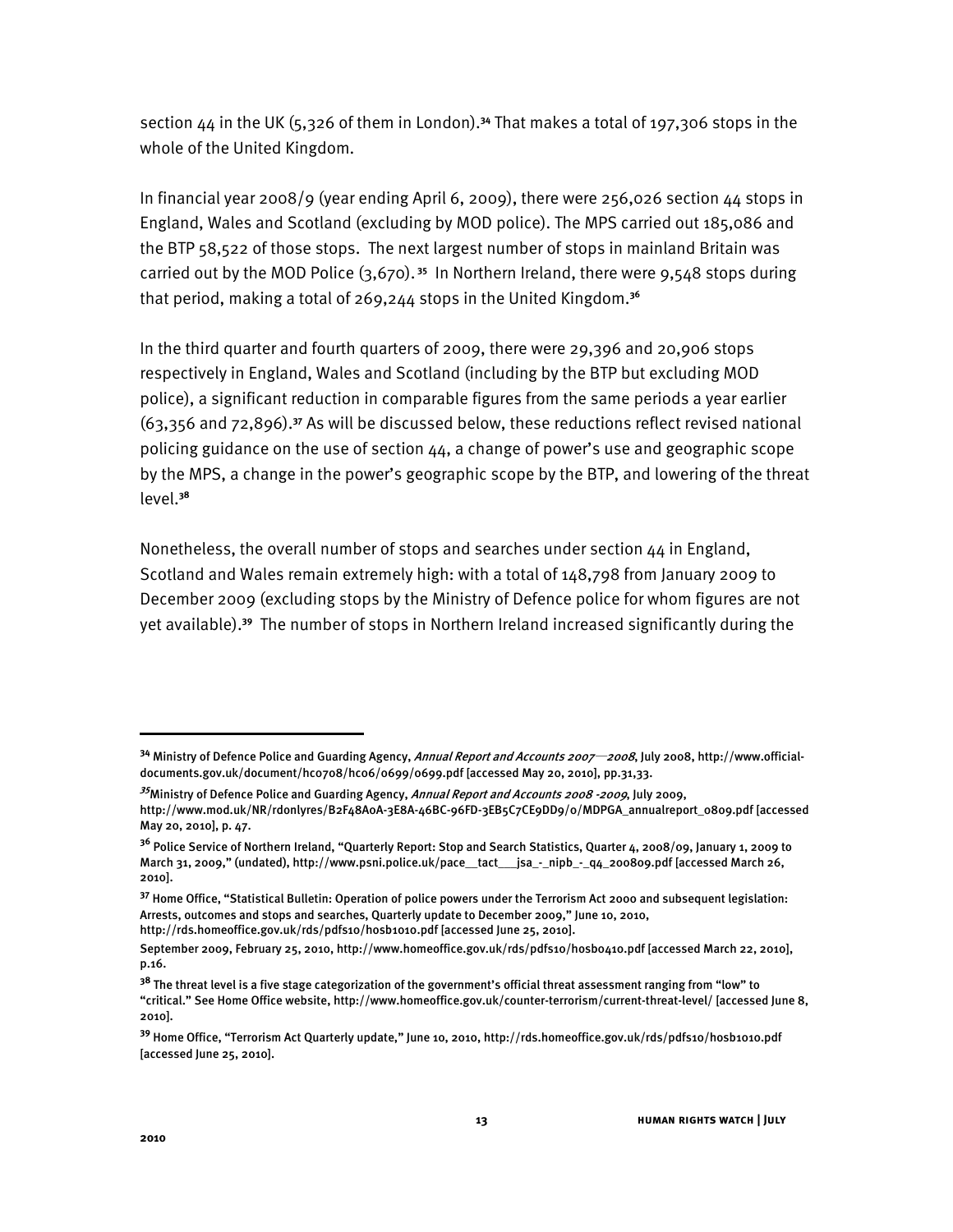same period, with 24,541 stops (including 11,291 stops in the third quarter of 2009 alone).**<sup>40</sup>** This makes a total for the United Kingdom of 173,339, excluding Ministry of Defence stops.

## Growing Domestic Criticism

Use of section 44 stop and search has encountered growing criticism in the UK, including from the UK's independent reviewer of terrorism laws; the Parliamentary Joint Human Rights Committee; the Metropolitan Police Authority (MPA) that oversees the Metropolitan Police Service (MPS); the Equality and Human Rights Commission (EHRC), a non-departmental government body; and the non-governmental groups, Muslim Safety Forum and Liberty.

## *Lord Carlile*

A vocal opponent of the way that the power has been used is Lord Alex Carlile, a Liberal Democrat member of the House of Lords appointed by the then-Labour government in September 2001 to review the operation of the Terrorism Act (a role later widened to include the review of subsequent counterterrorism legislation).**<sup>41</sup>**

In March 2010, Lord Carlile used a speech on effective responses to terrorism to call for the power's repeal. He noted that section  $44$  stop and search between October 2008 and September 2009 had "resulted in zero arrests for terrorism offences, and at most morsels of counter-terrorism intelligence." However, it had "caused, and continues to cause, a disproportionately bad effect on community relations."<sup>42</sup> Lord Carlile said that the power should be replaced "with a much restricted power" that would be limited to use after a terrorist attack, to protect critical national infrastructure, and iconic events where the risk of terrorism is assessed as severe.**<sup>43</sup>**

In calling for repeal and replacement of the power, Lord Carlile went further than his most recent annual report on the Act published in June 2009 that criticized inconsistent use of

**<sup>40</sup>** Police Service of Northern Ireland, "Quarterly Report: Stop and Search Statistics, Quarter 3, 2009, October 1, 2009 to December 31, 2009," (undated), http://www.psni.police.uk/pace\_\_tact\_\_jsa\_-\_nipb\_q3\_200910-2.pdf [accessed March 26, 2010].

**<sup>41</sup>** See, for example, "Report on the Operation in 2007 of the Terrorism Act 2000 and of Part 1 of The Terrorism Act 2006 by Lord Carlile," June 2008, "Once again I would highlight early in this report issues related to TA2000 section 44," and Report on the operation in 2006 of the Terrorism Act 2000, June 2007,"The section, which permits stopping and searching for terrorism material without suspicion, is rightly perceived as a significant intrusion into personal liberties...[I]t is still used too much..." Available at: http://security.homeoffice.gov.uk/legislation/independent-review-legislation/[accessed November 11, 2009].

<sup>&</sup>lt;sup>42</sup> Lord Carlile, "Terrorism: Pragmatism, Populism, and Libertarianism – The Inaugural John Creaney Memorial Lecture," March 3, 2010, http://www.policyexchange.org.uk/assets/Carlile\_Transcript.pdf [accessed June 2, 2010].

**<sup>43</sup>** Ibid.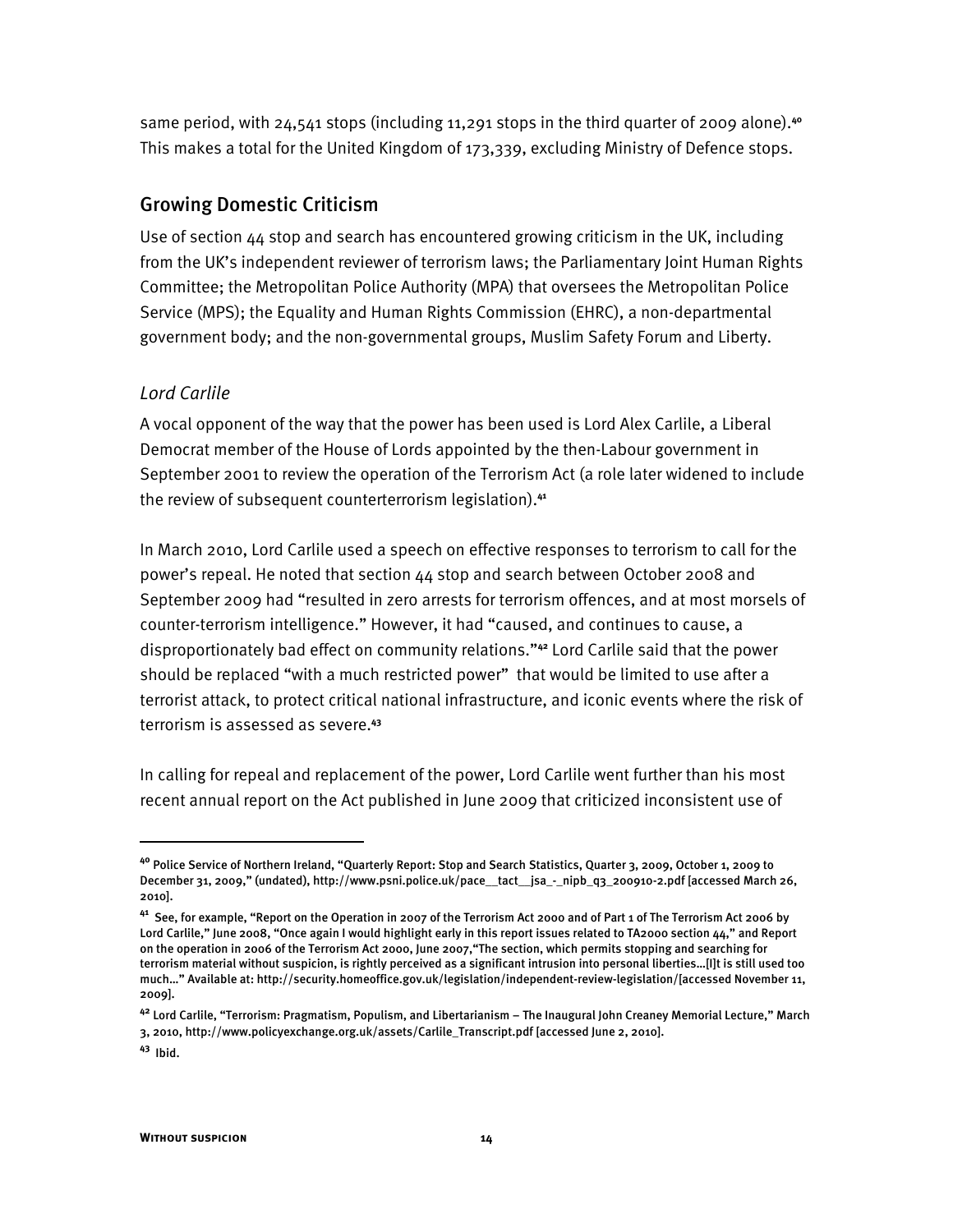section  $44$  among police forces, stating, "I find it hard to understand why section  $44$ authorisations are perceived to be needed in some force areas, and in relation to some sites, but not others with strikingly similar risk profiles."<sup>44</sup> The report concluded:

The alarming number of usages of the power (between 8,000 and 10,000 stops per month as we entered 2009) represents bad news..... The figures and a little analysis of them, show that section  $44$  is being used as an instrument to aid non-terrorism policing on some occasions, and this is unacceptable..... There is little or no evidence that the use of section has the power to prevent an act of terrorism as compared with other statutory powers of stop and search.**<sup>45</sup>**

## *The Parliamentary Joint Human Rights Committee*

The Parliamentary Joint Human Rights Committee expressed concerns about the power in a March 2009 report on respecting human rights in the policing of public protest, stating that it was "concerned by the reports we have received of police using counter-terrorism powers on peaceful protestors."<sup>46</sup> The Committee also heard evidence from the National Union of Journalists "that the police had relied on the Terrorism Act 2000 to prevent journalists from leaving demonstrations.<sup>"47</sup> The Committee's report recommended that, "[T]he new guidance on the use of the section  $44$  stop and search power be amended to make clear that counterterrorism powers should not be used against peaceful protestors."<sup>48</sup>

Misuse of section 44 against protestors was also referred to in a July 2009 report on public order policing by Her Majesty's Inspectorate of Constabulary, a national policing regulatory body.**<sup>49</sup>**

ֺ

<sup>44</sup> Lord Carlile, "Report on the Operation in 2008 of the Terrorism Act 2000 and of part 1 of the Terrorism Act 2006," June 2009, http://security.homeoffice.gov.uk/news-publications/publication-search/legislation/terrorism-act-2000/Lord-Carlilereport-2009/Lord-Carlile-report2835.pdf?view=Binary [accessed March 22, 2010].

**<sup>45</sup>** Ibid.

<sup>4&</sup>lt;sup>6</sup> Joint Committee on Human Rights, "Demonstrating respect for rights? A human rights approach to policing protest," March 2009, http://www.publications.parliament.uk/pa/jt200809/jtselect/jtrights/47/4702.htm [accessed November 9, 2009], para. 93.

**<sup>47</sup>** Ibid, para. 87

**<sup>48</sup>** Ibid, para. 93.

<sup>&</sup>lt;sup>49</sup> Her Majesty's Inspectorate of Constabulary, "Adapting to Protest – Nurturing the British Model of Policing," July 2009, http://www.hmic.gov.uk/SiteCollectionDocuments/Individually%20Referenced/PPR\_20091125.pdf [accessed June 8, 2010].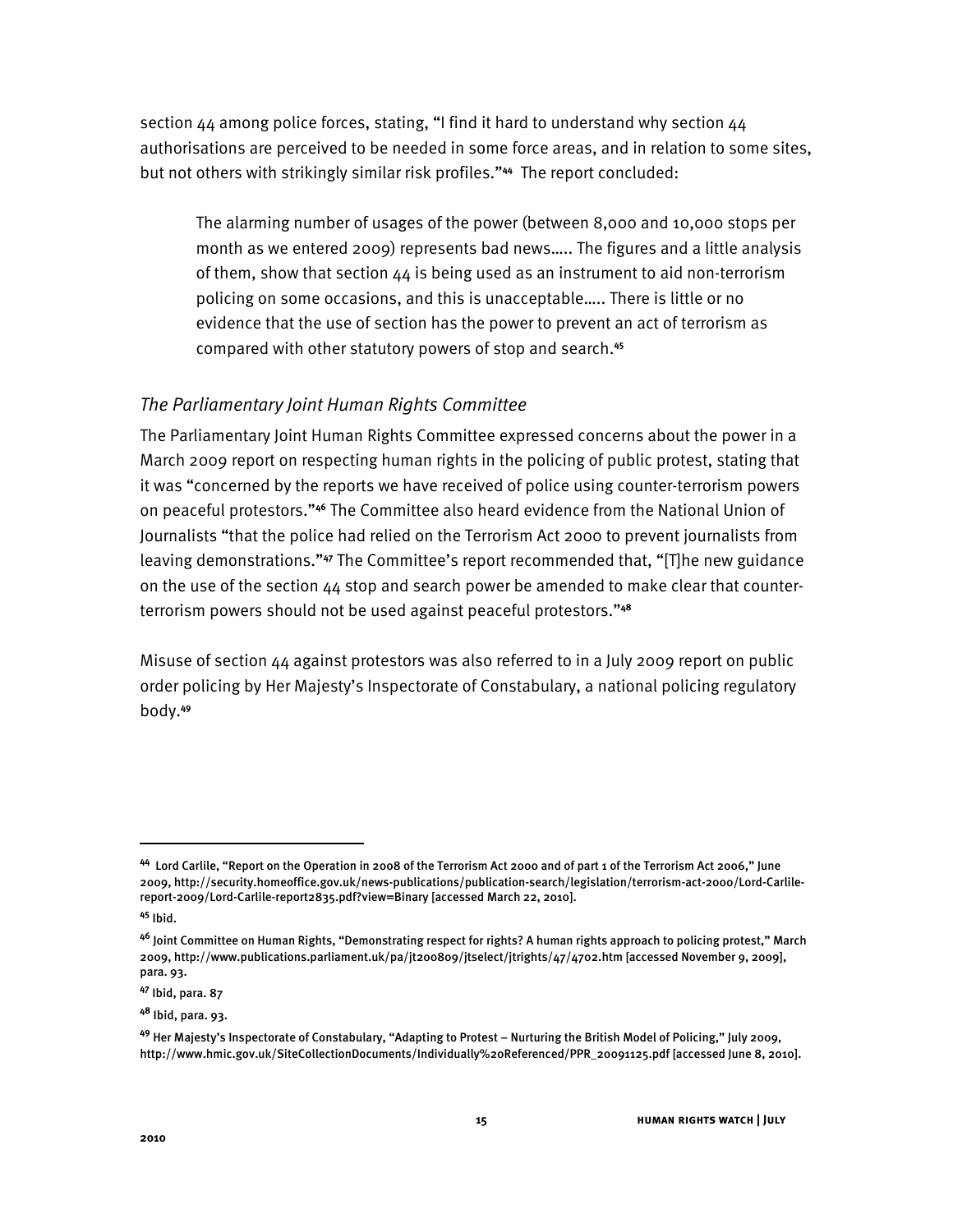#### *The Metropolitan Police Authority (MPA)*

The MPA, which oversees the MPS, has also been critical of the power. In 2004, the police authority convened a scrutiny panel to examine stop and search powers generally, including section 44. The panel's report concluded:

[T]he number of stops and searches used under Section 44 of the Terrorism Act has increased dramatically. The Panel has already noted that the Home Secretary should publish data on all stops and searches, including those carried out under Section 44. In addition, the lack of awareness of one's rights when stopped under this power, the differential impact on Black and minority ethnic communities, and the lack of a need for reasonable suspicion, are all issues of concern to the Scrutiny Panel. The Panel is concerned that the power is being excessively used and improperly used.**<sup>50</sup>**

A 2007 public consultation in London into counterterrorism policing in London organized by the Metropolitan Police Authority said in relation to the section  $44$  power in London that "the damage to community relations is significant, and the deterrent effect is dubious" and called for the Metropolitan Police to conduct an "urgent review" of the power.<sup>51</sup>

During the course of the same consultation, then-Assistant Commissioner of the Metropolitan Police in charge of counterterrorism, Andy Hayman, expressed his own reservations: "It's a power that's well intended: it's there to try and prevent, deter and disrupt terrorist activity. So, the test is: to what extent does it achieve that aim? And I have to say, it doesn't...There's a big price to pay for probably a very small benefit."<sup>52</sup>

## *The Equality and Human Rights Commission (EHRC)*

The Equality and Human Rights Commission identified the section  $44$  stop and search among the human rights concerns it raised with the United Nations Human Rights Committee in advance of its review of the UK's compliance with the International Covenant on Civil and Political Rights. The Commission's submission stated that "the manner in which the law is being exercised may constitute racial profiling of certain ethnic groups, not be proportionate and therefore may be unlawful racial discrimination," and added that

<sup>&</sup>lt;sup>50</sup> Metropolitan Police Authority, "Report on MPS Stop and Search Practice," October 2004.

<sup>&</sup>lt;sup>51</sup> Metropolitan Police Authority, "Counter-Terrorism: The London Debate," February 2007, http://www.mpa.gov.uk/work/counterterrorism/ [accessed November 9, 2009].

<sup>&</sup>lt;sup>52</sup> Quoted in Metropolitan Police Authority, "Counter-Terrorism: The London Debate," February 2007.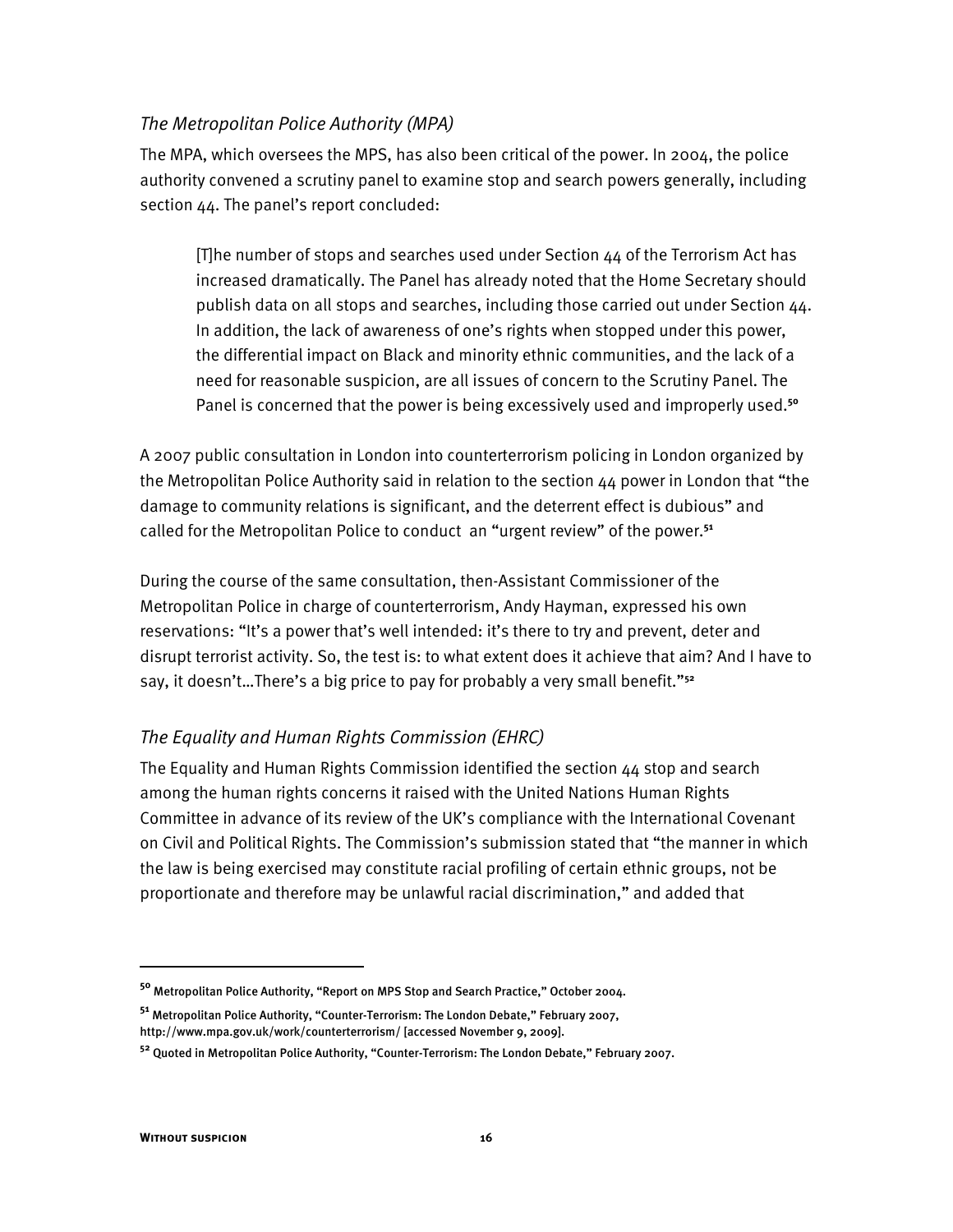"substantial evidence exists that the stop and search powers have had an adverse impact on race relations."<sup>53</sup>

## *Muslim Safety Forum*

The Muslim Safety Forum, a non-governmental umbrella group that represents over 40 Muslim organizations in the UK, is also concerned about the power. The MPS regularly consults the organization, as well as Liberty, a non-governmental human rights group, on section 44 stop and search policing (including on recent the tactical use review discussed below). The organization's lead representative on counterterrorism issues, Azad Ali, told Human Rights Watch that while the Forum had worked to reform the use of the power, "we feel that section  $44$  needs to be repealed," a view that he said was shared by some senior police officers.54

## *Liberty*

Liberty has repeatedly criticized the use of section 44 stop and search, including in the context of policing protest. It has also recommended that the authorization process be significantly tightened, and the circumstances narrowed in which the power is used, most recently with proposed parliamentary amendments to the Crime and Policing Bill 2010.<sup>55</sup> Liberty initiated litigation in the UK courts and the European Court of Human Rights in the case of Kevin Gillan, a journalist, and Pennie Quinton, a protestor, to challenge the lawfulness of the power on human rights grounds. The two applicants in the case were stopped and searched under section 44 on their way to an arms fair in London in September 2003.

**<sup>53</sup>** Equality and Human Rights Commission, "Submission on the United Kingdom's sixth periodic report under the International Covenant on Civil and Political Rights," June 2008,

http://www2.ohchr.org/english/bodies/hrc/docs/ngos/Equality\_HR\_Commission\_UK93.doc [accessed May 21, 2010].

**<sup>54</sup>** Human Rights Watch interview with Azad Ali, Muslim Safety Forum, London, August 25, 2009.

<sup>&</sup>lt;sup>55</sup> Liberty, "Liberty's Second Reading Briefing on the Crime and Security Bill in the House of Commons – non DNA provisions, " January 2010, http://www.liberty-human-rights.org.uk/pdfs/policy10/liberty-s-2nd-reading-briefing-on-crime-and-securitybill.pdf [accessed May 20, 2010]; See also, Liberty, "National Centre for Policing Excellence Stop and Search Practical Advice - Liberty Response to Consultation," May 2006, http://www.liberty-human-rights.org.uk/pdfs/policyo6/ncpe-stop-andsearch-practice.pdf [accessed November 9, 2009].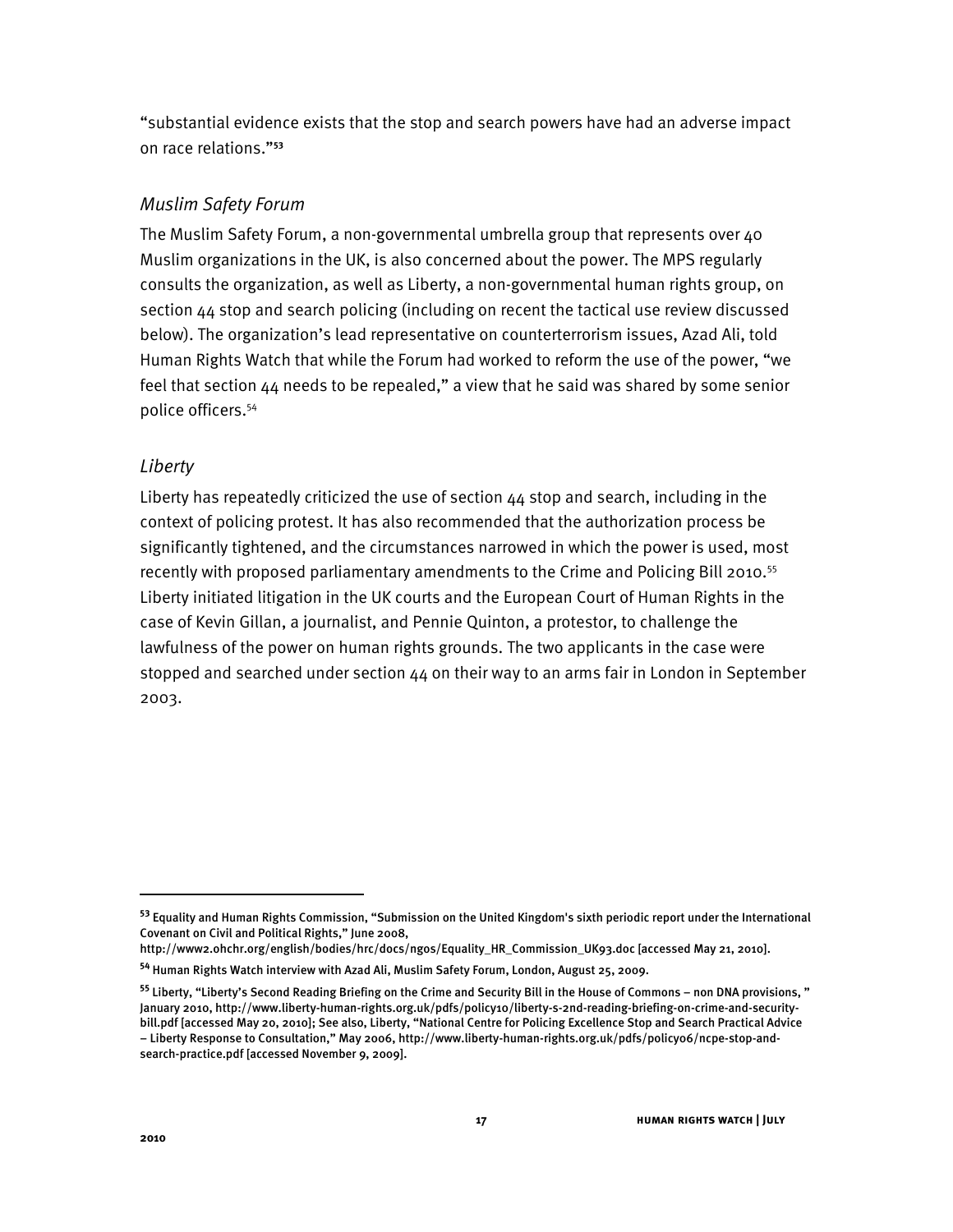## **II. Section 44 Stop and Search Safeguards**

The stop and search power under section  $44$  of the Terrorism Act 2000 is supposed to contain safeguards to prevent its misuse. The use of the power requires authorization by a senior police officer, and confirmation by the Home Secretary within 48 hours. Authorizations are limited to 28 days, and are limited to the geographic area specified in the authorization. In recognition of the potential of the power to damage community relations, authorizations must also contain a community impact assessment. Stops are recorded, including the ethnicity of the person stopped. Officers are also given guidance on the use of the power. The effectiveness of these safeguards is assessed below.

## Authorization Process

Under the Terrorism Act 2000, the power to stop and search without suspicion must be authorized by a senior police officer and confirmed by the Home Secretary within 48 hours. The authorization process is set out in section 44 of the Act and accompanying Home Office guidance, and is intended to safeguard against misuse or excessive use of the power. It requires political approval at the highest level; limits the time of the authorizations to 28 days; requires officers seeking authorization to state why stop and search powers that do require reasonable suspicion are insufficient; and requires consideration of the likely impact of the use of the power's on community relations.

In practice, however, the authorization process appears to be little more than a rubberstamp exercise. Requests are rarely, if ever, modified or refused and rolling authorizations are given. The authorization process also includes little effort to assess the impact of the power on community relations, or to take that assessment into account when determining whether to grant authorizations.

## *Police*

İ

For a police force to use the power, it must first be authorized by a senior officer (an assistant chief constable, or in the case of the MPS and City of London police, a commander). The authorization request must specify the geographic area and duration for which authorization is sought.**<sup>56</sup>**

**<sup>56</sup>** Terrorism Act 2000, section 44.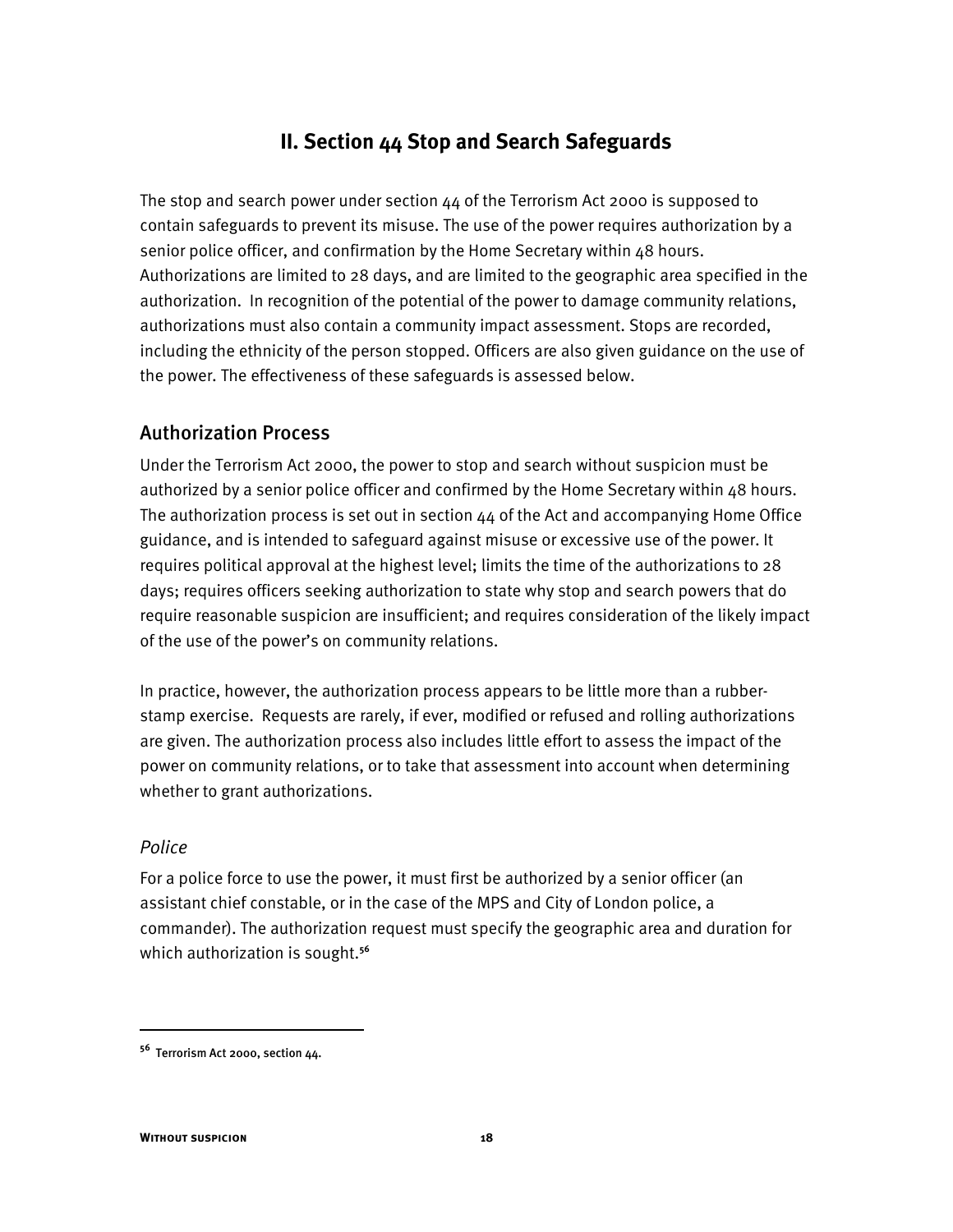According to Home Office guidance, the senior officer must complete an authorization form that states the duration of the power, its geographic scope and the reasons for exercising it in order to authorize its use.**<sup>57</sup>** The power must be confirmed by the Home Secretary within 48 hours, otherwise it will lapse.**<sup>58</sup>** The Home Secretary has discretion whether to refuse to authorize the request, or to make a more limited authorization.

The authorization form should include an ongoing assessment of the terrorist threat and new information specific to the force's area of operation that is relevant to the authorization. It should explain why section 44 powers are deemed an appropriate response and why powers under section 43 of the Terrorism Act or PACE powers (both of which require suspicion) are not deemed sufficient. There should be an explanation as to the particular geographic scope requested, the training given to officers using the powers and how the powers will be implemented in practice. The authorization form should also provide details of a mandatory Community Impact Assessment (CIA), to be completed prior to the authorization.

The law and accompanying Home Office guidance make clear that authorizations should be time-limited to 28 days.**<sup>59</sup>** The guidance states, QIn view of their importance, authorisations are subject to considerable scrutiny before being confirmed by the Secretary of State [i.e. the Home Secretary]." It also sets out "the principles that should underpin an authorization" which are: (1) intelligence (2) heightened terrorist threat; (3) target/symbolic location. The guidance adds that "the authorizing officer should be clear how the use of section 44 powers will disrupt, deter or detect terrorist action."<sup>60</sup>

## *Home Office*

The requirement that the Home Secretary confirm all authorizations within 48 hours is intended to serve as a primary safeguard against misuse of the power.

In practice, however, the evidence indicates that the Home Secretary and Home Office fail to give sufficient scrutiny to authorization requests. Human Rights Watch was unable to find

<sup>57</sup> Home Office, "Authorisation to Stop and Search - S.44 under the Terrorism Act 2000" (undated). Annexed at: http://www.homeoffice.gov.uk/about-us/publications/home-office-circulars/circulars-2008/027-2008/ [accessed November 25, 2009].

**<sup>58</sup>** Terrorism Act 2000, section 46(4).

**<sup>59</sup>** Terrorism Act 2000, section 46; Home Office circular 027/2008, "Authorisations of stop and search powers under section 44 of the Terrorism Act 2000," December 2, 2008, http://www.homeoffice.gov.uk/about-us/publications/home-officecirculars/circulars-2008/027-2008/ [accessed November 25, 2009].

**<sup>60</sup>** Home Office circular 027/2008.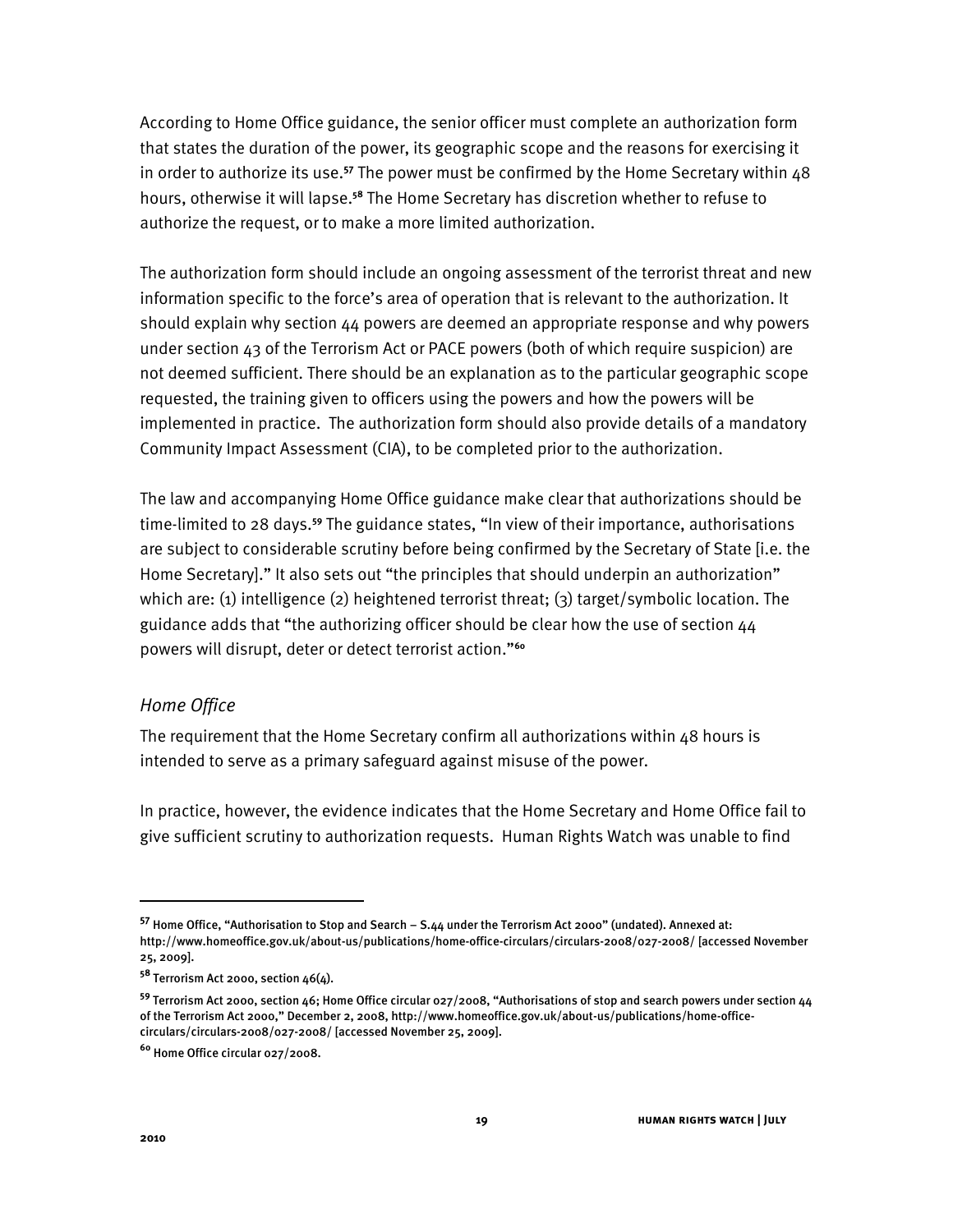any examples of authorization requests that had been refused by the Home Secretary, or even examples of where they had been modified.

In response to a parliamentary question on the subject in May 2009, then-Security Minster Lord Alan West stated:

The information requested can only be provided at disproportionate cost because the information is held on individual paper files. The onus is on police forces to authorise and seek confirmation from the Secretary of State to use the powers, and to keep records of applications made.**<sup>61</sup>**

Human Rights Watch was unable to meet with officials from the Home Office's Crime and Policing Group and its Office for Counterterrorism and Security to discuss the authorization process and other aspects of the section 44 power, despite repeated requests.

Assessing the authorization process is made difficult by the fact that the requests, supporting documents and decisions are secret. Although Lord Carlile is able to review these documents, others with a legitimate interest are not.

Mike Franklin, a Commissioner with the Independent Police Complaints Commission (IPCC), which has statutory power to investigate allegations of abuse by the police, told Human Rights Watch that the IPCC had sought completed force applications for section 44 authorization and ministerial responses to them and that this had been refused.**<sup>62</sup>** He also said that when the IPCC asked the Home Office whether there ever had been a ministerial refusal of a section 44 authorization request, the Home Office was "unable to say."<sup>63</sup> The unwillingness of the Home Office to provide this information to the statutory body responsible for investigating police abuse reveals a fundamental lack of transparency.

Efforts by campaigners to obtain these documents through Freedom of Information Act requests have also proved unsuccessful. In February 2010, the Office of the Information Commissioner, an independent body that adjudicates refusals by government agencies to provide information to the public under the Freedom of Information Act, upheld a decision

**<sup>61</sup>** House of Lords, Hansard, Terrorism Act: Section 44 Powers, Question by Baroness Miller of Chilthorne Domer, May 20, 2009, http://services.parliament.uk/hansard/Lords/ByDate/20090520/writtenanswers/part048.html [accessed June 8, 2010].

**<sup>62</sup>** Human Rights Watch interview with Mike Franklin and Nicholas Long, Commissioners, Independent Police Complaints Commission, London, August 11, 2009.

**<sup>63</sup>** Human Rights Watch interview with Mike Franklin and Nicholas Long.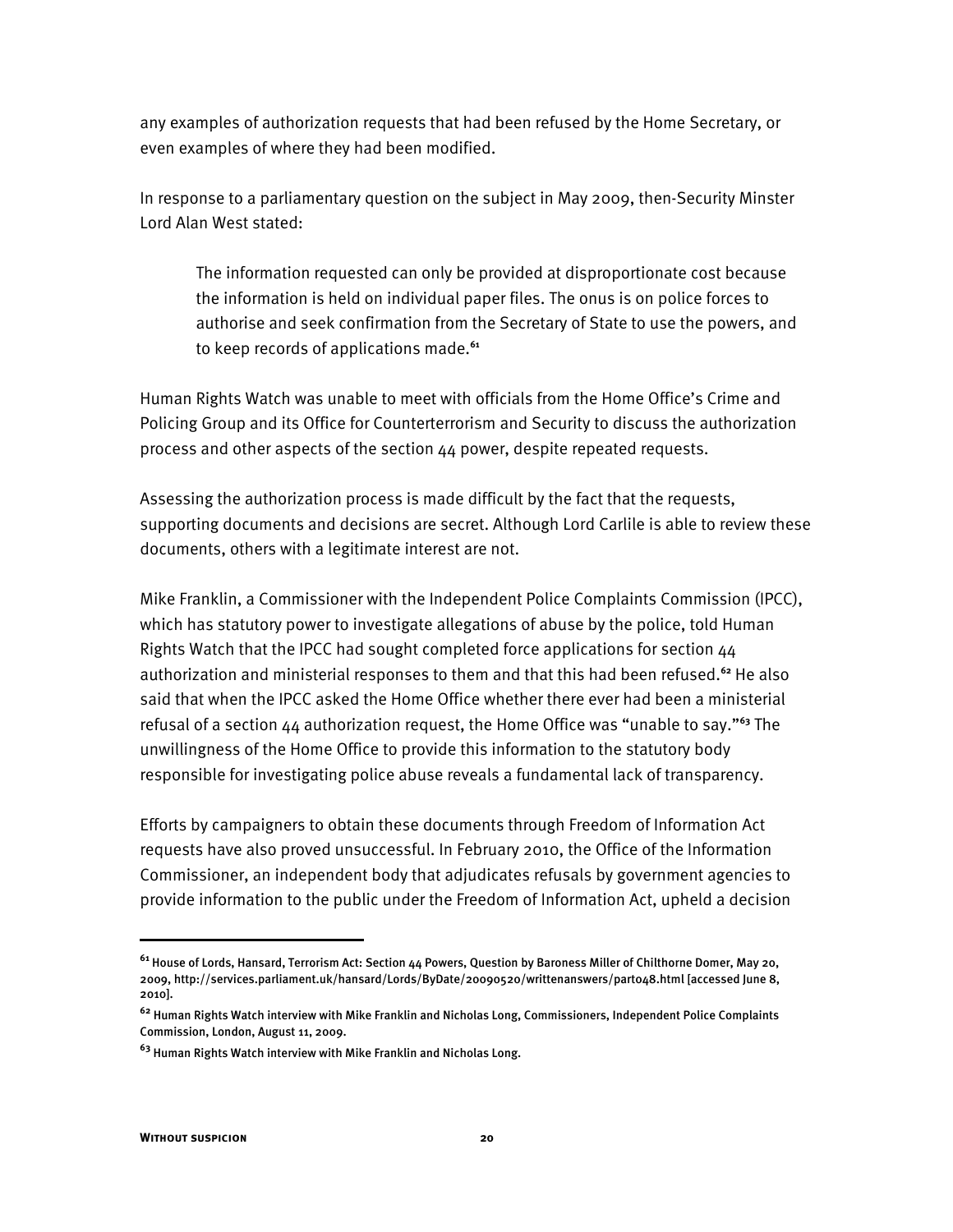by the Home Office to refuse on national security grounds to provide information about the content, basis and geographic scope of section 44 authorizations.**<sup>64</sup>**

Lord Carlile told Human Rights Watch that he has made clear to the Home Office that it was not acceptable for the police to "simply recycle old reasons" when seeking a renewed authorization. **<sup>65</sup>** He has called publicly for greater Home Office scrutiny of requests. In his 2008 report, for example, he said "in future authorisations should be examined more critically by the Home Office."<sup>66</sup>

There were rolling 28 day authorizations for the Metropolitan Police Service in place for the entire London metropolitan area from at least February 2002 until at least May 2009, when the force introduced its tactical use review, which limits the geographic scope of MPS section 44 authorization (discussed below).**<sup>67</sup>** The City of London police have had a separate authorization in place over the whole of the City of London, for the same period.**<sup>68</sup>** The City of London-wide authorization remains in effect.**<sup>69</sup>**

The fact that successive home secretaries authorized the rolling use of the power across the entirety of London, including its suburbs, for more than seven years, and that the eventual narrowing of its geographic scope came not from the Home Secretary but from the MPS, provides further evidence that the Home Secretary and Home Office fail properly to scrutinize such requests.**<sup>70</sup>** It is difficult to see how serious scrutiny of such a request according to the Home Office's own guidance could result in the authorization of the section 44 powers across every borough in London more than 90 times in a row.

In June 2009, then-Home Secretary responded to criticism of the London-wide authorization, not by taking responsibility for having failed to exercise sufficient scrutiny over the authorizations as the law requires, but by welcoming the decision by the Metropolitan Police

**<sup>64</sup>** Information Commissionersp Office, Freedom of Information Act 2000 (Section 50), Decision Notice, February 8, 2010, http://www.ico.gov.uk/upload/documents/decisionnotices/2010/fs\_50198733%20.pdf [accessed March 22, 2010].

**<sup>65</sup>** Human Rights Watch interview with Lord Carlile, Independent Reviewer of Terrorism Legislation, London, July 6, 2009.

<sup>&</sup>lt;sup>66</sup> Lord Carlile, "Report on the Operation in 2007 of the Terrorism Act 2000 and of part I of the Terrorism Act 2006," June 2008; http://security.homeoffice.gov.uk/news-publications/publication-search/legislation/terrorism-act-2000/lord-carlile-report-07/lord-carliles-report-20082835.pdf?view=Binary [accessed March 22, 2010], para. 128.

<sup>&</sup>lt;sup>67</sup> Lord Carlile, "Report on the Operation in 2002 and 2003 of the Terrorism Act 2000," January 2004, http://security.homeoffice.gov.uk/news-publications/publication-search/legislation/terrorism-act-2000/TerrorismAct\_rpt12835.pdf?view=Binary [accessed March 24, 2010], para.79.

<sup>&</sup>lt;sup>68</sup> Lord Carlile, "Report on the Operation in 2008 of the Terrorism Act 2000," para. 79.

<sup>&</sup>lt;sup>69</sup> City of London police website, "Stop and Search," January 13, 2010,

http://www.cityoflondon.police.uk/CityPolice/Utility/stopandsearch.htm [accessed May 24, 2010].

<sup>&</sup>lt;sup>70</sup> Lord Carlile, "Report on the Operation in 2008 of the Terrorism Act 2000," para. 147.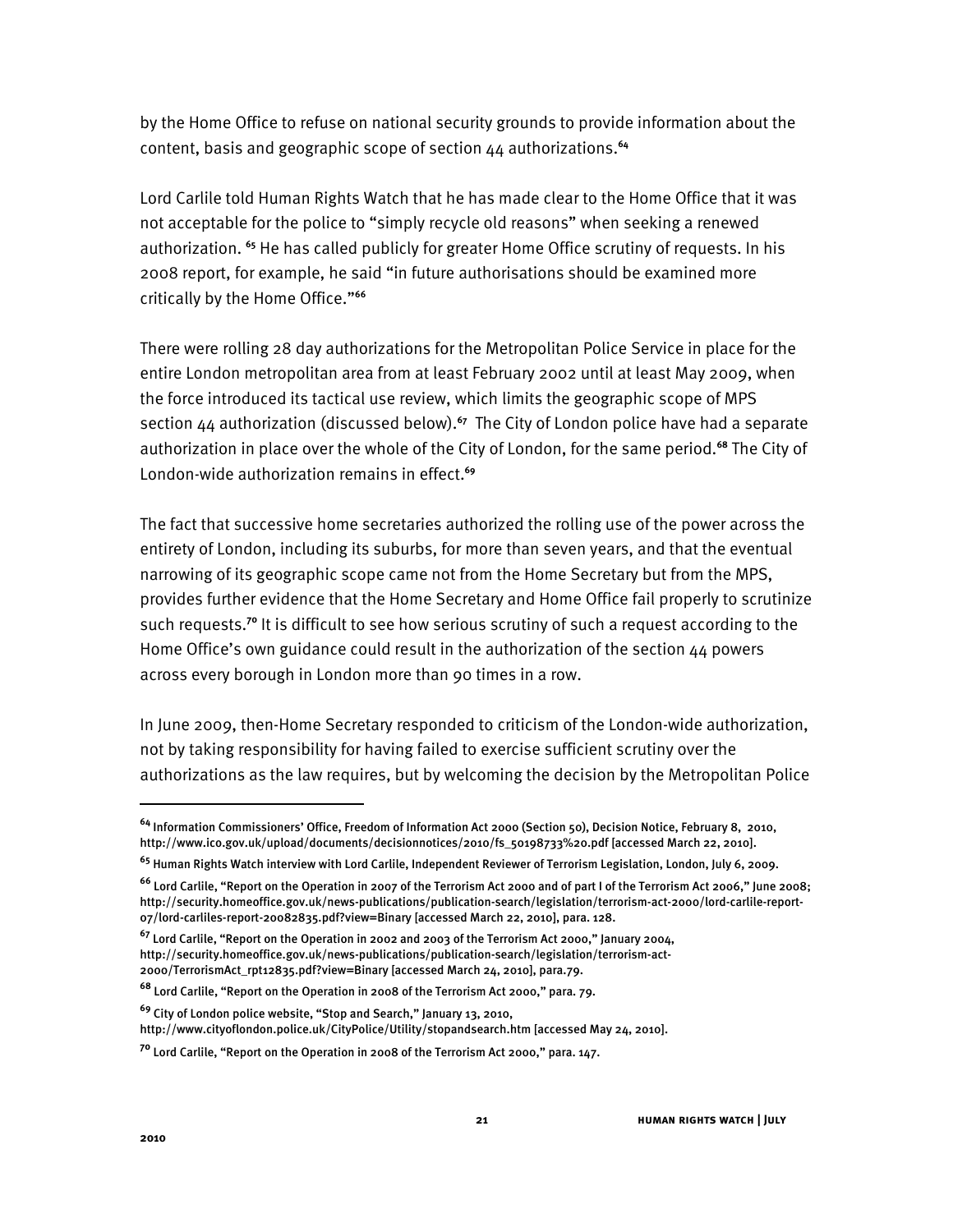to review its decision to seek authorizations on a London-wide basis. **71** In effect, the then-Home Secretary was commending the police for taking steps to exercise restraint that ought properly to be exercised by the Home Secretary.

#### Community Impact Assessments

The Home Office circular that governs authorizations under section  $44$  states that "[a] Community Impact Assessment (CIA) should be completed by all forces prior to a section 44 authorisation being confirmed and details of this should be provided by the authorising officer. The CIA should be reviewed continually throughout the life of the authorisation.<sup>772</sup> The requirement for police forces wishing to use the section 44 power to submit community impact assessments with requests for authorization indicates that the British Parliament was aware that the power had potential to adversely impact relations between communities and the police. Given the history of stop and search powers, this is hardly surprising.

CIAs should provide an opportunity for the police to evaluate the impact of the power on relations with the community, and presumably to assess the costs and benefits of the use of the power.

At the political level, the CIAs are clearly intended to inform the Home Secretary's decision as to whether to authorize use of the power in a particular location. In practice, however, community impact assessments appear to have little or no bearing on whether the Home Secretary approves an authorization request.

Commander Simon O'Brien, the then-lead on stop and search within the MPS told Human Rights Watch that "we are in regular contact with communities" at the borough level.<sup>73</sup> He said that the impact on community relations was an important consideration in the exercise of the section  $44$  power, indicating that it had served as an impetus for the force's tactical

<sup>&</sup>lt;sup>71</sup> Home Office, "The Government Reply to the Report by Lord Carlile of Berriew Q.C.," June 2009, http://security.homeoffice.gov.uk/news-publications/publication-search/legislation/terrorism-act-2000/Lord-Carlile-report-2009/gov-reply-to-Lord-Carlile2835.pdf?view=Binary [accessed March 22, 2010].

<sup>&</sup>lt;sup>72</sup> Home Office circular 027/2008, "Authorisations of stop and search powers under section 44 of the Terrorism Act 2000," December 2, 2008, http://www.homeoffice.gov.uk/about-us/publications/home-office-circulars/circulars-2008/027-2008/ [accessed March 22, 2010].

<sup>&</sup>lt;sup>73</sup> Human Rights Watch interview with Commander Simon O'Brien, Metropolitan Police Service, London, October 6, 2009. (He has since retired from the MPS). London is divided administratively into 32 boroughs, each with its own local government ("Council"). The MPS organizes local policing in London through borough-level operational command units. http://www.met.police.uk/about/organisation.htm (accessed March 24, 2010).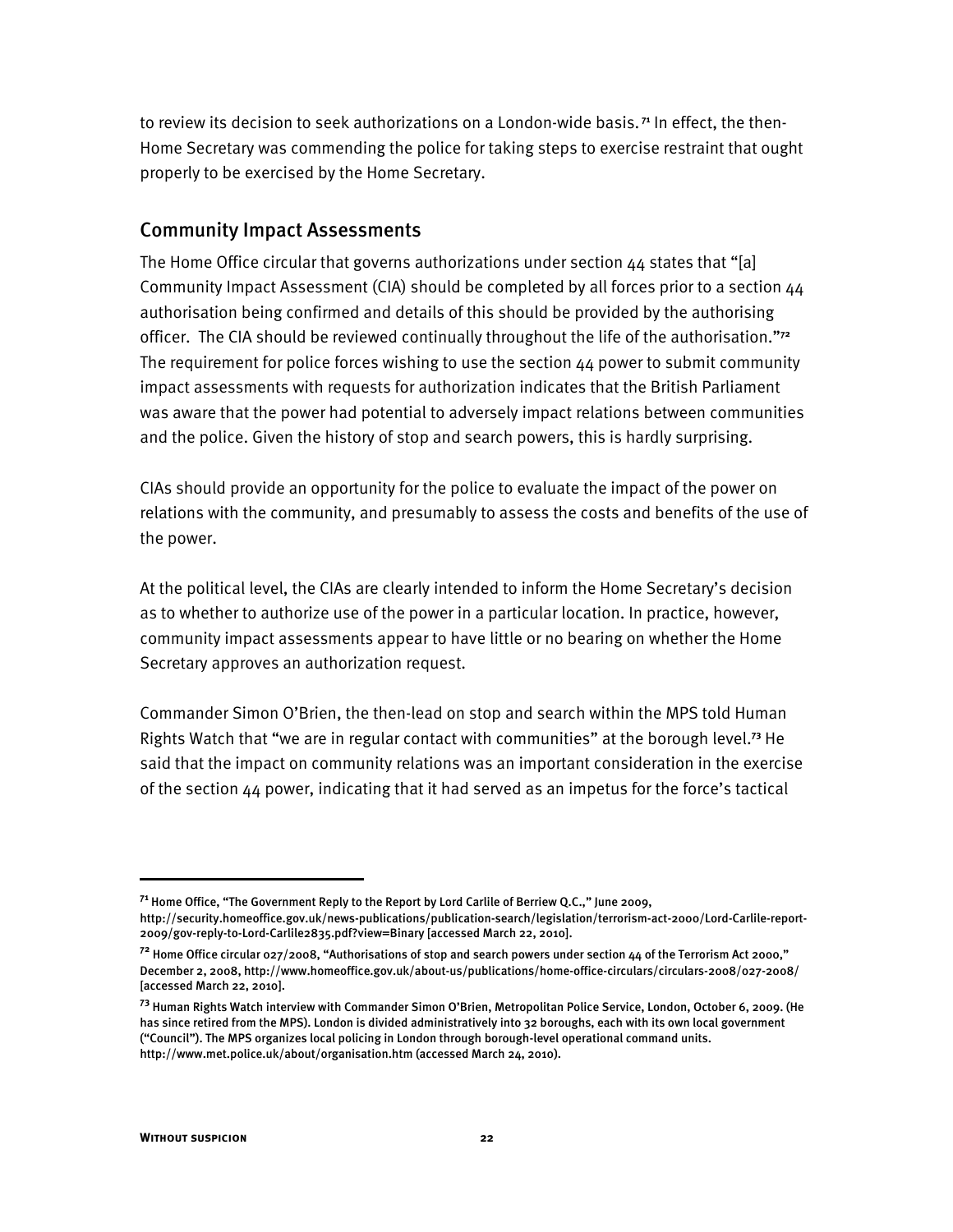use review (discussed later). But Commander O'Brien acknowledged that the written "assessment can look a bit wooden."<sup>74</sup>

The Metropolitan Police Service (MPS) prepares an equality impact assessment for all stop and search operations, including those under section 44. The assessment is publicly available and covers a four-year period. The most recent version, dated October 2008 and due to expire in October 2011, is submitted to Home Office together with section 44 authorization requests.**<sup>75</sup>**

The MPS general equality impact assessment has scant information on section 44. It largely concentrates on the mechanics of the Metropolitan Police's consultation with community and other groups, and on the use of power to stop and search for knives under section 60 of the Criminal Justice and Public Order Act 1994 (another power that requires no reasonable suspicion for its exercise).

The assessment notes that "at various meetings held with members of the Muslim community it is evident that some have a perception that stop and search powers, particularly those under the Terrorism Act, are being used unfairly against the Muslim community." However, it goes on to state that since religion is not recorded during stops <sup>\*</sup>the MPS is unable to comment on disproportionality issues."<sup>76</sup>

The assessment seeks to justify the use of the section 44 power through the prism of community impact stating that "[t]he threat from International Terrorism and other forms domestic terrorism has the potential to affect all communities within London." It concludes that the use of "stop and search by the MPS is regarded as an important tactic in preventing terrorism."77

The equality impact assessment fails to engage with the potentially negative impact of section 44 powers on minority communities and their relations with the police by saying that it lacks the data to make an assessment. Instead, it argues that such powers are necessary to prevent terrorism which it points out would affect ethnic minority and other communities.

1

<sup>&</sup>lt;sup>74</sup> Human Rights Watch interview with Commander Simon O'Brien, Metropolitan Police Service, London, October 6, 2009.

<sup>&</sup>lt;sup>75</sup> Metropolitan Police Service, "Equality Impact Assessment," October 1, 2008,

http://www.met.police.uk/foi/pdfs/priorities\_and\_how\_we\_are\_doing/corporate/mps\_stop\_and\_search\_impact.pdf (accessed March 22, 2010); Human Rights Watch interview Detective Chief Superintendent Mike McDonagh, Metropolitan Police Service, London, April 21, 2010.

**<sup>76</sup>** Metropolitan Police Service, Equality Impact Assessment, October 1, 2008.

**<sup>77</sup>** Metropolitan Police Service, Equality Impact Assessment, October 1, 2008.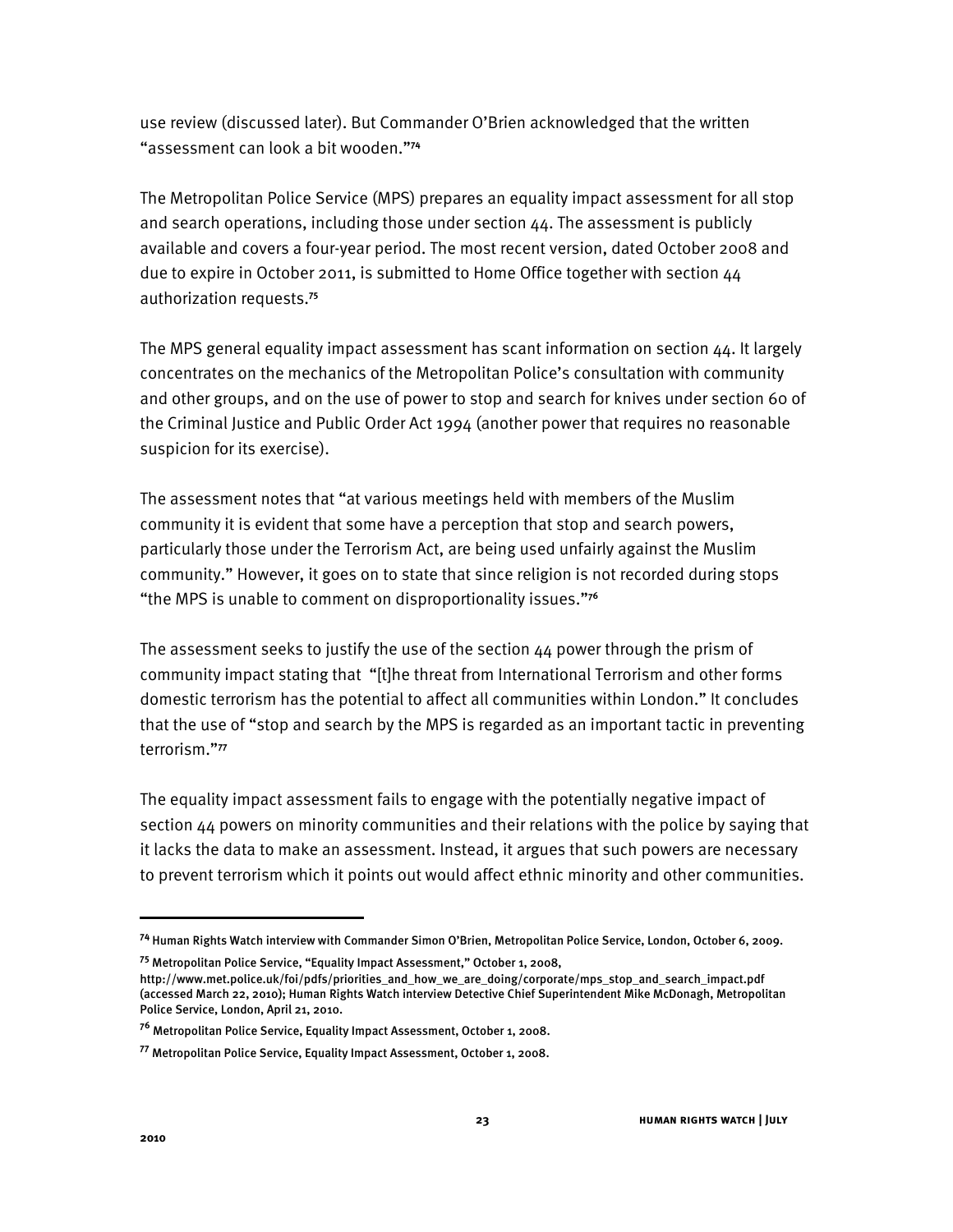It is evident the MPS is engaged in consultation with communities in relation to stop and search powers generally, notably at borough level. The need for consultation is reflected in the force's own guidance on the use of section  $44$ . The MPS Standard Operating Procedure for section  $44$  (discussed in more detail below) states that "every BOCU [Borough Operational Command Unit] will need to complete an annual EIA [Equality Impact Assessment] for terrorism searches."78

Human Rights Watch understands that community impact information from the borough level is communicated to senior officers in the MPS headquarters on a regular basis. But as the equality impact assessment suggests, it does not appear that the MPS has the same degree of engagement in relation to section 44 as it does with other stop and search powers, including in relation to preparing community impact assessments required for section 44 authorizations.

Representatives from the Muslim Safety Forum and the Community Stop and Search Monitoring Network, with whom the MPS regularly consult on stop and search policy, told Human Rights Watch that they had never seen a copy of any section 44 community impact assessment nor been asked to comment on it.**<sup>79</sup>**

Indeed, it is evident that the MPS is not submitting a fresh section 44 specific community impact assessment each month when it renews its authorisation request, as the law and guidance requires, but instead relies on its broad, and infrequently updated equality impact assessment for stop and search generally, which as noted above has little information on section 44.

Lord Carlile told Human Rights Watch that conducting a community impact assessment every four years is too long an interval.**<sup>80</sup>** It also undermines what Parliament intended to be an important safeguard in the authorization process.

The British Transport Police is also required to submit community impact assessments when it seeks renewed authorization of its section 44 powers. Alan Pacey, a BTP Assistant Chief Constable who chairs the force's Stop and Search Steering Group, told Human Rights Watch

<sup>&</sup>lt;sup>78</sup> Metropolitan Police Service, "Section 44 Terrorism Act 2000, Standard Operating Procedures," February 7, 2008. http://www.met.police.uk/foi/pdfs/policies/stop\_and\_search\_s44\_tact\_2000\_sop.pdf [accessed March 23, 2010].

**<sup>79</sup>** Human Rights Watch interview with Azad Ali, Muslim Safety Forum, August 25, 2009; Human Rights Watch interview with Chris Roffey, Co-Chair, Stop and Search Community Monitoring Network, and Abu Sufian, Chair of Tower Hamlets Monitoring Group, London, August 14, 2009.

**<sup>80</sup>** Human Rights Watch interview with Lord Carlile, Independent Reviewer of Terrorism Legislation, London, July 6, 2009.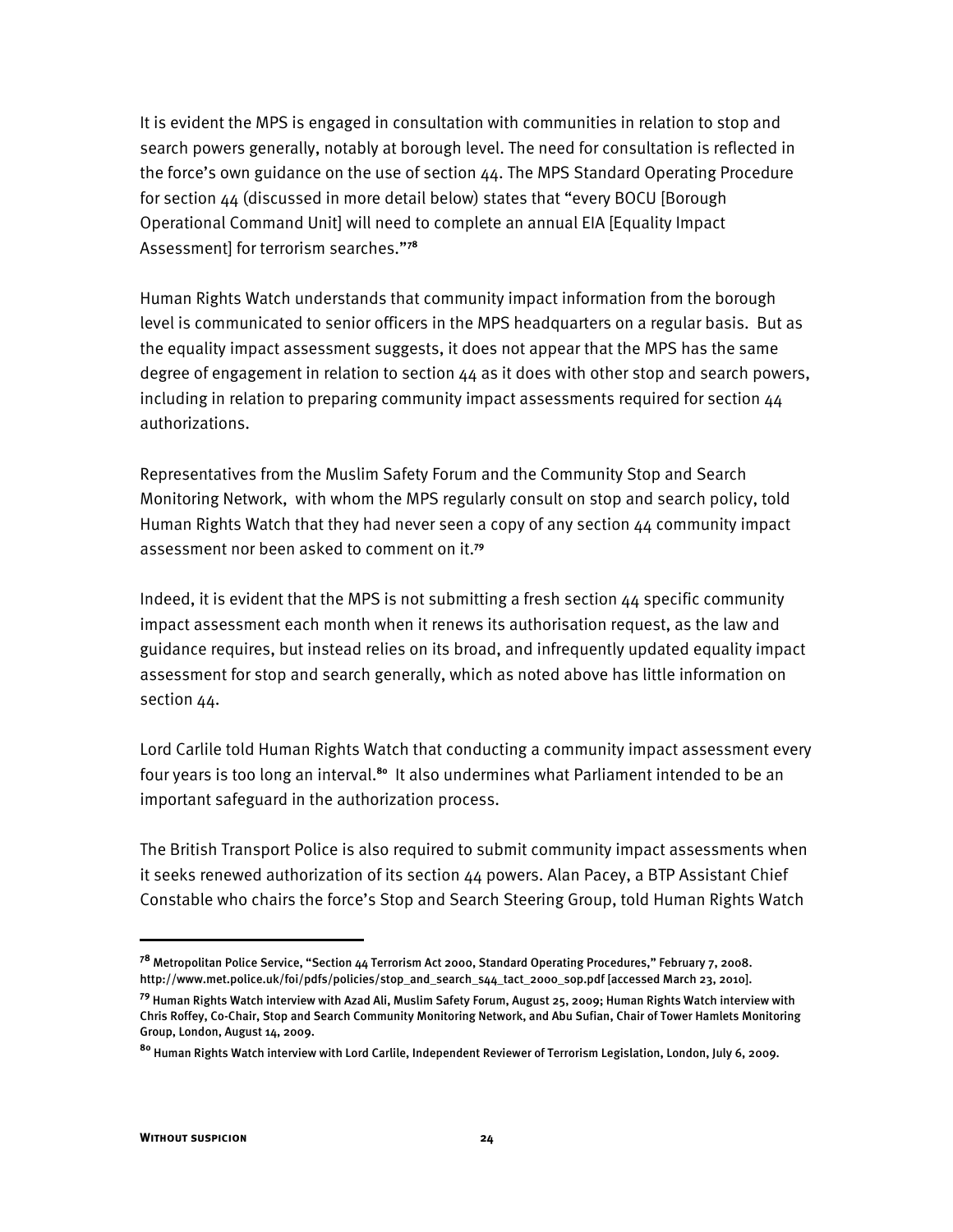that the force updates its community impact assessment every month, but that the assessment doesn't change that much, stating that "our community is the travelling public."<sup>81</sup>

Assistant Chief Constable Pacey said that the force consults with its stop and search group (composed of its National Independent Advisory Group and community representatives), and local police, and said that in several cases the BTP had decided to postpone or cancel planned operations after feedback indicated that they would have a negative impact.**<sup>82</sup>**

Human Rights Watch has not seen examples of the BTP's community impact assessments submitted in support of section 44 authorization requests. They are not made public. The information that the force postponed or cancelled operations on grounds of adverse community impact suggests that the force takes such matters into account in respect of particular operations, and reflects the force's own guidance (discussed below).

But it is important to note that pre-planned operations account for only around half of BTP stops. Ad hoc stops and searches are capable of having an equally adverse impact. Human Rights Watch has also seen no evidence that community impact assessments have had a bearing on decisions by the force to seek renewed authorization of section 44 powers.

## Guidance on the Use of Section 44

Section 44 power does not require individual suspicion as grounds for a stop, meaning that police officers have wide discretion as to its use. The powers are often used by ordinary police officers on the beat, rather than specialized counterterrorism officers. As a result, it is important that officers are clearly guided on its proper use. This is especially true for the MPS and BTP, since both forces are able to exercise the power widely across their jurisdictions.

Extensive guidance exists on the use section 44. National guidance is set out in Code A of the Police and Criminal Evidence Act 1984 (amended to reflect the introduction of the section  $44$  power), and a 58-page "practice advice" from the National Policing Improvement Agency (NPIA), a UK-wide police training and professional standards body. The MPS and BTP also have their own force-level guidance.

 $\overline{a}$ 

**<sup>81</sup>** Human Rights Watch interview with Alan Pacey, Assistant Chief Constable, British Transport Police, London, November 13, 2009.

**<sup>82</sup>** Ibid.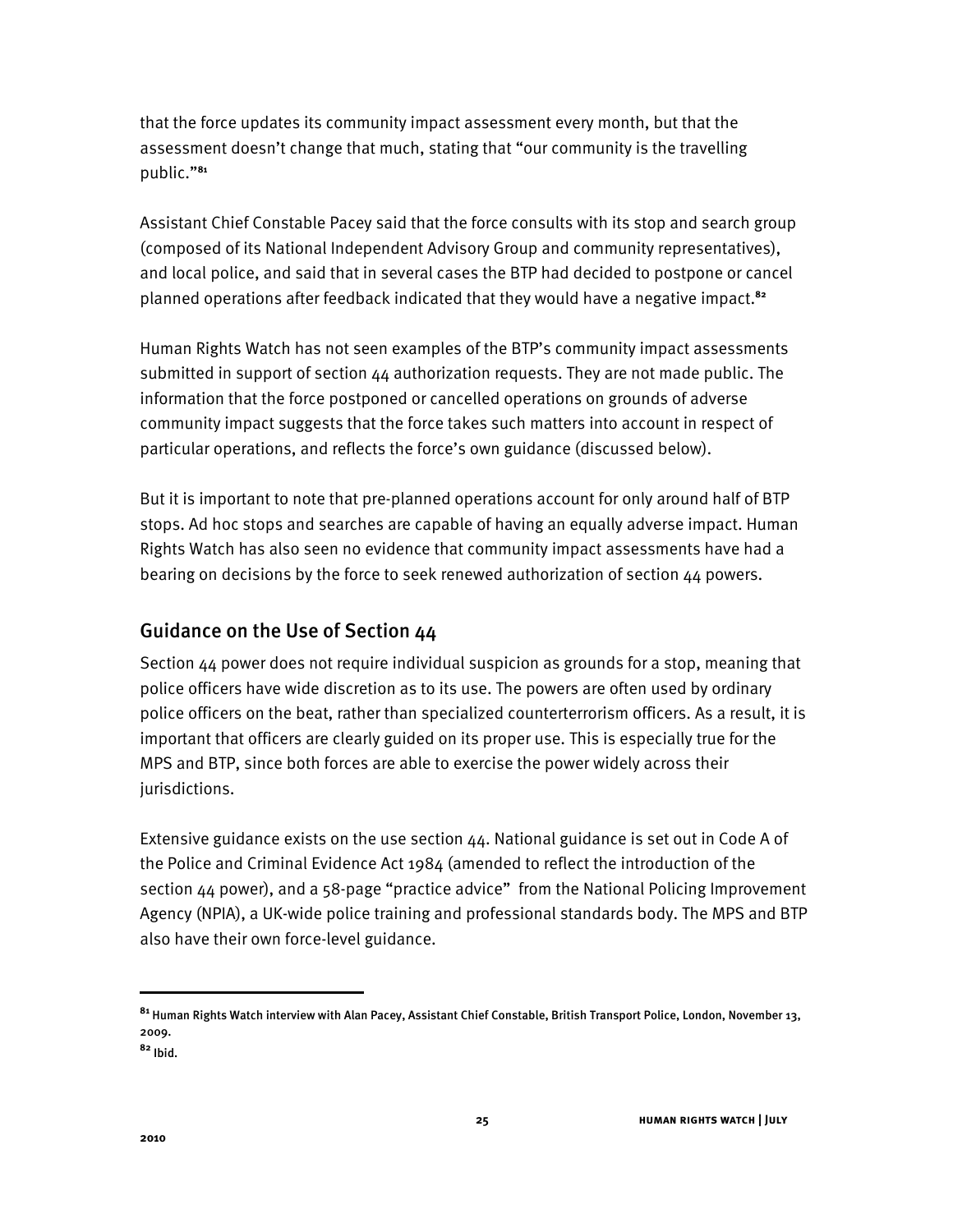The guidance from the NPIA, MPS and BTP offer thorough and thoughtful attempts to provide clarity on the use of section 44 stop and search in a manner that is neither arbitrary, nor based on profiling.

However, those attempts ultimately fail because of the contradiction inherent in the section 44 power: its goal to prevent terrorism, while allowing for people to be stopped even if they are not suspected of terrorist involvement.

In 2009, the Independent Police Complaints Commission (IPCC) developed a set of principles for the use of police stop and search powers in the UK. The first principle is that an officer stopping a person should always be able to answer the question, "Why did you stop me?" in a way that exceeds references to existence of the authorization.<sup>83</sup>

Unfortunately the guidance provided at both a national and force-level fails that principle. It lacks clarity and precision, especially in relation to the most critical question for a power with no suspicion is required: how does an individual officer decide who should be stopped and searched? Senior BTP and MPS officers interviewed by Human Rights Watch acknowledged the difficulty related to providing a satisfactory answer to that question.**<sup>84</sup>**

During the Metropolitan Police Authority's 2007 consultation on counter-terrorism powers (referred to earlier), Andy Hayman, the-then Assistant Commissioner of the Metropolitan Police in charge of counterterrorism, was asked the same question. He replied:

This is a bit where it's very, very flaky and I won't be at all convincing, I know that, but it would be around professional judgment, what they see around the circumstances: the behaviour of the individual and the circumstances all fall together, lead them to make a judgment. That is so flaky, you know, even I feel embarrassed saying that. But that is the truth as to what they do.**<sup>85</sup>**

Hayman's response reveals the challenge in providing effect guidance to officers on the proper use of the power.

The use of section 44 stop and search powers is governed by Code A of PACE, which states:

**<sup>83</sup>** IPCC position regarding police powers to stop and search, June 2009. On file with Human Rights Watch.

<sup>&</sup>lt;sup>84</sup> Human Rights Watch interview with Alan Pacey, November 13, 2009; Human Rights Watch interview with Simon O'Brien, London, October 6, 2009.

<sup>&</sup>lt;sup>85</sup> Metropolitan Police Authority, "Counter-Terrorism: The London Debate," February 2007, p. 52.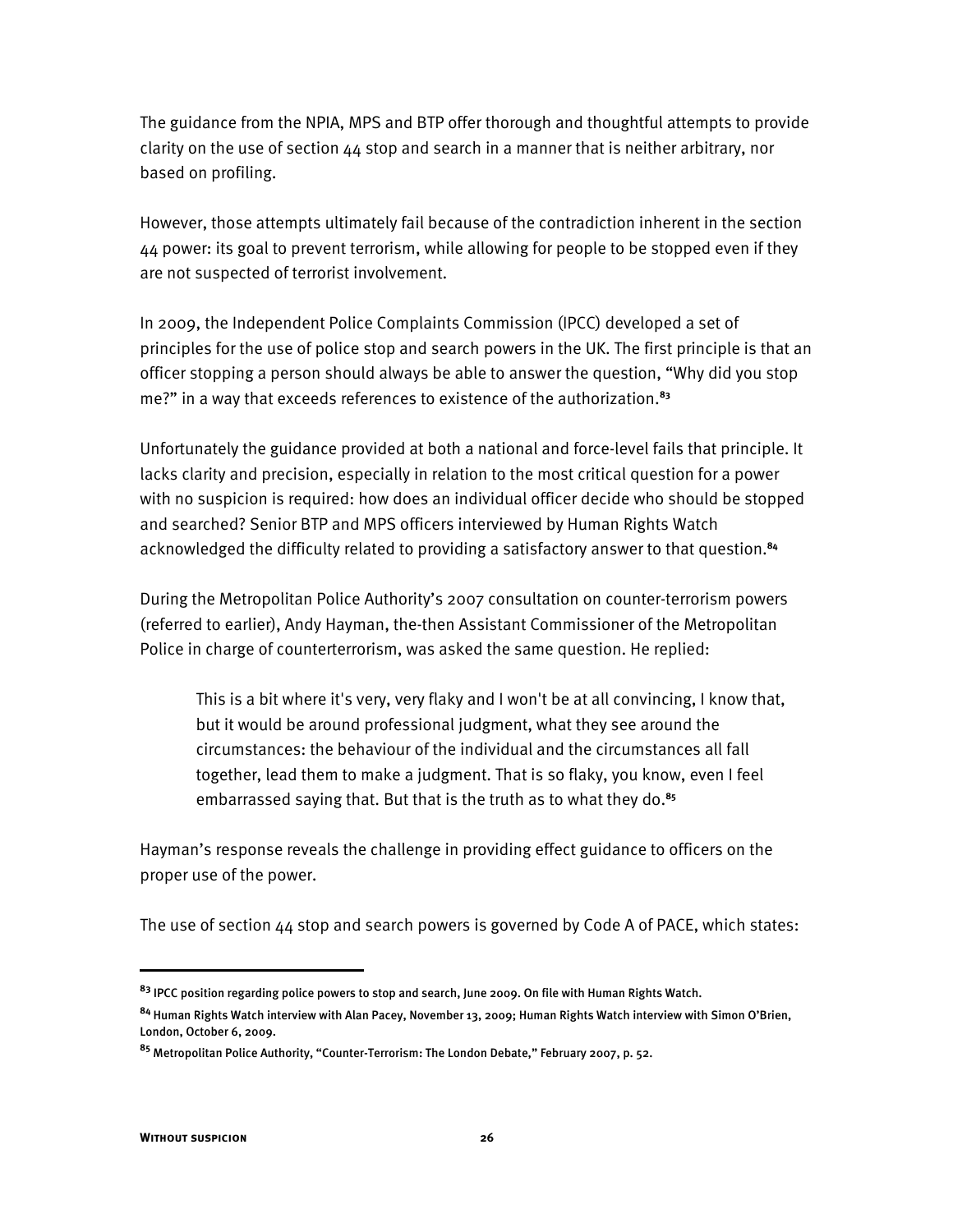The selection of persons stopped under section 44 of Terrorism Act 2000 should reflect an objective assessment of the threat posed by the various terrorist groups active in Great Britain. The powers must not be used to stop and search for reasons unconnected with terrorism. Officers must take particular care not to discriminate against members of minority ethnic groups in the exercise of these powers. There may be circumstances, however, where it is appropriate for officers to take account of a person's ethnic origin in selecting persons to be stopped in response to a specific terrorist threat (for example, some international terrorist groups are associated with particular ethnic identities).**<sup>86</sup>**

Compliance with Code A is an obligation. Code A makes clear that section 44 powers should only be used for terrorism stops, and calls on officers not to discriminate. But it provides little assistance to officers in determining whom to stop. It fails to specify what other factors beyond ethnic origin might be relevant, what weight can legitimately be given to ethnic origin, and when and whether specific intelligence would be required for ethnicity to be a legitimate factor.

Moreover, the suggestion that there may be circumstances where ethnicity could be a legitimate factor in determining whether to stop someone in the absence of reasonable suspicion (which would apply when the police are looking for a specific suspect and the person stopped matches the description) is likely to encourage ethnic profiling.

According to a leaked 2008 "operational briefing note" from the Security Service (MI5) entitled "Understanding Radicalisation and Violent Extremism in the UK" obtained by The Guardian newspaper, "[i]ndividuals who become involved in violent extremism in the UK have varied characteristics and backgrounds and are, on the whole, demographically unremarkable.<sup>887</sup> According to *The Guardian*, the note also states that "assumptions cannot be made about suspects based on skin color, ethnic heritage or nationality."

**<sup>86</sup>** PACE, Code A, 2.25.

<sup>&</sup>lt;sup>87</sup> Alan Travis, "MI5 Report Challenges Views of Terrorism in Britain," *The Guardian*, August 20, 2008, http://www.guardian.co.uk/uk/2008/aug/20/uksecurity.terrorism1 [accessed March 25, 2010]. The quotation is taken from a photograph of the cover of the briefing note accompanying the article.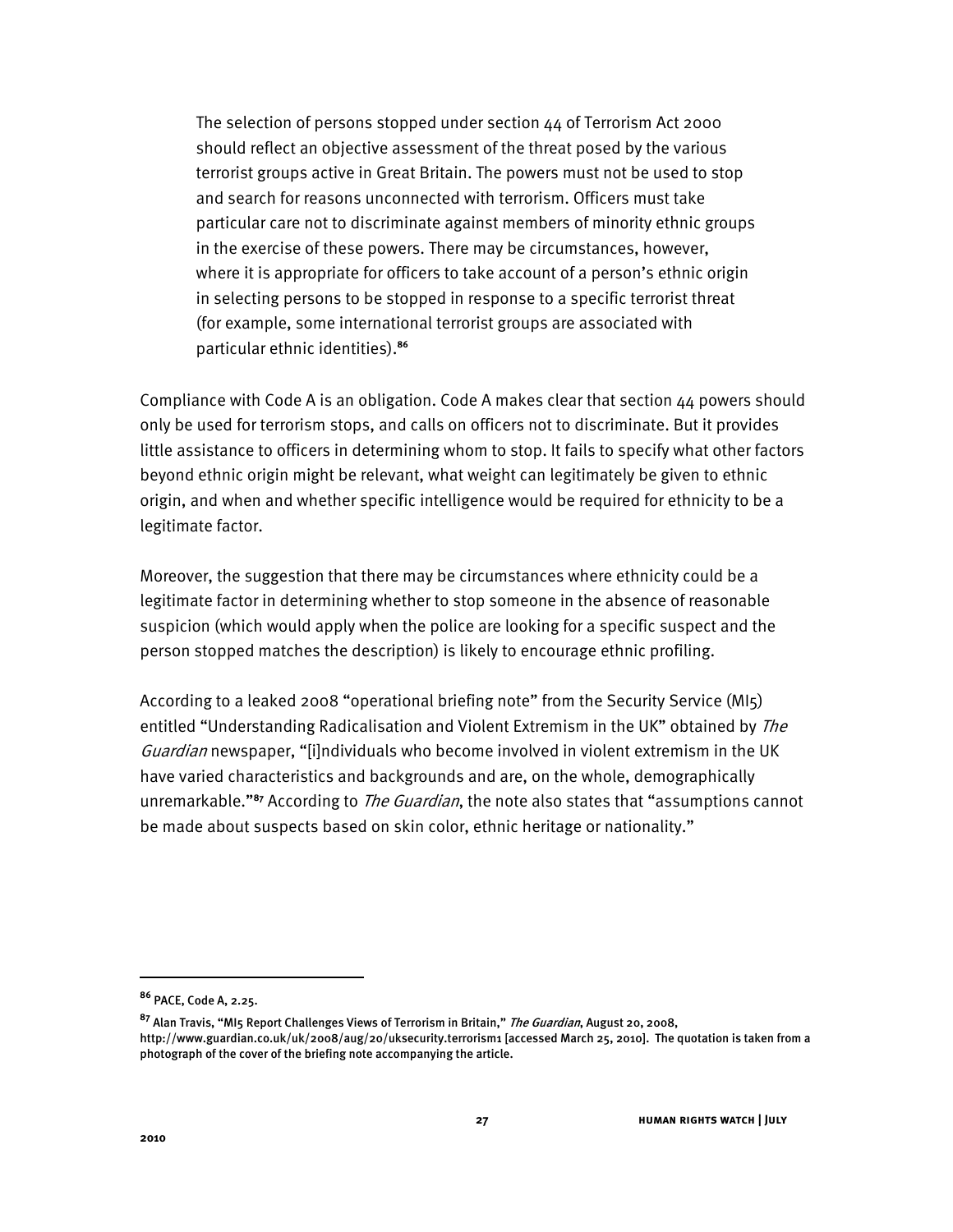#### *NPIA Guidance*

More detailed guidance is produced by the National Policing Improvement Agency (NPIA). The NPIA's "Practical Advice on Stop and Search in Relation to Terrorism" was updated in 2008, on behalf of the Association of Chief Police Officers.**<sup>88</sup>** This advice is non-binding.

The updated guidance is the result of a major review by the Home Office, carried out in consultation with the police and civil society organizations.**<sup>89</sup>** It is the main national guidance on section 44. The sixty-three page document contains advice on community engagement, the legal and policy framework, the authorization process, and a suggested wording for police leaflets and posters to inform the public about use of the power.

Specific guidance about operational use of the power is contained in the "legal and policy framework" section of the NPIA guidance. It reiterates PACE Code A in making clear that section 44 powers "must only be used to stop and search people in relation to terrorism."<sup>90</sup> It also says that, "In order to maintain public support and confidence for counter-terrorism activity, the grounds or rationale and purpose of every search should be fully explained to the subject."<sup>91</sup>

The guidance states that a decision to stop and search under section 44 should be made on "a quality and not quantity basis," and that the number of stops should not be used "as a measure of individual or team performance.<sup>"92</sup> It also correctly notes that the absence of a requirement of suspicion "represents a significant change in the relationship between the police and the public," adding "this power should be used "sparingly."

But the guidance about how officers should decide (or be briefed as to how to decide) whom to stop—to ensure, in other words, that stops are based on "quality" and "used sparingly" is at best confusing, and at worst arguably contradictory.

The NPIA guidance states that "every person searched under section  $44$  should be told explicitly that they are not suspected of being a terrorist." It also states that the power

<sup>&</sup>lt;sup>88</sup> National Policing Improvement Agency, "Practical Advice on Stop and Search in Relation to Terrorism," November 2008, http://www.npia.police.uk/en/11700.htm [accessed March 22, 2010].

**<sup>89</sup>** Annex to Letter from (then) Home Secretary Jacqui Smith sent to Human Rights Watch in response to a letter about reviews of the UK's human rights record by the UN Human Rights Council and UN Human Rights Committee, October 23, 2008. On file with Human Rights Watch.

**<sup>90</sup>** NPIA, Practical Advice on Stop and Search, p.10.

**<sup>91</sup>** NPIA, Practical Advice on Stop and Search, p.11.

**<sup>92</sup>** NPIA, Practical Advice on Stop and Search, p.13.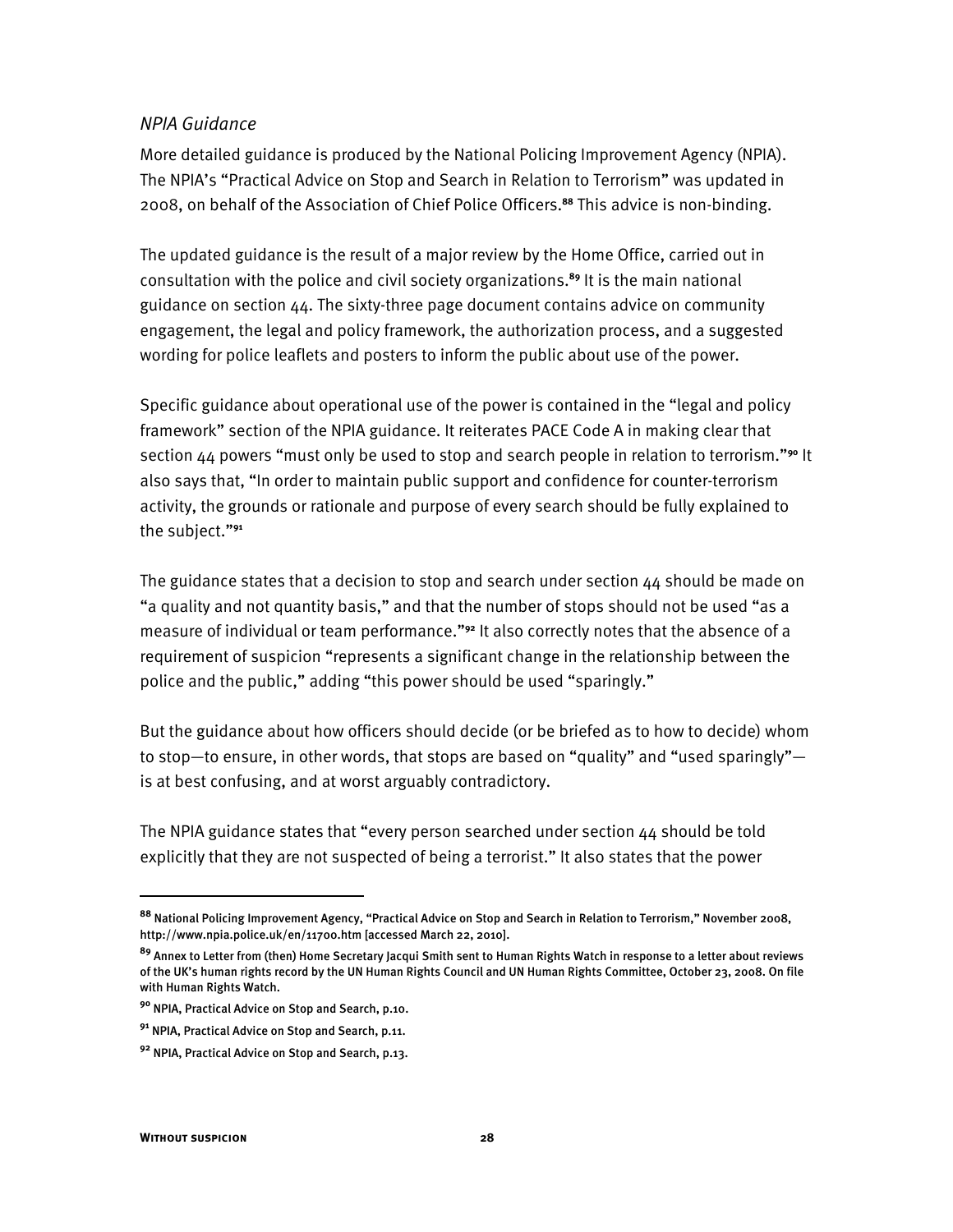"should never be used to conduct arbitrary searches," and that officers should "always use objective criteria to select people for search." These criteria "could be" related to the individual, their location or a combination of the two.

The guidance does not elaborate on what criteria related to an individual or location might constitute objective criteria on which a non-arbitrary stop would be based, although a checklist for briefing officers later on suggests that the potential implications of a person's behaviour, clothing or items they are carrying should be "considered" when using section 44.**<sup>93</sup>**

The NPIA guidance counsels officers to "take care to avoid any form of racial or religious profiling when selecting people to search under section 44 powers," noting that such profiling may amount to unlawful discrimination.<sup>94</sup> It states that "[a] person's appearance or ethnic background will sometimes be a factor, but an officer's decision to search them under section 44 should be made only if it is a result of evaluated intelligence."<sup>95</sup> A way of protecting against profiling, according to the guidance, is "to compare the backgrounds of people being searched in proportion to the demographic make-up of the area where searches take place."<sup>96</sup>

In the words of Mike Franklin, an IPCC Commissioner, "the current guidance is confusing for officers."<sup>97</sup> It tells officers that stops should be based on objective criteria in order to avoid arbitrary searches, but it fails then to specify what those criteria might be, other than that they "could be" connected to the person or place in which the operation takes place. Potentially useful advice that a person's behaviour, clothing or carried items might be relevant is contained in a separate part of the document on how to brief officers.

The guidance tells officers to avoid profiling, and to only stop based on appearance if it is supported by evaluated intelligence. Yet by advising officers to look at the demographic makeup of the area in which the searches are based, it effectively encourages officers to be mindful of potential disproportion in deciding whom to stop, thereby encouraging the use of ethnicity or religion as a factor (even if as a negative factor, whereby an officer would

**<sup>93</sup>** NPIA, Practical Advice on Stop and Search, p.17.

**<sup>94</sup>** NPIA, Practical Advice on Stop and Search, p.14

**<sup>95</sup>** NPIA, Practical Advice on Stop and Search, p.14.

**<sup>96</sup>** NPIA, Practical Advice on Stop and Search, p.14.

**<sup>97</sup>** Human Rights Watch interview with Mike Franklin and Nicholas Long, London, August 11, 2009.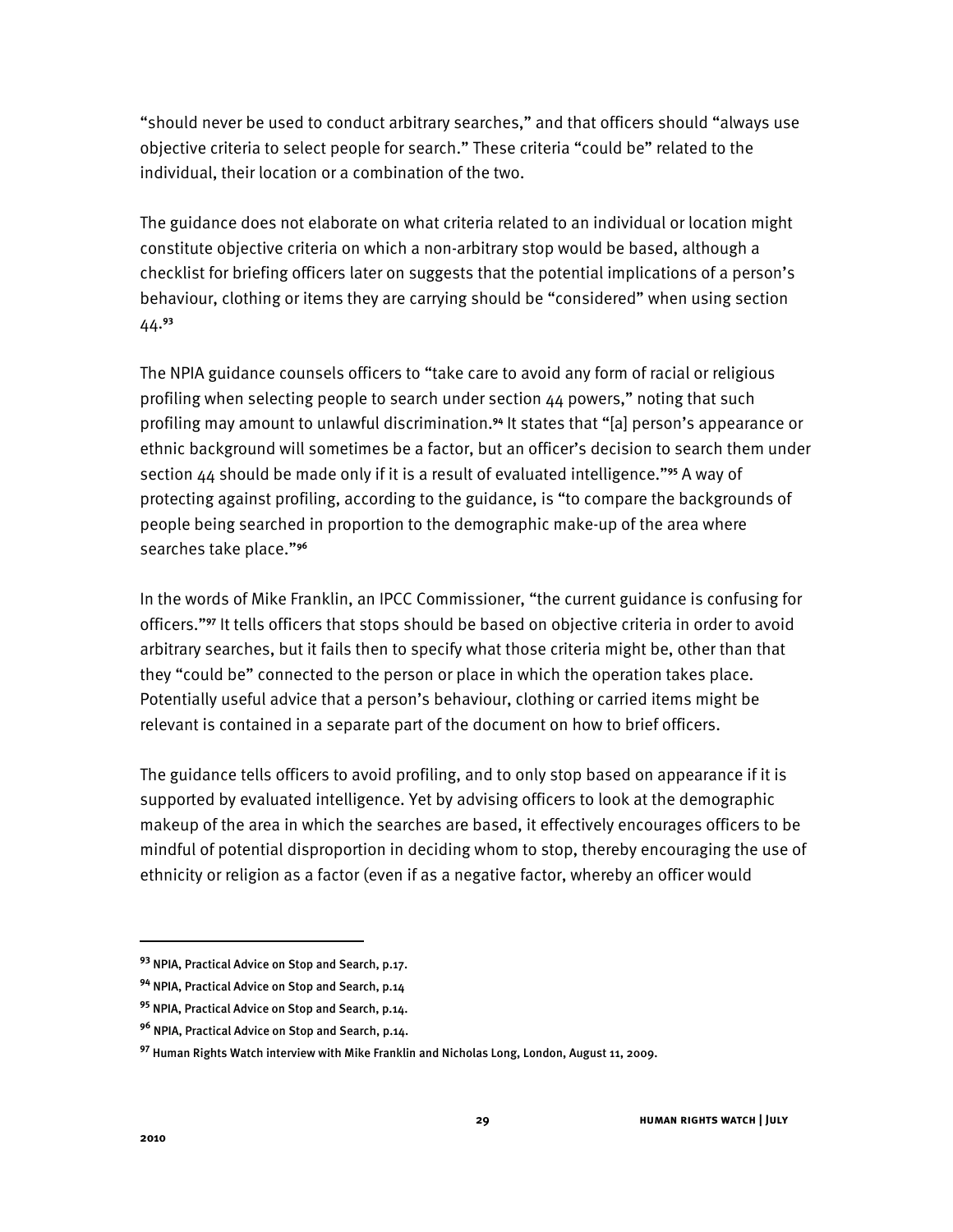determine not to stop someone because they belong to an ethnic group from whom many people had already been stopped that day).

It is also arguably contradictory—the guidance to avoid "arbitrary" searches is impossible to reconcile with the advice that forces should look at demographics as a yardstick in determining whom to stop. By doing so, they would be failing to use the "objective criteria" which the guidance suggests.

The Home Office circular on section  $44$  states that "officers should expect to explain the use of the powers and why they are being used."<sup>98</sup> But it does not offer any guidance what form that explanation should take, beyond referring to the NPIA document.

#### *MPS Standard Operating Procedures*

The MPS has standard operating procedures for section 44 to supplement the NPIA guidance.**<sup>99</sup>** The 35-page document includes sections on community engagement, the need to take into account cultural and other sensitivities when carrying out a search, public engagement, monitoring, and a section entitled "Appropriate Use." The section on community engagement stresses the need for community consultation at borough level prior to operations, and the use of existing communication channels, such as stop and search monitoring groups, for accountability, monitoring and feedback.**<sup>100</sup>**

The section on "appropriate use" says that searches must not be "random" (similar to the not "arbitrary" advice in the NPIA guidance).<sup>101</sup> It states that "the choice of persons stopped should normally be based on the location, time, intelligence or behaviour," adding that behaviour may "include unusual actions or presence near a vulnerable location."<sup>102</sup> But it notes that the "behaviour may not amount to 'reasonable grounds' and may not be much more than an intuition on behalf of the officer."<sup>103</sup>

The MPS standard operating procedures also advise officers that "officers must never use stereotypical images of 'terrorists' when deciding to use their powers of stop and search"

**<sup>98</sup>** Home Office circular 027/2008.

<sup>&</sup>lt;sup>99</sup> Metropolitan Police Service, "Section 44 Terrorism Act 2000, Standard Operating Procedures," February 7, 2008. http://www.met.police.uk/foi/pdfs/policies/stop\_and\_search\_s44\_tact\_2000\_sop.pdf [accessed March 23, 2010]. **<sup>100</sup>** Ibid, p.13.

**<sup>101</sup>** Ibid, p.15.

**<sup>102</sup>** Ibid, p.15.

**<sup>103</sup>** Ibid, p.15.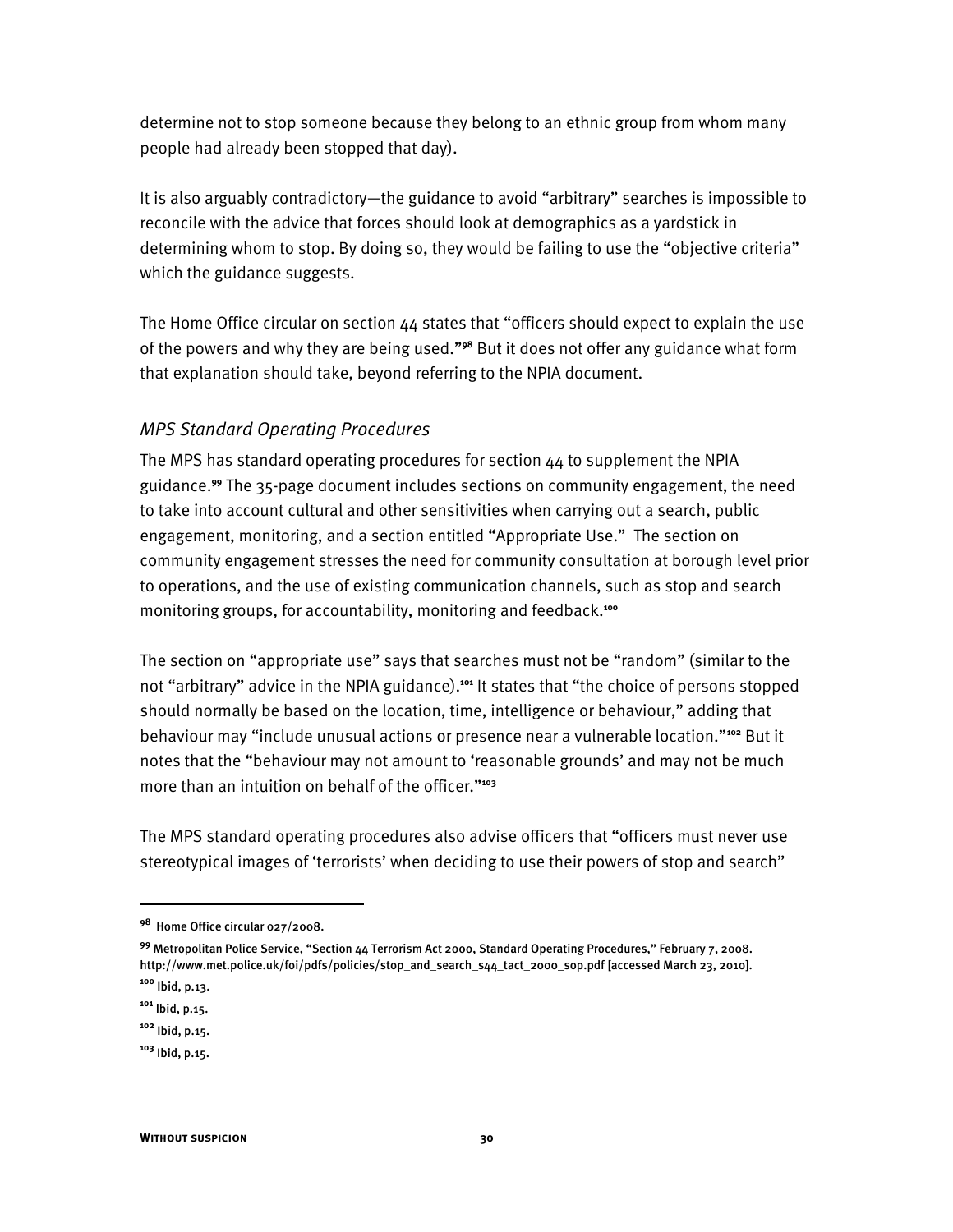because to do so could lead to targeting communities, disproportion, discrimination and "terrorists avoiding detection whilst carrying out their objective."<sup>104</sup> This was confirmed by an interview with a senior MPS officer who led the force's review of section  $44$ , who indicated the MPS had stayed away from profiling and instead looked for "people who stand out."<sup>105</sup>

The guidance states that stops should be based on an objective assessment. The following factors are identified as relevant to that assessment: the information contained in the current authorization document; the current threat assessment; other briefing material; local areas deemed vulnerable to attack; and the borough command counter-terrorist profile (described as "a list of the areas of vulnerability.")<sup>106</sup>

While the MPS standard operating procedures provides more detail than the NPIA guidance on selection criteria, and factors used to justify stops, it does not provide greater clarity. While the advice not to engage in stereotyping is important, the factors set out to explain the choice of persons stopped are generally not person specific, and do not provide much help for officers wishing to avoid such stereotyping. The reference to behaviour is also broad (it includes mere presence in a location), and is qualified by the admission that often it may amount to a "hunch" on the part of the officer (which cannot properly be deemed an objective factor and may inadvertently lead to stereotyping). The factors enumerated as relevant to making an objective assessment are again not person specific.

## *British Transport Police Guidance*

The BTP also produces its own guidance for the use of section 44.**<sup>107</sup>**The guidance states that, "Selection should not be based on arbitrary criteria such as a numerical count or all persons with bags, etc. and officers must not be set numerical targets in relation to the number of searches obtained."

It correctly notes that, "The ability for a police officer to search any person without grounds has potential to be misused and/or mis-targeted, adding that "[t]he way in which people are selected for stop and search has a far-reaching effect on the public and their acceptance of counter terrorism powers."<sup>108</sup> The BTP guidance contains similar language to the MPS

**<sup>104</sup>** MPS, Section 44 Standard Operating Procedures, p.15.

**<sup>105</sup>** Human Rights Watch interview with Detective Chief Superintendent Mike McDonagh, Metropolitan Police Service, London, April 21, 2010.

**<sup>106</sup>** MPS, Section 44 Standard Operating Procedures, p.19.

<sup>&</sup>lt;sup>107</sup> British Transport Police, "Briefing Note – England & Wales Searches Under the Terrorism Act 2000, version 2.1 E&W," (undated). On file with Human Rights Watch. The force has slightly modified guidance for Scotland.

**<sup>108</sup>** BTP, Briefing Note, Searches Under the Terrorism Act 2000.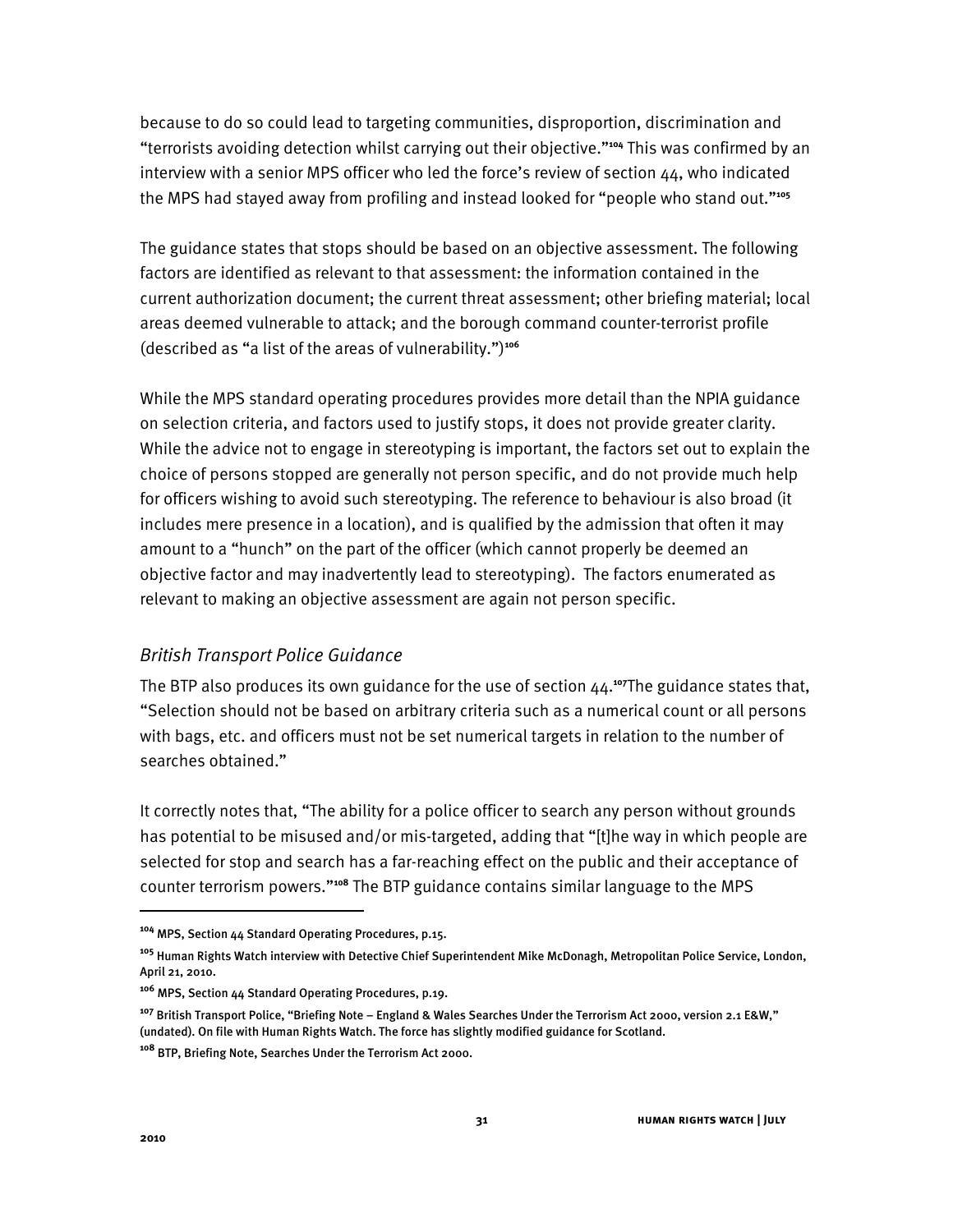guidance on the need to avoid stereotyping and the negative consequences that can arise from stops based on stereotypes.

The guidance sets out three circumstances in which the BTP will use section  $44$  stop and search: (1) justifiable intelligence based selection; (2) intuitive selection; and (3) proactive search operations.

Stops in the first category, based on specific intelligence, will clearly be related to characteristics particular to the individual, although the rationale for using section 44 as opposed to a power that requires reasonable suspicion (such as under section  $43$ ) is not clear from the guidance.

The second category makes reference to behaviour, allowing officers to carry out stops of persons who the officers "feel are acting suspiciously or give rise for some sort of concern."<sup>109</sup> It notes that officers trained in "behavioral assessment screening" (a technique developed by the BTP and discussed below) may find it useful to "verbalize why they feel the person is suspicious and determining whether a search is required." This was confirmed to Human Rights by a senior BTP officer during our observation of a section 44 stop and search operation at London's St. Pancras railway station in February 2010.<sup>110</sup>

The third category refers to pre-planned operations, where some or all persons in a particular transport location are searched.**<sup>111</sup>** Officers are instructed that searches must not be arbitrary, such as a numerical count or all persons with bags.

The guidance differs from that offered by the MPS in that it aims to regulate the use of stops through limiting the operational circumstances in which a person can be stopped, rather than enumerating the factors and selection criteria used to make stops. But it shares with the NPIA and MPS guidance a lack of person-specific criteria, beyond specific intelligence (which might give rise to a reasonable suspicion obviating the need for section  $44$  stop), or a person's behavior, which, while it might give rise to a reasonable suspicion (obviating the need for section 44 powers), also gives discretion to officers to rely on subjective intuitions or hunches in determining whom to stop.

ֺ

**<sup>109</sup>** BTP, Briefing Note, Searches Under the Terrorism Act 2000.

**<sup>110</sup>** Human Rights Watch discussion with Chief Inspector Robert Noddings, British Transport Police, during observation of stop and search operation, St. Pancras railway station, London, February 10, 2010.

**<sup>111</sup>** BTP, Briefing Note, Searches Under the Terrorism Act 2000.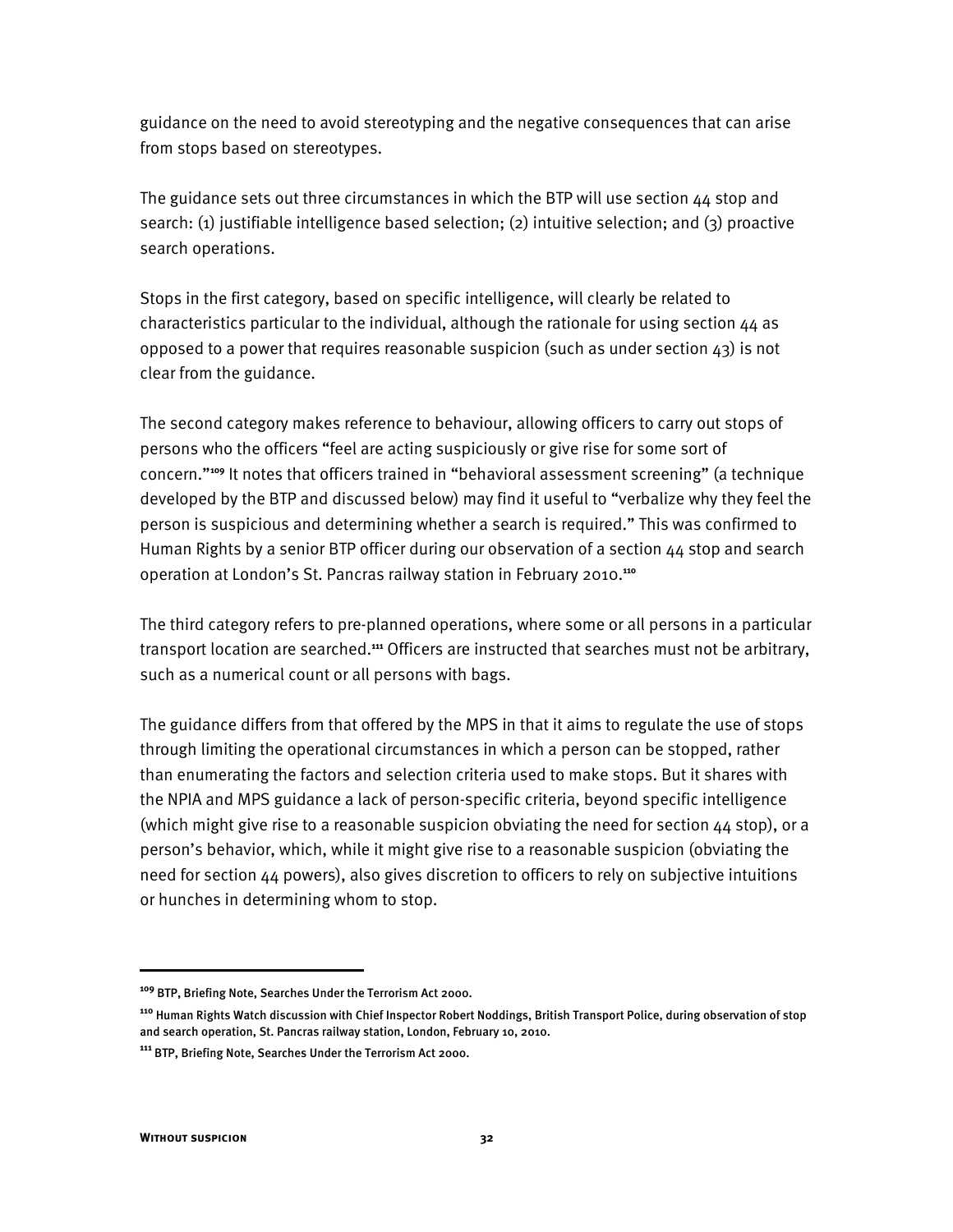The guidance for using stop and search during pre-planned operations suggests that the reason for the stop is not specific to the person at all (particularly where all persons are searched). While it warns officers not to conduct stops in an arbitrary manner, it fails to consider that stopping all persons at a particular location simply because they are present may itself be arbitrary.

The BTP's guidance discloses the fundamental difficulty in seeking to develop effective advice for officers on the proper use of section 44 when stops are not based on specific intelligence or suspicious conduct.

## Inadequate Transparency

There is a significant lack of transparency around the operation of the section 44 stop and search power, although some forces have begun to make more information publicly available.

The Home Office quarterly, annual data available on the operation of police powers under the Terrorism Act 2000, and Ministry of Justice annual data on race and the criminal justice system, all offer some insight into the operation of the section 44. Statistics for BTP stops were not publicly available until the publication of a November 2009 Home Office statistical bulletin on the police use of counterterrorism powers. Stops carried out by the BTP, Ministry of Defence Police, and Police Service of Northern Ireland stops are not currently included in the Ministry of Justice data: the latter two forces publish their own data.

The Metropolitan Police Service, with encouragement from its police authority, now makes a significant amount of data relating to section 44 available on its website, including its general stop and search equality impact assessment, its standard operating procedure, and borough level stop and search statistics. The City of London police also makes data available through its website, including stop and search statistics and general stop and search policy.

The British Transport Police made data available to Human Rights Watch on request, including its guidance on stop and search, and data on stops, and makes data available to its Independent Advisory Group. In June 2010, the force published stop and search data on its website for the first time, including data on section 44 stop and search for April 2009 to March 2010.**<sup>112</sup>** BTP Assistant Chief Constable Alan Pacey told Human Rights Watch that the

<sup>&</sup>lt;sup>112</sup> British Transport Police, "Stop Search and Account - Total Usage," (undated),

http://www.btp.police.uk/freedom\_of\_information/publication\_scheme/monitoring\_records.aspx [accessed June 30, 2010].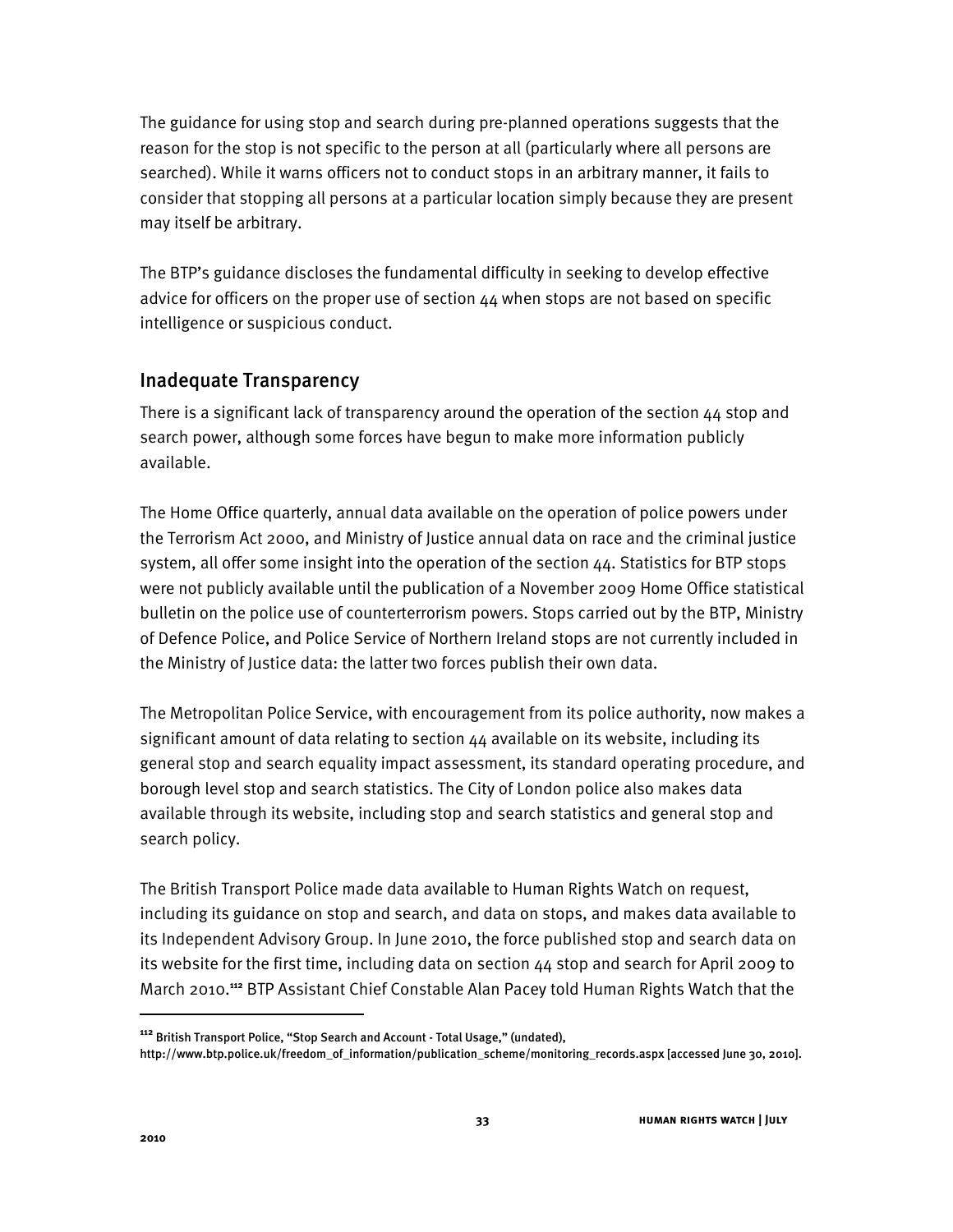force is discussing with Ministry of Justice the possibility of including BTP statistics found in its annual race and criminal justice report.**<sup>113</sup>** This would be a welcome development.

However, despite some moves to openness, other aspects of the section 44 process remain shrouded in secrecy, with many forces offering national security justifications to withhold information from the public.

Several key areas lack transparency. One is the authorization process (as discussed above), with even the statutory body responsible for investigating complaints against the police unable to access information about Home Office scrutiny of authorization requests.

Another area is the geographic and temporal scope of section 44 authorizations. A recent survey by the *British Journal of Photography* (prompted by concerns about the use of section 44 and other terrorism powers against photographers, discussed in more detail below) revealed the results of Freedom of Information Act requests made to 46 police forces across the UK.**<sup>114</sup>** Thirty-three of the forces either refused to provide any information or failed to respond at all as to whether they had carried out section  $44$  searches and sought section  $44$ authorizations.<sup>115</sup> Of the 13 forces that responded to the British Journal of Photography's requests (including the MPS, BTP, and City of London Police), one force declined to say whether an authorization was in place at all, and two forces, including the BTP, declined to indicate the geographic scope of their authorization.

While there may be operational reasons for withholding information in relation to current area and temporal authorizations, it is less clear why historic data should be routinely withheld. It may be argued that since national statistics on actual stops and searches are available, it is unimportant to have details about temporal and geographic scope of authorizations in relation to particular forces. However, this argument ignores the fact that lack of information about whether a section 44 authorization is in place at a given time in a particular police force area, in the absence of a requirement of reasonable suspicion, makes it almost impossible for persons stopped outside London to know whether they have been

1

**<sup>113</sup>** Human Rights Watch interview with Alan Pacey, November 13, 2009.

<sup>&</sup>lt;sup>114</sup> "Not a Crime," *British Journal of Photography* , (Summary of Freedom of Information Act requests to UK police forces on section 44 Terrorism Act 2000) (undated), http://db.riskwaters.com/global/bjp/notacrime/index\_foi.htm [accessed March 24, 2010].

**<sup>115</sup>** British Journal of Photography, Not a Crime.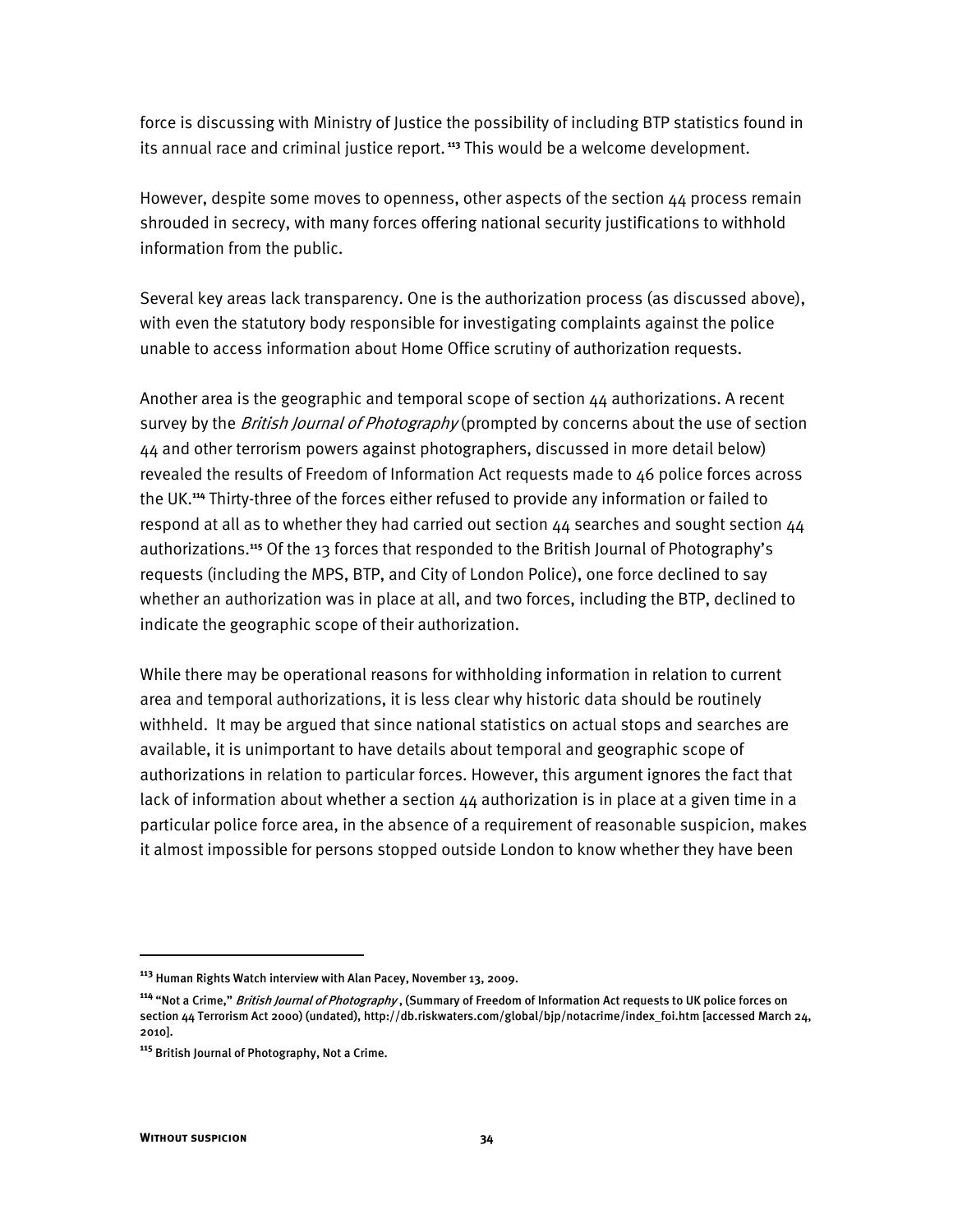stopped lawfully. Following the positive decision by the MPS to narrow the geographic scope of its section 44 authorization, the same concern could now arise in London.**<sup>116</sup>**

Inadequate transparency in the authorization process and operation of section 44 powers is inherently problematic. That concern is further elevated when one factors in the importance of public confidence in the exercise of the policing powers; the historic criticism of the lack of openness in the exercise of stop and search powers in particular—which led to the explicit recommendation in the Macpherson Report on the need to publish data and analysis; the risks of arbitrary use inherent in the exercise of a power that requires no suspicion; and the importance of authorization as a control in those circumstances.**<sup>117</sup>**

**<sup>116</sup>** A senior MPS told Human Rights Watch in April 2010 that the force would monitor use of section 44 stop and search to ensure that it was not used in areas outside those covered by the authorization, and take disciplinary measures against any officer found to do so. Human Rights Watch interview Detective Chief Superintendent Mike McDonagh, Metropolitan Police Service, London, April 21, 2010.

**<sup>117</sup>** Macpherson Report, Recommendation 62.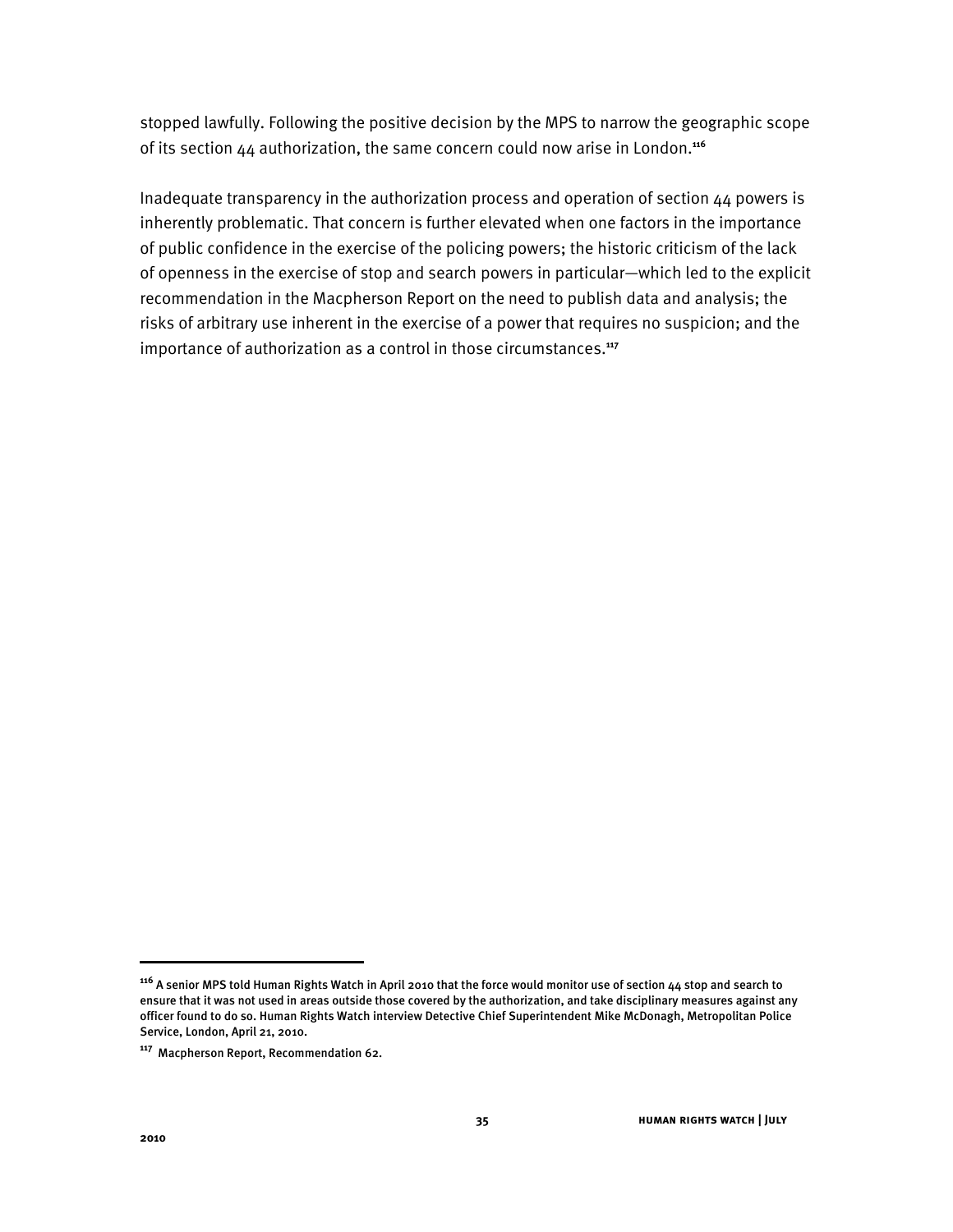## **III. Police Use of Section 44 Stop and Search**

Being stopped and searched under section 44 stop is an intrusive process. Provided an authorization is in place at your location, an officer may detain you or stop your vehicle without any requirement of suspicion; search you and anything in your possession or your vehicle; and "seize and retain" anything discovered in your possession or your vehicle that is suspected to be for use "in connection with terrorism."<sup>118</sup>

The officer can require you to remove "headgear, footwear, an outer coat, a jacket or gloves" in public.**<sup>119</sup>** Failure to cooperate with a search (either by failing to stop, or by willfully obstructing it) is a criminal offence punishable with up to six months imprisonment, a £5,000 (approx US\$7,500) fine, or both.**<sup>120</sup>**

In the year to December 2009, the most recent 12-month period for which statistical information is available, people were stopped more than 220,000 times, mostly in London. It is impossible to determine how many people were subject to multiple stops, but anecdotal evidence suggests that some people are indeed subject to such stops.**<sup>121</sup>**

In many cases officers on the beat-rather than counterterrorism officers-conduct section 44 stops.**122** The BTP, as previously noted, carries out around half its stops during preplanning operations by specially-trained officers, but the remainder take place during ordinary policing, mostly by officers on the beat. As a Metropolitan Police Authority official explained, it is "fundamental to British policing that the individual constable has discretion."<sup>123</sup>

Given the lack of a requirement that the person stopped is suspected of involvement in terrorism, the geographic scope of the power in London and elsewhere, and the fact that many stops are carried out by ordinary beat officers, it should come as little surprise that the section 44 power is subject to overuse, in circumstances that clearly have no connection to

**<sup>118</sup>** Terrorism Act 2000, section 45(2); Terrorism Act 2000, section 45 (1) and 45 (4).

**<sup>119</sup>** Terrorism Act 2000, section 45(3).

**<sup>120</sup>** Terrorism Act 2000, section 47.

**<sup>121</sup>** Human Rights Watch interview with Chris Roffey, Co-Chair, Stop and Search Community Monitoring Network, and Abu Sufian, Chair of Tower Hamlets Monitoring Group, London, August 14, 2009.

<sup>&</sup>lt;sup>122</sup> Human Rights Watch interview with Commander Simon O'Brien, Metropolitan Police Service, London, October 6, 2009.

**<sup>123</sup>** Human Rights Watch interview with Martin Davis, Lead on Stop and Search, Metropolitan Police Authority, June 10, 2009.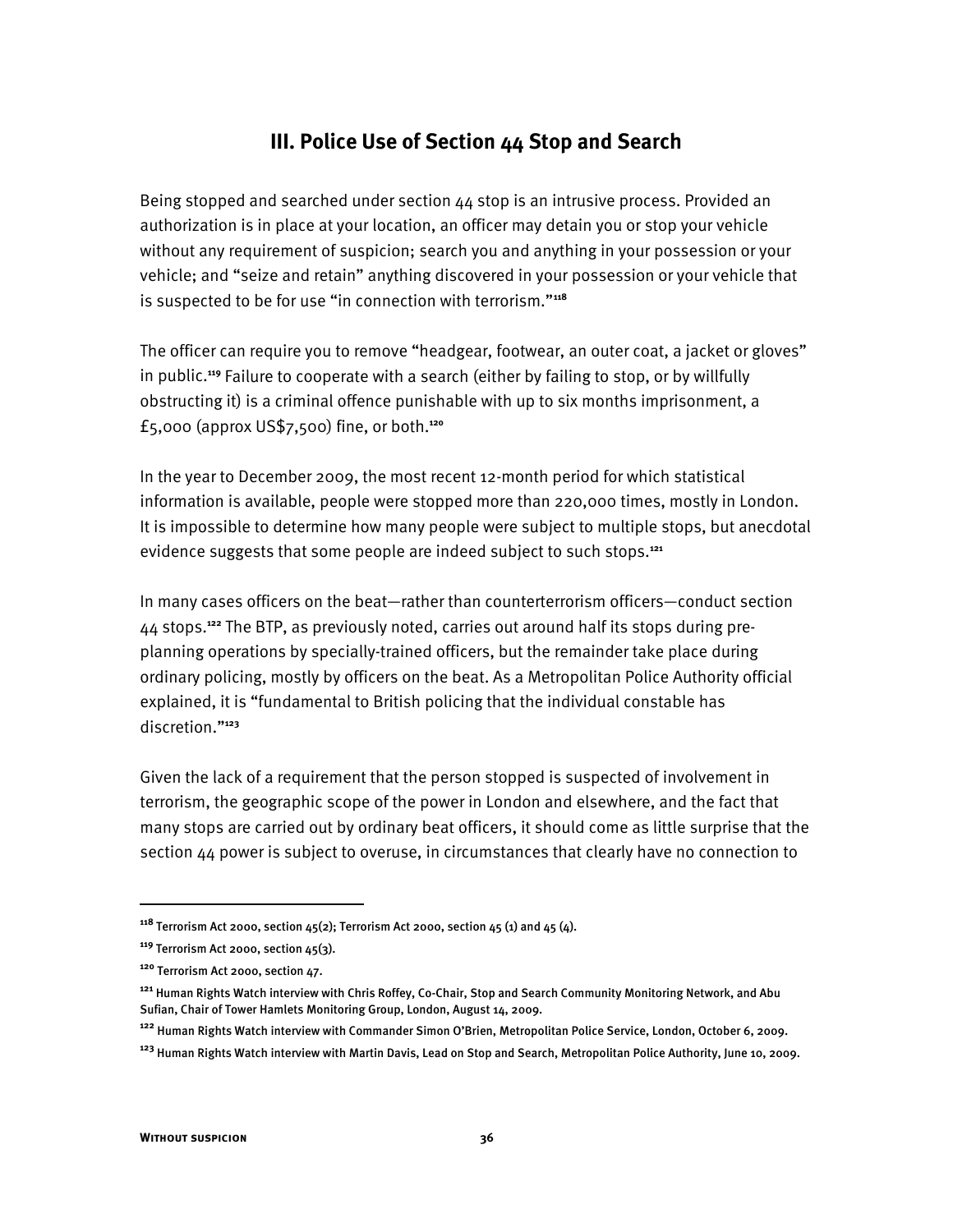terrorism. According to Azad Ali from the Muslim Safety Forum, the main problem with section  $44$  is "police officers on the beat using section  $44$  inappropriately."<sup>124</sup>

## Use of Section 44 without Authorization

At least 14 police forces have carried out stops and searches using section 44 powers in the absence of proper authorizations.

In June 2010, Security Minister Baroness Pauline Neville-Jones gave a written ministerial statement to government ministers indicating there were at least 40 occasions where stop and search operations had been carried out without proper authorizations.**<sup>125</sup>** The operations involved 14 forces, including the Metropolitan Police, and took place between 2001 and 2008.**<sup>126</sup>** Most cases involved authorizations made for longer than the 28 days permitted.

In one Metropolitan Police operation in April 2004, 840 people were stopped in the absence of a valid authorization, with the then-home secretary failing to confirm it in 48 hours as the law requires.**<sup>127</sup>** The numbers stopped under the other operations had not been collated at this writing, but the total is likely to be in the thousands. The Security Minister told Parliament that the Home Office was conducting an internal review into the authorization process, and was working with National Policing Improvement Agency and Association of Chief Police Officers "with the aim of ensuring there are no incidents in future."<sup>128</sup>

In 2007, Lord Carlile, who has access to the authorizations, identified five cases in 2007 where section 44 powers were exercised in the absence of a valid authorization.**<sup>129</sup>** Those five cases are included in the total of  $40$ . His report noted that "[t]he purported use of the powers without authorisation is an intolerable invasion of the civil liberties of those affected." The Home Office response attributed the failure to "human error" and said that in only one of the cases (in Sussex) had stops actually been made under the power without proper authorization, affecting 12 persons.**<sup>130</sup>**

**<sup>124</sup>** Human Rights Watch interview with Azad Ali, Muslim Safety Forum, August 25, 2009.

**<sup>125</sup>** Written Ministerial Statement, Minister of State for Security, Baroness Neville-Jones, Home Department: Stop-and-Search Authorisation, June 10, 2010, http://www.publications.parliament.uk/pa/cm/cmtoday/cmwms/archive/100610.htm#d2e358 [accessed June 10, 2010].

**<sup>126</sup>** Ibid. A table showing the forces involved and the details of the erroneous operations is annexed to the statement.

**<sup>127</sup>** Ibid.

**<sup>128</sup>** Ibid.

<sup>&</sup>lt;sup>129</sup> "Report on the operation in 2006 of the Terrorism Act 2000, June 2007," para. 126.

**<sup>130</sup>** UK Government, "The Government Reply to the Report by Lord Carlile of Berriew Q.C., Report on the Operation in 2007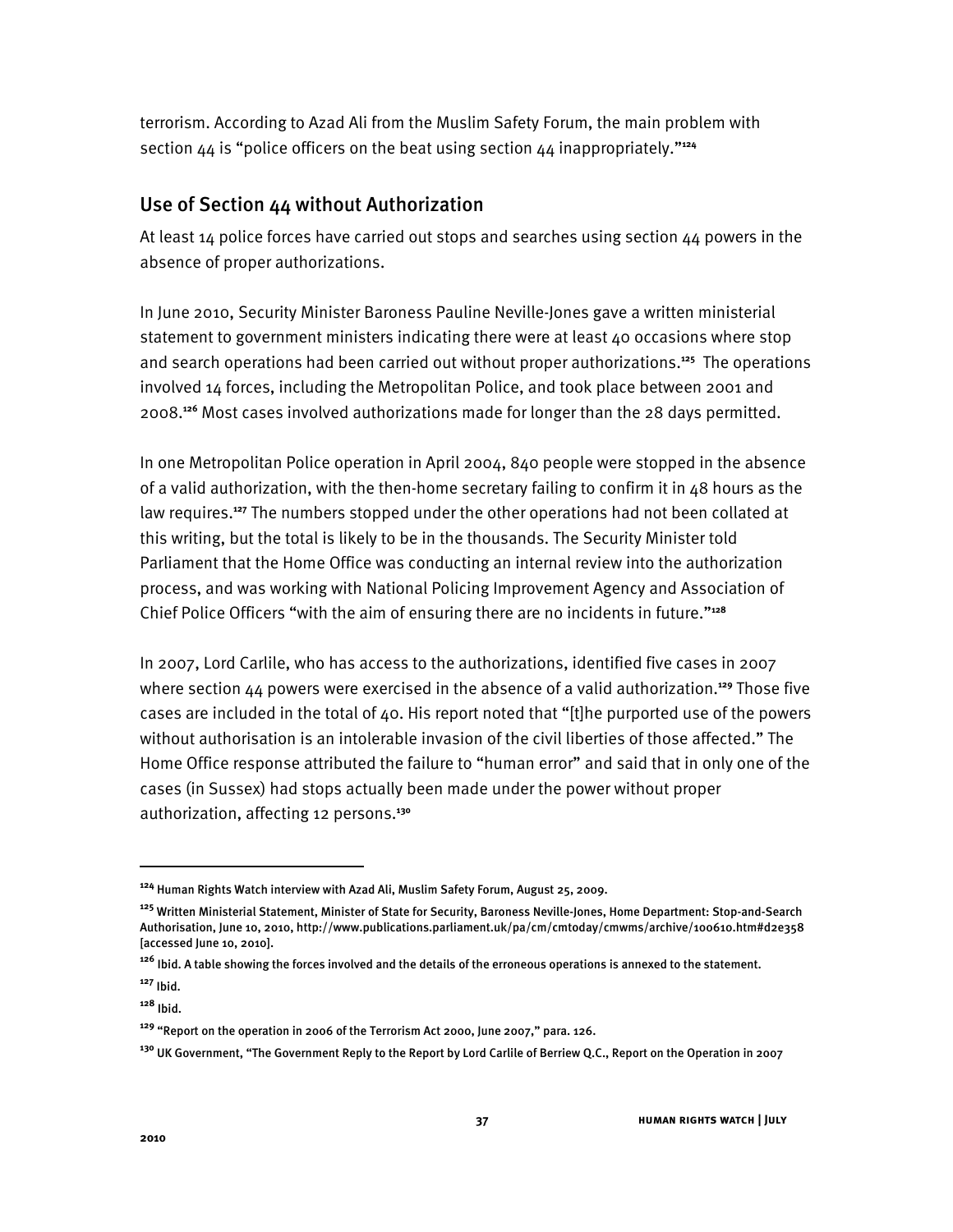#### Inappropriate Stops and Searches

Among those reported to have been subject to section 44 stops are young children, some of them under the age of 10, railway enthusiasts (known in the UK as "trainspotters"), photographers, and peaceful protestors . **131**

In August 2009, a nine-year-old boy, together with two other boys under the age of 13, was stopped and searched in the London borough of Lambeth under section 44 of the Terrorism Act, prompting criticism from children's rights advocates.<sup>132</sup> In September 2009, the IPCC announced they were launching an investigation after two officers allegedly stopped and searched a 43-year-old man, his 11-year-old daughter, and a neighbour's six-year-old daughter, using section 44 of the Terrorism Act. The incident took place in an unnamed part of South London in July 2009. According to a newspaper report, there were a total of 94 complaints to the IPCC about the use of section 44 in the 18 months to December 2009.**<sup>133</sup>**

Although Home Office and Ministry of Justice data on section 44 stops are not broken down by age, figures for 2008 released by the Metropolitan Police Authority suggest that section 44 stops of children are widespread in London. According to the MPA, the Metropolitan Police in 2008 stopped searched 2,331 children aged 15 or under.**<sup>134</sup>** That figure includes 58 children under the age of 10.

Parliamentary questions in December 2009 on the numbers of children and "young people" stopped under section 44 across the UK were the subject of an interim response from a minister in the previous government in charge of policing, indicating that data are not centrally held by the Home Office or Ministry of Justice.**<sup>135</sup>** At this writing, no further information appears to have been provided to the MPs who asked the questions.

of the Terrorism Act 2000 and of Part 1 of the Terrorism Act 2006," June 2008, http://www.officialdocuments.gov.uk/document/cm74/7429/7429.pdf [accessed March 24, 2010].

**<sup>131</sup>** The issue was taken up by Norman Baker MP, the Liberal Democrat transport spokesman. Ben Leach, "Trainspotters being stopped under anti-terror powers," Daily Telegraph, January 5, 2009, http://www.telegraph.co.uk/news/uknews/road-andrail-transport/4123672/Trainspotters-being-stopped-under-anti-terror-powers.html [accessed March 24, 2010].

<sup>&</sup>lt;sup>132</sup> "Anger over child stop and search," BBC News, August 18, 2009,

http://news.bbc.co.uk/1/hi/england/london/8206546.stm [accessed March 24, 2010]; Daily Mail, Mother's outrage after Met officers stop and search her nine-year-old son," August 19, 2009, http://www.dailymail.co.uk/news/article-1207407/Mothers-outrage-Met-officers-stop-search-year-old-son.html [accessed March 24, 2010].

<sup>&</sup>lt;sup>133</sup> Robert Booth, "Police stop church photographer under terrorism powers", *The Guardian*, December 8, 2009, http://www.guardian.co.uk/uk/2009/dec/08/police-search-photographer-terrorism-powers [accessed March 25, 2010].

<sup>&</sup>lt;sup>134</sup> Vikram Dodd, "Metropolitan police used anti-terror laws to stop and search 58 under-10s," *The Guardian*, August 18, 2009, http://www.guardian.co.uk/politics/2009/aug/18/met-police-stop-search-children [accessed March 25, 2010].

**<sup>135</sup>** Answers from David Hanson, MP, then-Minister for Policing and Security. UK Parliament, Hansard, Written Answers, Column 570, Stop and Search: Children (Question from Adam Holloway MP); Stop and Search: Young People (Question from Tim Loughton MP), December 10, 2009,

http://www.publications.parliament.uk/pa/cm200910/cmhansrd/cm091210/text/91210w0010.htm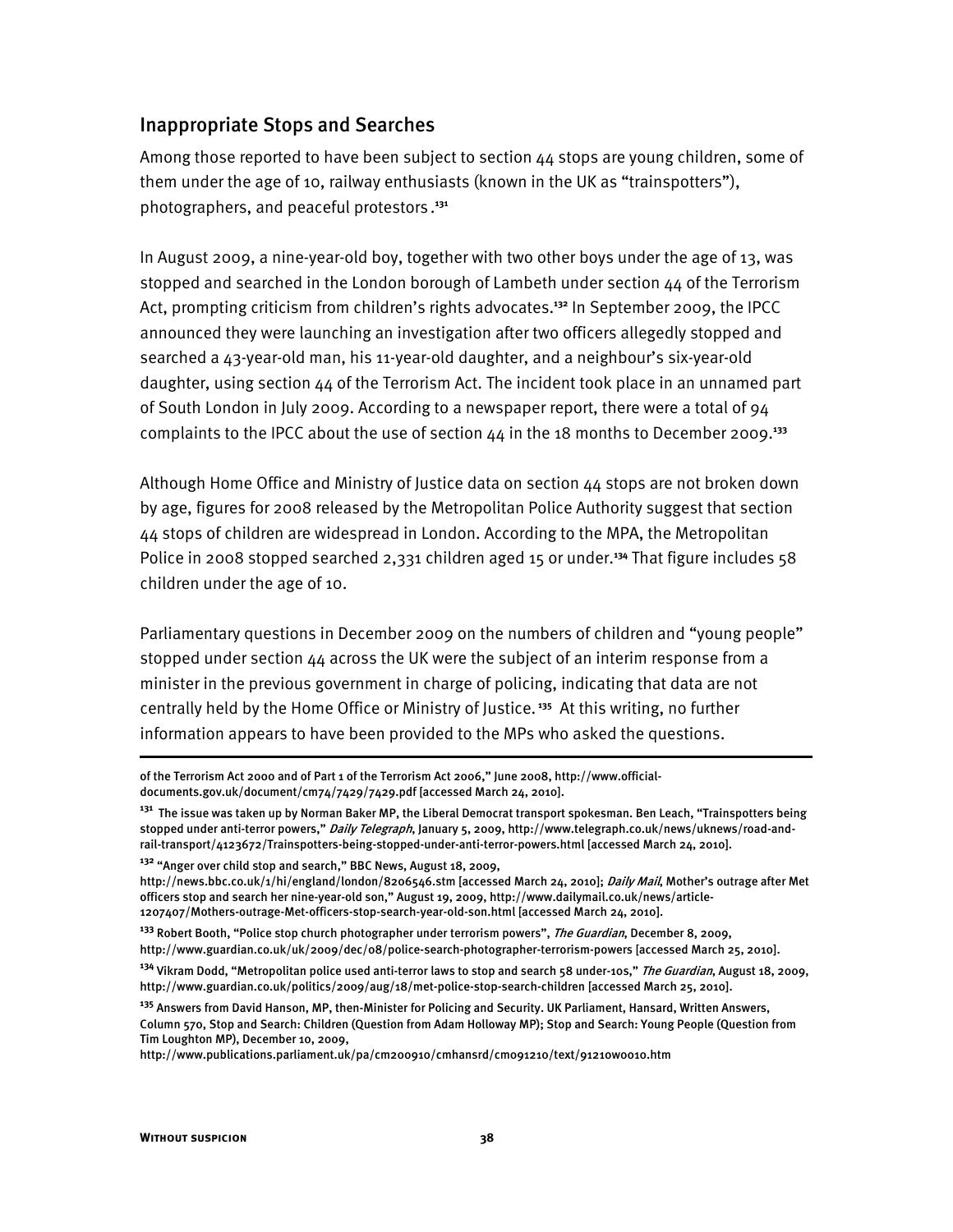The use of section 44 powers against protestors has caused widespread concern. As discussed, the Joint Committee on Human Rights criticized use of section 44 in the context of policing public protest, with witnesses expressing concern that the impact of its use—even if it was not its intention—was to discourage participation in protest.<sup>136</sup> The report cites several examples, including the use of section 44 powers against a 87-year-old Labour party member who was prevented from re-entering the party conference in 2005 after shouting during a speech by former Foreign Minister (later Justice Minister) Jack Straw, and its use against demonstrators at military bases, and people wearing slogans on t-shirts.**<sup>137</sup>**

The Committee also cited a 2003 case of a protestor and a journalist who were stopped outside an arms fair in London. The Gillian case was the subject of long-running litigation in the British courts, culminating in a far-reaching ruling in January 2010 by the European Court of Human Rights that the stops were unlawful, overturning earlier findings by the British courts.

Stops of photographers have also proved controversial, with MPs supporting complaints from professional and amateur photographers (including tourists) that their cameras and images were confiscated.**<sup>138</sup>** The high profile given to the complaints prompted a Home Office circular and letter to police forces from the Association of Chief Police Officers clarifying that the taking of photographs in public places should not give rise to section 44 searches, and that the power does not permit officers to confiscate equipment or images.**<sup>139</sup>**

Given the nature of the power, there is a risk that it will be used by officers for purposes unconnected with terrorism, for example to carry out a search for stolen goods where the office lacks the reasonable suspicion necessary to do so.

ֺ

<sup>[</sup>accessed March 24, 2010].

<sup>&</sup>lt;sup>136</sup> Joint Committee on Human Rights, "Demonstrating respect for rights?," March 2009

**<sup>137</sup>** Ibid, para. 88.

<sup>&</sup>lt;sup>138</sup> Chris Cheeseman, "Photographers' Terror Stops Spark Fresh Commons Petition," *Amateur Photographer* , December 7, 2009,

http://www.amateurphotographer.co.uk/news/Police\_terror\_photography\_U\_turn\_ACPO\_letter\_revealed\_in\_full\_news\_2926 34.html [accessed March 24, 2010]; Letter: "365 of Britain's most eminent photographers write to Telegraph to ask for a change in anti-terrorist legislation," Daily Telegraph, December 27, 2009,

http://www.telegraph.co.uk/comment/letters/6873728/Police-should-stop-treating-photographers-as-terrorists.html [accessed March 24, 2010]. Scott Warren, "Police told to stop questioning photographers for taking pictures of tourist landmarks," Daily Mail, http://www.dailymail.co.uk/news/article-1233454/Police-told-stop-questioning-photographerstaking-pictures-tourist-landmarks.html [accessed June 9, 2010].

<sup>&</sup>lt;sup>139</sup> Home Office circular 012/2009, "Photography and Counter-terrorism legislation," August 18, 2009,

http://www.homeoffice.gov.uk/about-us/publications/home-office-circulars/circulars-2009/012-2009/index.html [accessed March 24, 2010]; Association of Chief Police Officers, "Letter to Chief Constables and Commissioners, Section 44 Terrorism Act and Photography," December 4, 2009, reproduced in Amateur Photographer,

http://www.amateurphotographer.co.uk/news/Police\_terror\_photography\_U\_turn\_ACPO\_letter\_revealed\_in\_full\_news\_2926 52.html?offset=&offset=1 [accessed March 24, 2010].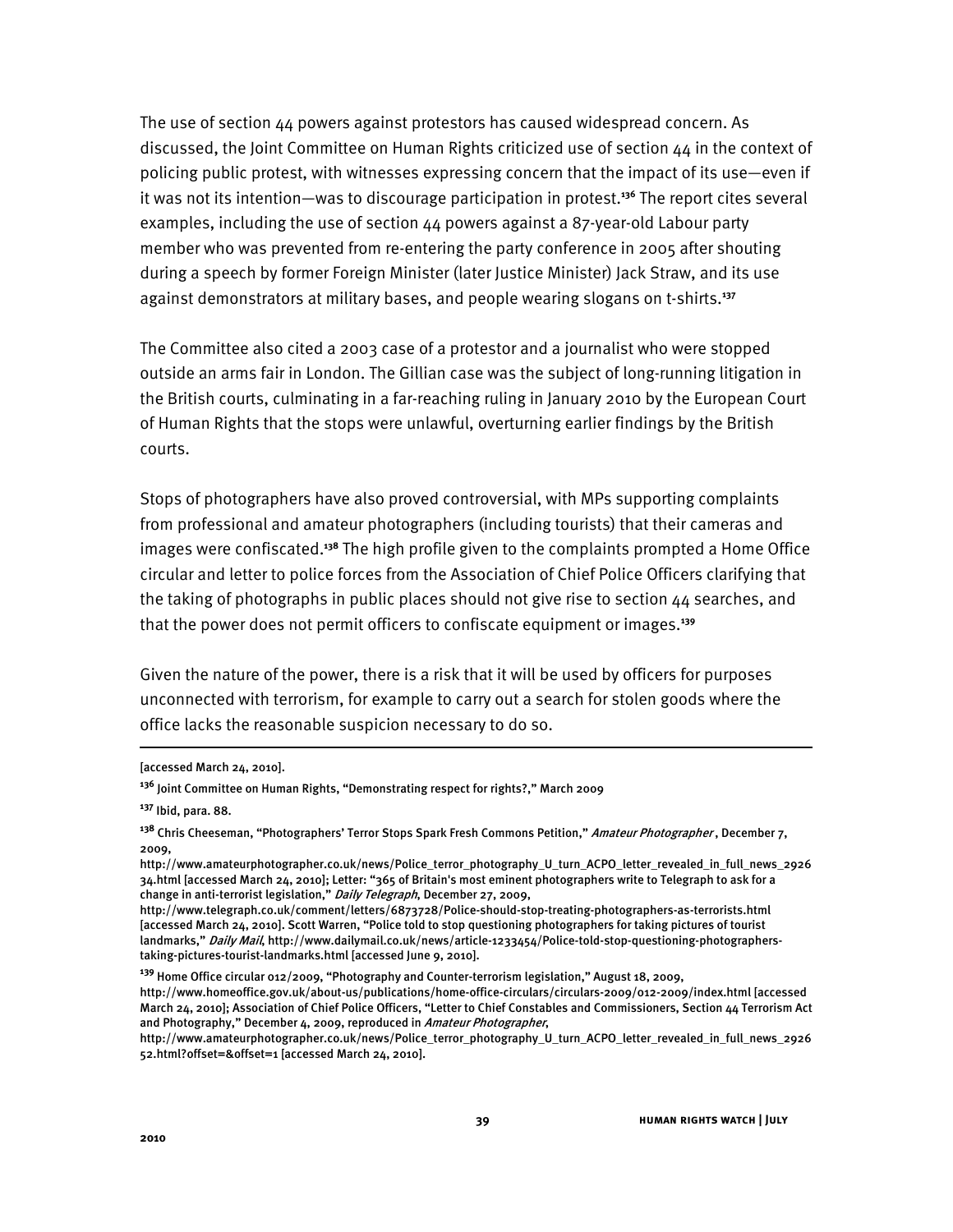Zaheer Ahmad, President of the National Association of Muslim Police, which supports the existence of the section  $44$  power with caveats, noted to Human Rights Watch that a "blanket search area is open to abuse in performance driven service."<sup>440</sup>

Following the introduction of the national Policing Pledge in December 2008, which is aimed at making police more responsive to the needs of the communities they serve, forces are supposed to have moved away from the use of performance targets based on the number of stops or arrests an individual officer carries out within a certain time period.**<sup>141</sup>**

Senior BTP officers told Human Rights Watch that since the pledge was introduced, they had dropped targets based on stops and instead used "reassurance targets" aimed at increasing public confidence in policing.**<sup>142</sup>** But it is not evident that the pledge and the move away from targets has impacted the number of people stopped. The significant reductions in MPS and BTP stops in the second half of 2009 are tied to reductions in geographic scope of their authorizations.

#### Inconsistent Geographic Use

Further evidence that section 44 powers are not used on an objective basis can be drawn from the fact that while some forces (notably the MPS and BTP) use them a great deal, other forces use them very little or not at all. Given that the London is the capital, the seat of government, and has twice been the target of terrorist attacks since 2005, it is perhaps not surprising that a large proportion of section 44 stops have taken place in city. But it is notable that the use of the power by police forces operating in other major cities has been limited (with the exception of BTP use in Scotland).

In Manchester, which was the target of a 1996 bomb in its city centre, Greater Manchester Police stopped eight people under section  $44$  in financial year 2006/7, 181 people in financial year 2007/8, and  $1,164$  in financial year 2008/9.<sup>143</sup> In Birmingham, the UK's second largest city, which has been the subject of active counterterrorism investigations in recent

**<sup>140</sup>** Human Rights Watch interview with Zaheer Ahmad, President, and Yousef Dar, Vice-President, National Association of Muslim Police, London, August 26, 2009.

**<sup>141</sup>** Policing Pledge, available at:

http://www.direct.gov.uk/prod\_consum\_dg/groups/dg\_digitalassets/@dg/@en/documents/digitalasset/dg\_172297.pdf [accessed March 24, 2010].

**<sup>142</sup>** Human Rights Watch interview with Philip Trendall, Superintendent, Counter Terrorism Support Unit, and Robert Noddings, Chief Inspector, British Transport Police, London, February 10, 2010.

**<sup>143</sup>** Financial year 2006/7 and financial year 2007/8 data from Ministry of Justice, Statistics on Race and the Criminal Justice System 2007/8, Table 4.6a, p.55; Financial year 2008/9 data from Home Office, Operation of police powers under the Terrorism Act 2000, 2008/9, Table 2.1, p.46.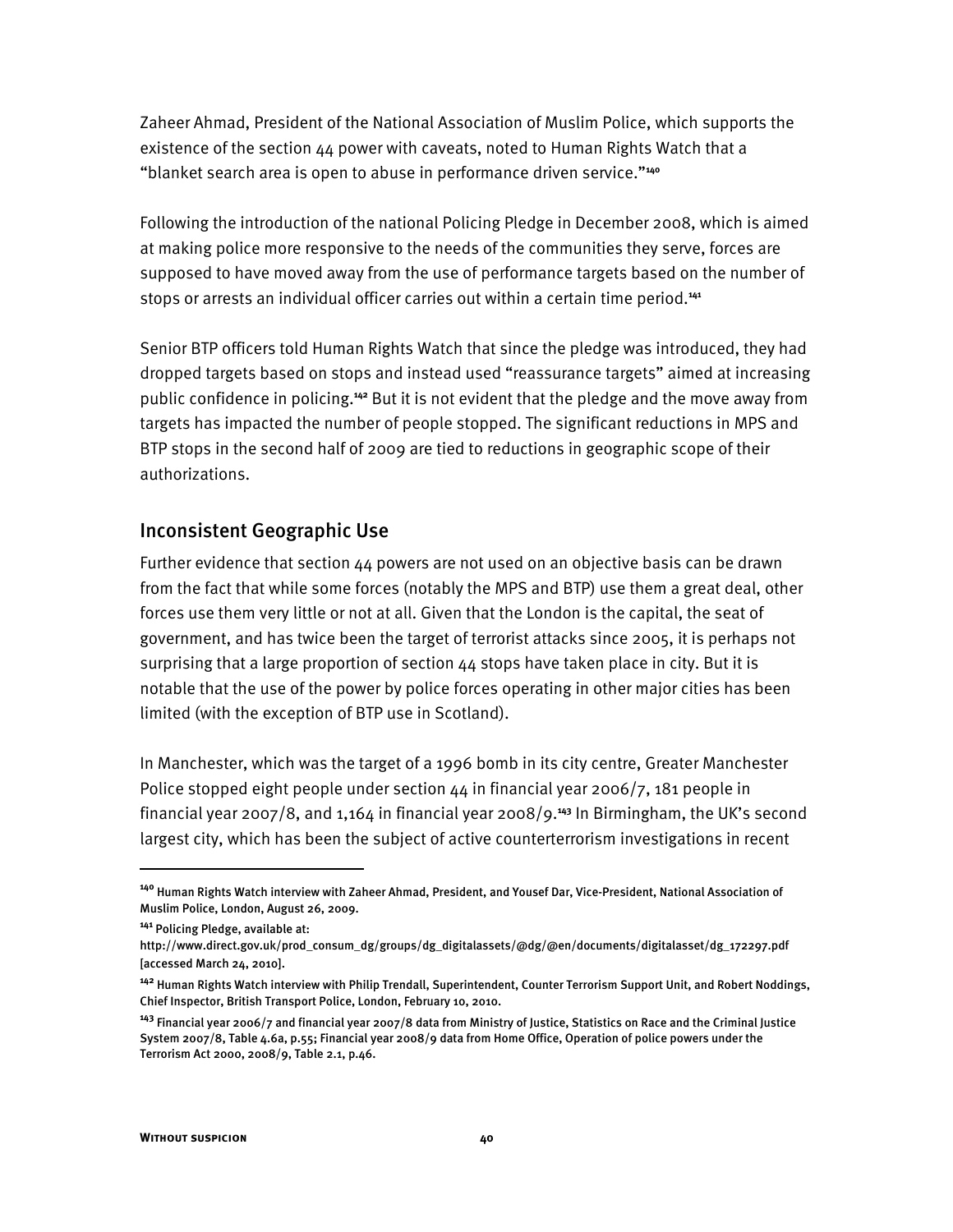years, West Midlands Police carried out zero stops in 2006/7, 332 stops in 2007/8, and zero stops in 2008/9.**<sup>144</sup>**

Scotland provides another interesting contrast. Its largest city, Glasgow, was the target of a failed attack on its airport in 2007.**<sup>145</sup>** Data is not available for Strathclyde Police in Glasgow, but police forces in Scotland as a whole stopped only 39 people in 2007/8, and 160 in 2008/9.**<sup>146</sup>** This stands in contrast to the extremely large number of stops carried out in Scotland by the BTP during 2007/8.

In the six months following the airport attack, the BTP, which has a mandate for Scottish railways and Glasgow's underground (but not its airport), carried out 15,336 stops in Scotland.**<sup>147</sup>** In 2007/8, the BTP carried out 18,000 section 44 stops.**<sup>148</sup>** Following significant criticism, including from the Scottish Executive, linked to the fact that the other forces in Scotland were barely using the power, the BTP revised its approach to the use of section 44 in Scotland. In 2008/9, the figure was reduced to just 20. Human Rights Watch understands that the current BTP section 44 authorization does not extend to the rail network in Scotland.**<sup>149</sup>**

The discrepancy in use between forces in large urban areas and between the BTP and other forces in Scotland provides further evidence that the use of the power is not based on objective criteria. That is hardly surprising given absence of clear guidance as to its use, and the wide discretion the power offers.

## Disproportionate Stops of Minorities

An ongoing concern with the use of police stop and search powers around the world is that they disproportionately target ethnic and religious minorities. As previously noted, a recent survey by the Equality and Human Rights Commission (EHRC) has found that blacks (those of

ֺ

**<sup>144</sup>** Financial year 2006/7 and financial year 2007/8 data from Ministry of Justice, Statistics on Race and the Criminal Justice System 2007/8, Table 4.6a, p.55; 2008/9 data from Home Office, Operation of police powers under the Terrorism Act 2000, 2008/9, Table 2.1, p.46. According to the 2001 census, the population of metropolitan Greater Manchester area is 2,240,230.

**<sup>145</sup>** According to the 2001 census, the population of Glasgow is 629,501.

<sup>&</sup>lt;sup>146</sup> Home Office, "Operation of police powers under the Terrorism Act 2000, 2008/9," Table 2.1, p.46. According to the 2001 census, the population of the metropolitan West Midlands area is 2,284,093.

<sup>&</sup>lt;sup>147</sup> "Minister supports stop and search," BBC News, December 27, 2007,

http://news.bbc.co.uk/1/hi/scotland/glasgow\_and\_west/7155027.stm [accessed March 25, 2010].

<sup>&</sup>lt;sup>148</sup> Stuart MacDonald, "Transport police cut random searches that 'fuel race hate,'" *The Sunday Times* (London), March 7, 2010, http://www.timesonline.co.uk/tol/news/uk/scotland/article7052595.ece [accessed March 25, 2010].

**<sup>149</sup>** Human Rights Watch interview with Philip Trendall, Superintendent, Counter Terrorism Support Unit, and Robert Noddings, Chief Inspector, British Transport Police, London, February 10, 2010.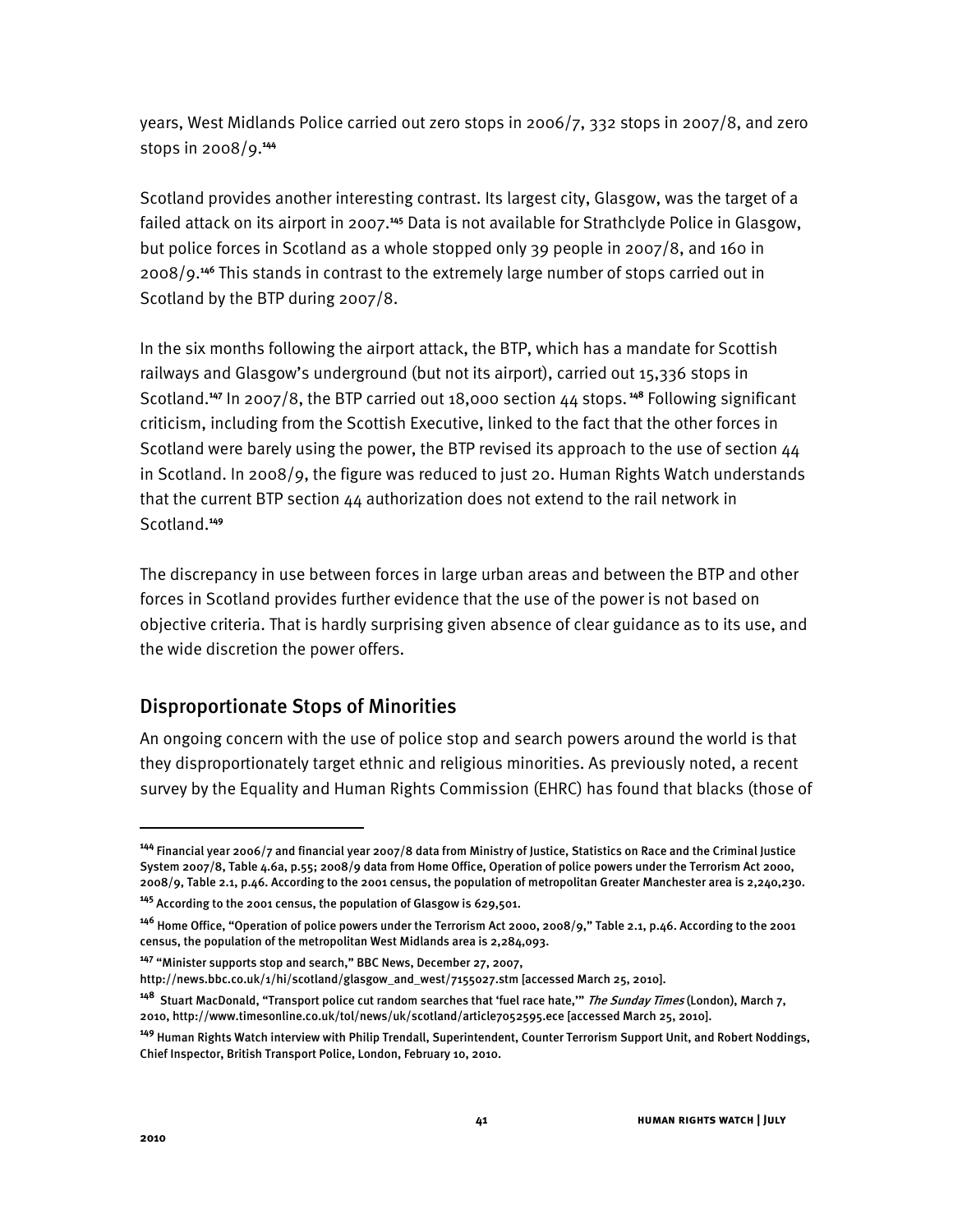African and Caribbean origin or descent) and "Asians" (a term used in the UK to describe people of South Asian origin or descent) are far more likely to be stopped and searched under the ordinary stop and search powers than are whites.

Work by the Open Society Justice Initiative on ethnic profiling by police forces in Europe identified disproportionate use of stop and search against minorities and those perceived as foreigners.**<sup>150</sup>** Concerns over disproportionate use against ethnic minorities have driven the debate and efforts towards reform of stop and search powers in the UK.

Assessing disproportion is complex and only possible because police must record a person's self-defined ethnicity when they subject them to stop and search. However, there is presently no mechanism for recording stops based on a person's self-defined religion. It is therefore very difficult to assess disproportion in relation to British Muslims compared to other religious groups. One cannot use "Asians" as a proxy, since they may be Hindu, Sikh, or another religion.

#### *Recording the Religion of Those Stopped?*

Human Rights Watch asked many of its interlocutors whether they believed that stop and search monitoring by religion would be helpful to allow stops to broken down by religion as well as ethnic group. The overwhelming consensus was that collecting such information would be very difficult, in part because people stopped were likely to misinterpret, or refuse to answer, the question. Human Rights Watch does not therefore call for such recording to be added to stop and search monitoring forms.

#### *The Ethnic Breakdown of Section 44 Stops and Searches*

According to Ministry of Justice statistics, section 44 searches across Great Britain increased between financial year 2006/7 and financial year 2007/8 for all ethnic groups. However, the biggest rise was for blacks (322 percent), followed by Asians (277 percent), those in the "Other" category (262 percent), and lastly whites (185 percent).<sup>151</sup> The statistics are based on "self-defined ethnicity," meaning that if the person does not volunteer their ethnicity, the

<sup>&</sup>lt;sup>150</sup> Open Society Justice Initiative, "Ethnic Profiling in the European Union: Pervasive, Ineffective and Discriminatory," May 2009,

http://www.soros.org/initiatives/justice/focus/equality\_citizenship/articles\_publications/publications/profiling\_20090526 [accessed March 26, 2010]; Open Society Justice Initiative, "Addressing Ethnic Profiling by Police - A Report on the Strategies for Effective Police Stop and Search Project, " May 2009.

<sup>&</sup>lt;sup>151</sup> Ministry of Justice, "Statistics on Race and the Criminal Justice System 2007/8," p.29. "Other" refers to "Chinese and other ethnic group," which break down into two separate subcategories. The fifth category is "Mixed," which also breaks down into subcategories.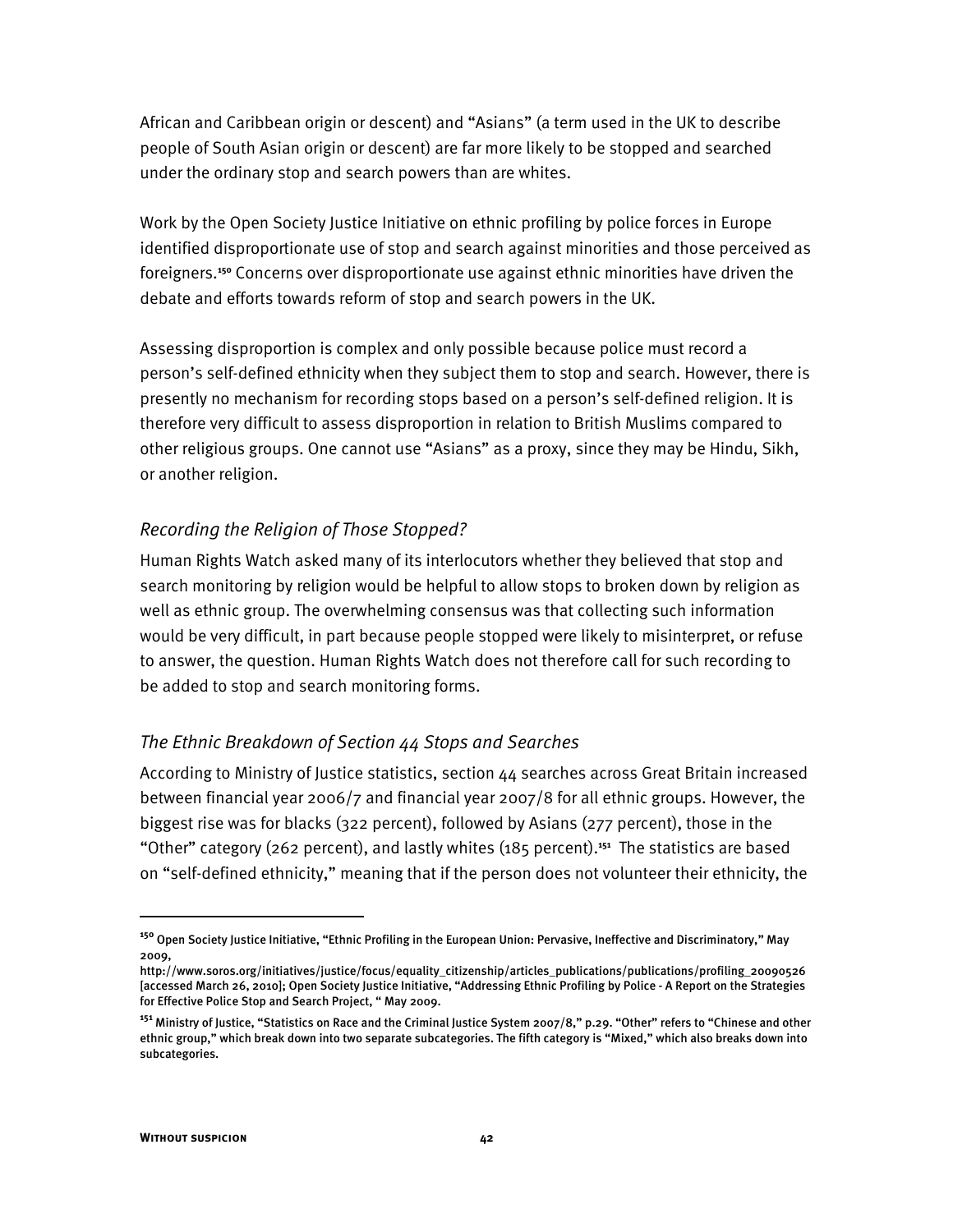stop is counted in a separate category, "not stated/known." No ethnic breakdown is available for stops carried out by the Police Service of Northern Ireland.

The picture in London, where most stops take place, is particularly complex. According to the most recent census data from 2001, whites make up approximately 71 percent of the capital city's population, blacks approximately 10 percent, and (south) Asians approximately 12 percent.**<sup>152</sup>** In England and Wales, as a whole, whites make up 91.3 percent of the population, blacks 2.2 percent, and Asians 4.4 percent.**<sup>153</sup>**

#### MPS Figures

Metropolitan Police Service figures suggest that whites are underrepresented in stops, blacks very slightly overrepresented, and Asians overrepresented, although it is notable that more than 12 percent of those stopped declined to state their ethnicity.

Of the 185,086 people stopped and searched by the MPS under section  $44$  in financial year 2008/9, around 58 percent defined themselves as white (107,853); around 11 percent  $(21,496)$  as black; around 16 percent  $(29,716)$  as Asian; around 4 percent  $(8,548)$  grouped as "Chinese" or "other"; around 2 percent  $(4,322)$  said they were of mixed background; and around 7 percent (13,151) declined to indicate ethnicity.**<sup>154</sup>**

## BTP Figures

It is harder to analyze BTP statistics, which are currently not included in Ministry of Justice data. BTP stopped 58,522 people in financial year 2008/9, of whom approximately 65 percent (38,402) defined themselves as white, around 4 percent (2,646) as black, and around 12 percent (7,209) as Asian, with 11 percent ( 6,564) declining to indicate ethnicity.**<sup>155</sup>**

The demographics of those who travel on trains and "the Tube"—London's underground railway system—may be slightly different than in the general population, although one would not expect it to be significantly so. Human Rights Watch has been told informally by police officers that about 70 percent of BTP stops are in London. If all stops were in London, and assuming that those who decline to indicate ethnicity mirror the ethnic breakdown of

ֺ

**<sup>152</sup>** Data for Greater London from 2001 National Census, obtained from http://www.neighbourhood.statistics.gov.uk [accessed March 25, 2010].

**<sup>153</sup>** Ibid.

<sup>&</sup>lt;sup>154</sup> Home Office, "Operation of police powers under the Terrorism Act 2000, 2008/9," Table 2.2, p.47.

<sup>&</sup>lt;sup>155</sup> Home Office, "Operation of police powers under the Terrorism Act 2000, 2008/9," Table 2.2, p.47.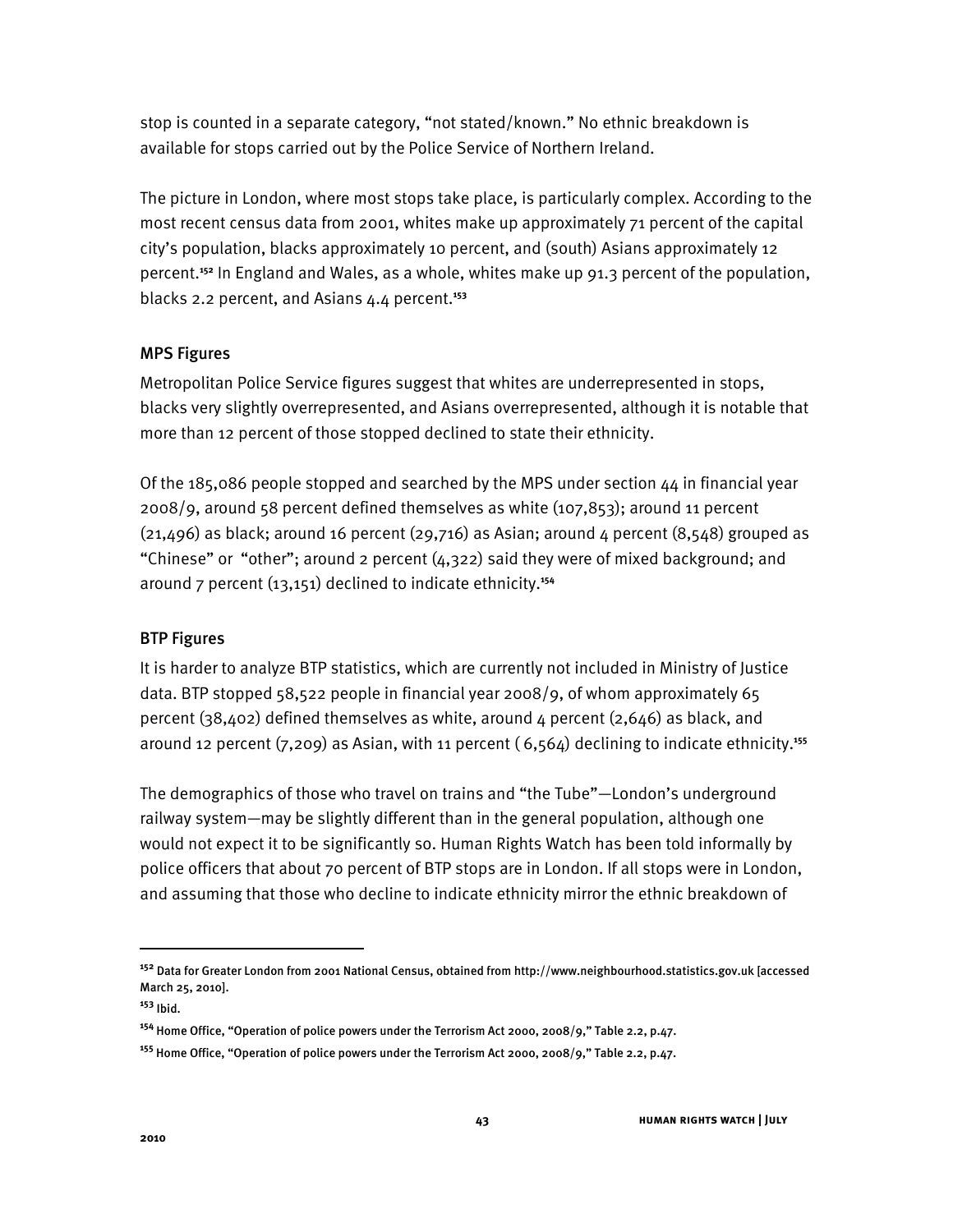the population in London, that would indicate an under-representation of whites and blacks and an expected number of stops of Asians.

However, London is significantly more ethnically diverse than most of the UK. Using national ethnicity figures for the estimated 30 percent of stops outside London, this would suggest underrepresentation of whites and overrepresentation of blacks and Asians. But it is hard to draw firm conclusions without data about the location and demography of BTP searches outside London, or information about the more than 11 percent of stops where ethnicity is unknown.

#### Forces Outside London (Excluding the BTP)

Looking at forces in England and Wales outside London (excluding the BTP), and using data on average ethnic representation in the national population, there were 12, 258 stops in financial year 2008/9. In around 79 percent (8,793) of stops people defined themselves as white; in around  $4$  percent (572) as black, and around 11 percent (1,071) as Asian. Around 3 percent (432) declined to state their ethnicity. This suggests that whites are underrepresented, blacks overrepresented, and Asians significantly overrepresented in stops by forces in England and Wales outside London (excluding the BTP).

Overall, statistical analysis suggests that Asians are overrepresented in the use of section 44 powers in forces outside London and by the MPS and may also be overrepresented in stops by the BTP, especially outside London. It suggests that black people are overrepresented in stops by forces outside London, and may be overrepresented in stops by the MPS, and possibly by the BTP outside London. While the evidence is less compelling than for ordinary stop and search powers, it is nonetheless a cause for concern, especially given how important stop and search encounters can be to community relations with the police.

## *Halancing*" Stops

One explanation for the lack of strong findings in relation to disproportionality is that stops of whites are being carried out in order to "balance" the statistics. There is anecdotal evidence to support this conclusion.

This may partly arise from the advice in the NPIA guidance for officers to "compare the backgrounds of people being searched in proportion to the demographic make-up of the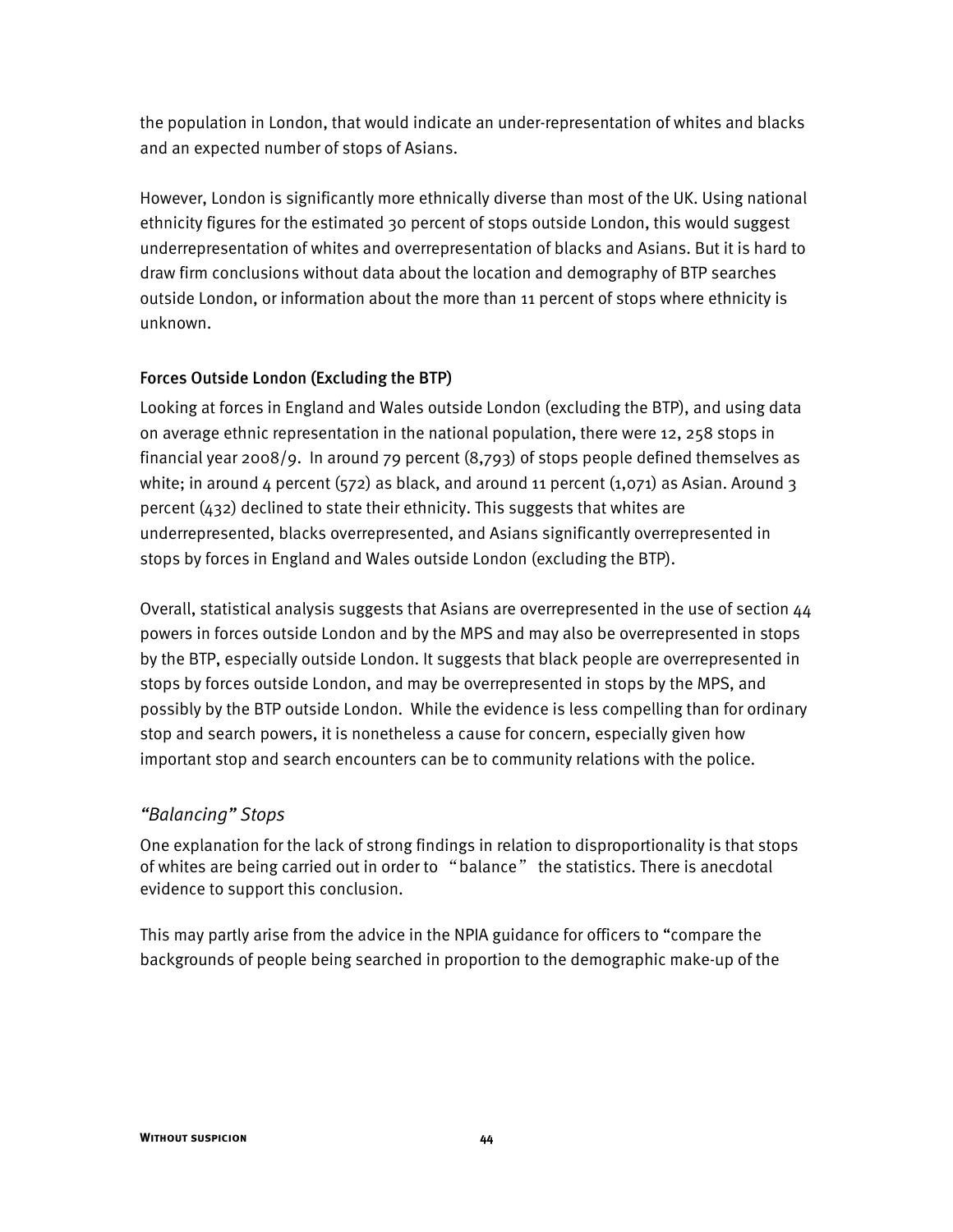area where searches take place.<sup>1156</sup> While it is intended to guard against profiling, it may have the unintended consequence of encouraging officers to conduct balancing stops.

When the British Transport Police invited Human Rights Watch to observe a pre-planned section 44 stop and search operation in London, one officer told the group that the BTP tries to "balance ethnicity."<sup>157</sup> By contrast, a senior MPS officer insisted the force's officers were "not briefed" to conduct balancing stops.<sup>158</sup>

In an interview with Human Rights Watch, Lord Carlile branded such stops "unacceptable," and described emails, letters and calls that he receives from people who have been stopped under what they believe are such circumstances.**<sup>159</sup>** In his 2009 annual report, he also expressed concern about balancing stops, which he called a waste of police time and a violation of the civil liberties.<sup>160</sup> He concluded that "if an objective basis happens to produce an ethnic imbalance, that may have to be regarded as a proportional consequence of operational policing."<sup>161</sup>

Human Rights Watch agrees with much of Lord Carlile's analysis about section  $44$ . But in light of the inherent problems with section  $44$  discussed in this report, we do not share the assessment that higher numbers of stops of ethnic minorities should not be a cause of concern provided stops are carried out "objectively."

It cannot be safely assumed that stops of non-whites are more likely to be legitimate than those of whites, given that no suspicion is required for such stops and the MI5 briefing note indicating that demography is not a reliable indicator of risk. It is equally likely that stops of non-whites are the result of ethnic profiling, particularly stops of South Asian males, which would constitute discrimination.

Profiling constitutes a significant risk with stop and search generally. It is precisely for that reason that ethnic monitoring is carried out under PACE and other stop and search powers.

<sup>&</sup>lt;sup>156</sup> NPIA "Practical Advice on Stop and Search in Relation to Terrorism." This is discussed above.

**<sup>157</sup>** Human Rights Watch observation of pre-planned section 44 stop and search operation by the British Transport Police, St. Pancras Railway station, London, February 10, 2010.

**<sup>158</sup>** Human Rights Watch interview Detective Chief Superintendent Mike McDonagh, Metropolitan Police Service, London, April 21, 2010.

**<sup>159</sup>** Human Rights Watch interview with Lord Carlile, Independent Reviewer of Terrorism Legislation, London, July 6, 2009.

<sup>&</sup>lt;sup>160</sup> Lord Carlile, "Report on the Operation in 2008 of the Terrorism Act 2000," para.140.

**<sup>161</sup>** Ibid.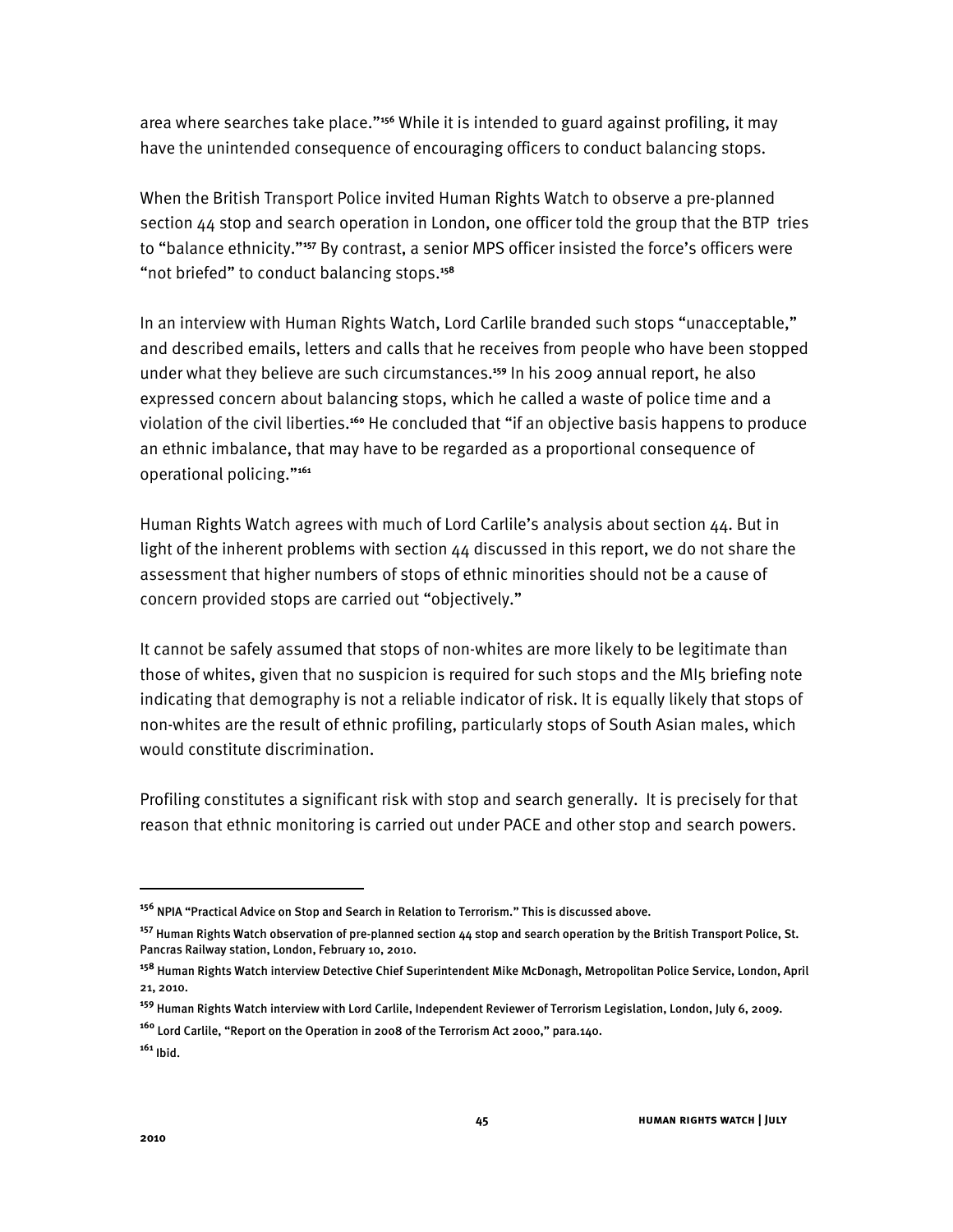In the absence of specific intelligence and the requirement of suspicion, the risk of profiling is even greater. And while balancing stops may mask profiling, they do not eliminate it.

Former Metropolitan Police Service Commissioner Sir Ian Blair takes a different view from Lord Carlile, arguing in favour of widespread use of section 44 on the grounds that "inconvenience shared must be preferable" than the alternative, which he characterizes as targeting searches against "the particular community from which the current threat is seen mainly but not exclusively to come, young Muslims."<sup>162</sup> This suggests that the wider use of the power may already disguise profiling.

The fundamental difficulty with section 44 stops is that in the absence of specific intelligence or suspicious behaviour, there is no clear person-specific guidance as to who should be stopped. That makes the distinction between legitimate stops and illegitimate ones hard to draw or sustain.

It also greatly increases the risk of profiling, which is not only inherently problematic, but also an inefficient use of police resources. As Daniel Moeckli, a legal academic who has written extensively about profiling as a counterterrorism tactic, points out, "Profiles based on ethnicity can shift the attention of police officers away from more pertinent indicators such as behavioral patterns or psychological characteristics."<sup>163</sup>

<sup>&</sup>lt;sup>162</sup> Ian Blair, "In defence of stop and search," *The Guardian*, January 13, 2010,

http://www.guardian.co.uk/commentisfree/libertycentral/2010/jan/13/stop-and-search-defence [accessed March 25, 2010].

<sup>&</sup>lt;sup>163</sup> Daniel Moeckli, "The impossibility of terrorist profiling," OpenDemocracy, September 12, 2008,

http://www.opendemocracy.net/terrorism/article/racial\_profiling\_MI5\_UK [accessed March 26, 2010].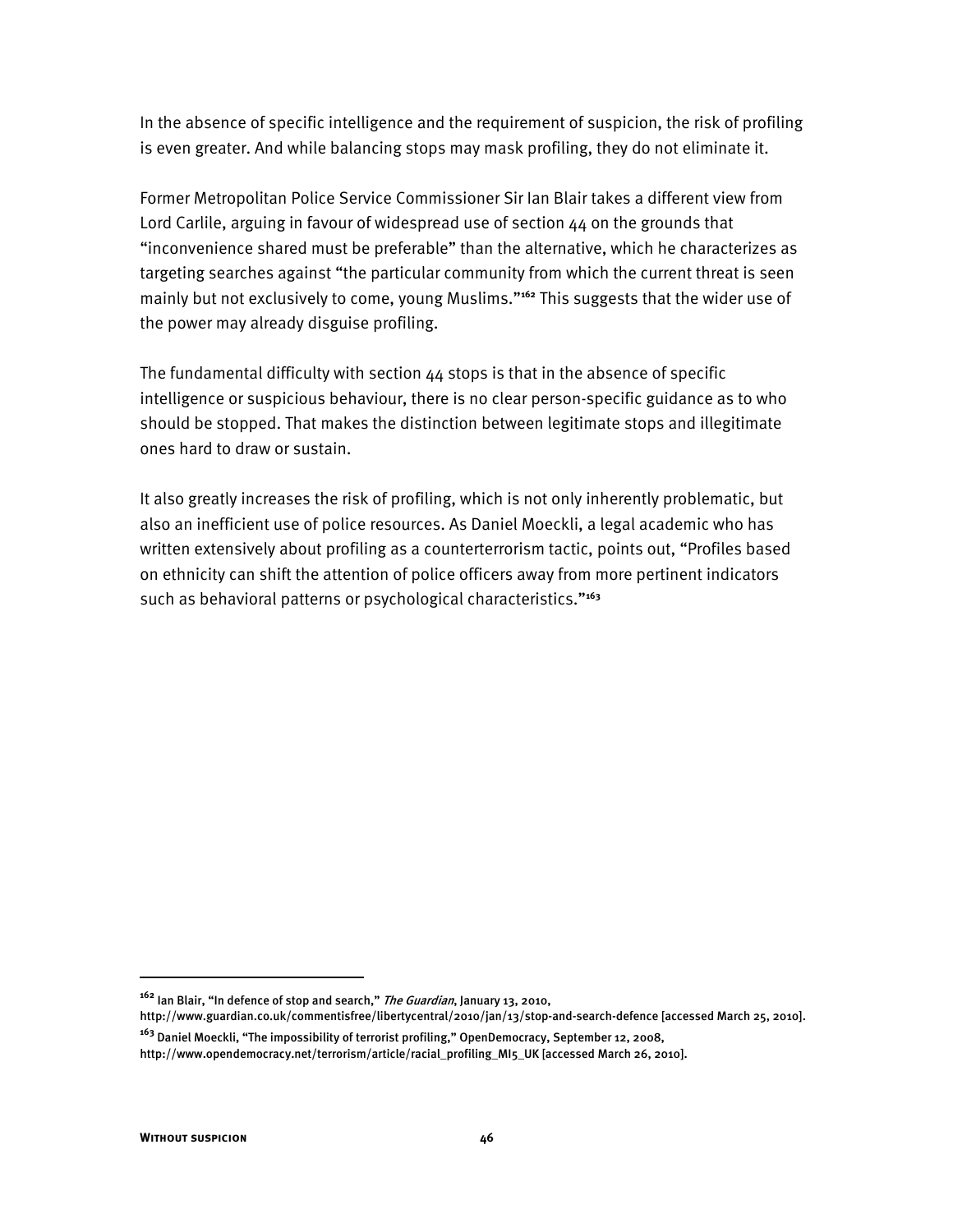## **IV. Human Rights Violations**

Use of section  $44$  of Terrorism Act 2000 engages the United Kingdom's obligations under human rights law. The European Convention on Human Rights, to which the UK is party, and which is incorporated into domestic law through the Human Rights Act, protects the right to liberty, privacy, freedom of assembly, among others.**<sup>164</sup>** Similar protections exist in the International Covenant on Civil and Political Rights (ICCPR) to which the UK is party. The UK is obliged under the ECHR, ICCPR and domestic law to prohibit unlawful discrimination.**<sup>165</sup>**

## Permissible Limitations on Human Rights

Human rights law permits states under certain circumstances to restrict certain rights, including the right to privacy and freedom of assembly. But those rights (sometimes referred to as "qualified rights") can only be restricted where the restriction is provided for in law; is for a legitimate purpose (such as protecting public order, preventing crime, protecting the rights of others); is necessary for that purpose; and is non-discriminatory. (The circumstances in which liberty can be restricted are even narrower).

The European Court of Human Rights, which supervises state compliance with the European Convention, makes clear that evaluating necessity must include an assessment of whether the restriction is proportionate to the objectives sought.**<sup>166</sup>** That means that even if a restriction is lawful, has a legitimate purpose, and is otherwise deemed necessary for that purpose, it may still breach human rights law if the scale of the interference is out of balance with the benefits it provides.

The purpose of section 44 power is clearly legitimate under human rights law: protecting the public against terrorism. However, the issue of whether section 44 is proportionate to its objectives falls into question when the way that it is practiced is considered. This in turn calls into question whether exercise of the power is compatible with the UK's human rights obligations.

1

**<sup>164</sup>** European Convention on Human Rights: Article 5 (Liberty), Article 8 (Privacy), Article 11 (Assembly). International Covenant on Civil and Political Rights: Article 9 (Liberty), Article 17 (Privacy), Article 22 (Assembly).

**<sup>165</sup>** ECHR Article 14; ICCPR Article 26; United Kingdom Race Relations Act 1976 (as amended by the Race Relations (Amendment) Act 2000); Equalities Act 2000.

**<sup>166</sup>** European Court of Human Rights, Silver v. United Kingdom, Judgment of March 25, 1983, para. 97.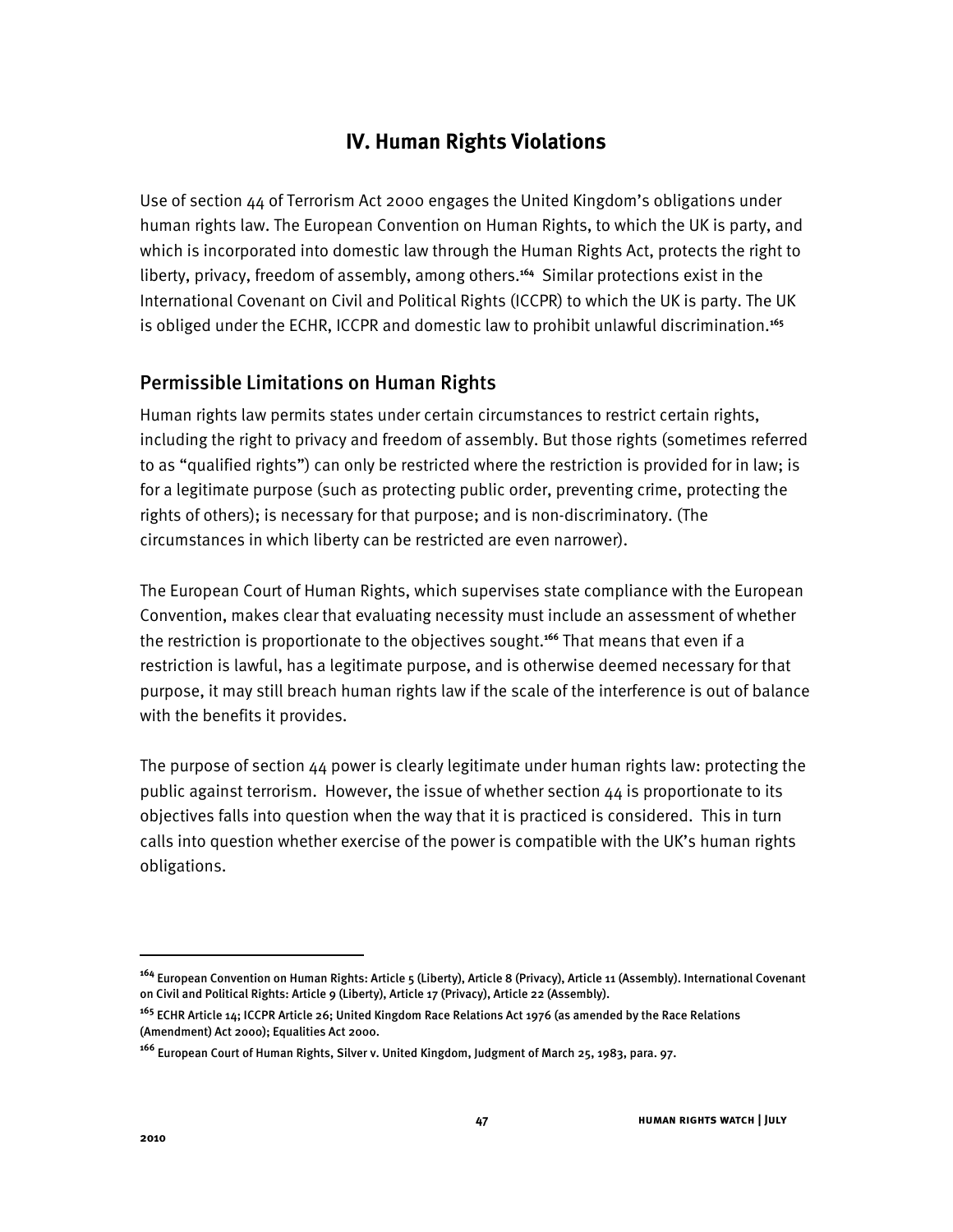The Home Office's most recent annual statistics, for the year ending September 2009, indicate that there were 965 arrests resulting from section  $44$  stops, an arrest rate of 0.5 percent. But the statistics do not indicate whether the arrests were for terrorism offences, or how many of those arrested were successfully prosecuted for a terrorism offence.**<sup>167</sup>**

Lord Carlile told Human Rights Watch in July 2009 that to his knowledge "no one has ever been successfully prosecuted" for a terrorism offence following a section 44 stop and search, adding that "no useful intelligence has ever been obtained."<sup>168</sup>

In addition, while the power is prescribed by law in the Terrorism Act 2000, the European Court of Human Rights (ECtHR) clearly stated in the *Gillan* case in March 2006 that its exercise created a "clear risk of arbitrariness" due to the wide discretion that officers have as to its use; the lack of clear guidance previously discussed; and the inadequacy of oversight mechanisms established to regulate its exercise. **<sup>169</sup>**

In relation to oversight, it is notable that when the UK Law Lords (now Supreme Court) upheld the lawfulness of the section  $44$  power in the  $Gillan$  case in March 2006, it gave significant weight to the safeguards against its misuse.**<sup>170</sup>**

As discussed in the section on safeguards above, while impressive on paper, in practice they are ineffective particularly since it is clear that the Home Office does not seriously scrutinize authorization requests, let alone refuse them; that rolling authorizations are common; and that it is extremely difficult for a member of the public to determine whether they have been lawfully stopped, since the geographic and temporal scope of police authorizations are secret (including now in London).

It is also unclear that the power is necessary to protect the public from terrorism. A senior officer needs only to be satisfied that its use is "expedient" in order to prevent terrorism—a significantly lower standard than it being "necessary." And hundreds of thousands of searches have failed to result in successful prosecutions of terrorists, suggesting that noone has been found in possession of terrorism articles during a section 44 search.**<sup>171</sup>** The

<sup>&</sup>lt;sup>167</sup> Home Office, "Terrorism Act Quarterly update," February 25, 2010, p.15.

**<sup>168</sup>** Human Rights Watch interview with Lord Carlile, Independent Reviewer of Terrorism Legislation, London, July 6, 2009.

**<sup>169</sup>** European Court of Human Rights, Gillan & Quinton v. The United Kingdom, Judgment of January 12, 2010, para. 85.

**<sup>170</sup>** House of Lords Judicial Committee (Law Lords), R. (on the application of Gillan and another) v. Commissioner of Police for the Metropolis and another, ([2006] UKHL 12), March 8, 2006,

http://www.publications.parliament.uk/pa/ld200506/ldjudgmt/jd060308/gillan-1.htm [accessed March 30, 2010], para. 14. See also, speech of Lord Hope, para. 55.

**<sup>171</sup>** Terrorism Act 2000, Section 44(3).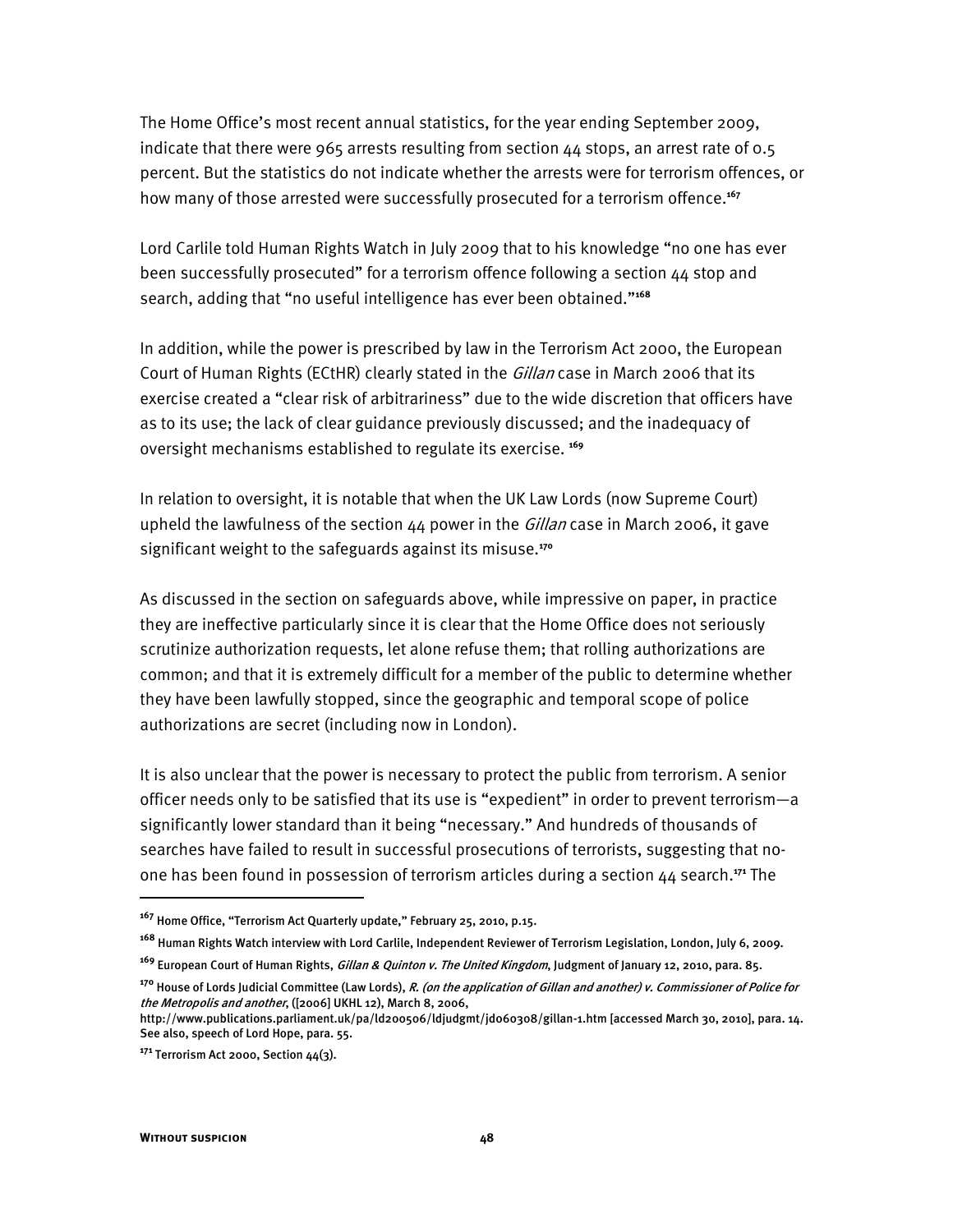government has not shown that exercise of the power has disrupted terrorist plots, or made it harder for terrorists to operate in the capital, as senior BTP and MPS officers have asserted to Human Rights Watch.

However, even if the power were indeed shown to have some benefit for this purpose, Human Rights Watch does not believe-based on evidence that it has viewed and the power's counter-productive effect—that stopping and searching around a quarter of million people each year who are not linked to terrorism is proportionate to that purpose.

## Right to Privacy

Privacy is an important human right, encompassing a person's ability to go about their lawful activity without interference from the state.

In his leading judgment in the *Gillan* case, Lord Bingham expressed doubt as to "whether an ordinary superficial search of the person can be said to show a lack of respect for private life."

The European Court of Human Rights, which considered the *Gillan* case on appeal from the Law Lords, took a different view from the Britain's highest court. Concluding that the right to a private life was indeed engaged, it pointed to the coercive nature of searches under section 44. It rejected an analogy with airport style searches, noting that unlike section 44 searches, airport searches are voluntarily submitted to, since a person can opt not to travel rather than submit to a search of his or her person and possessions.

Human Rights Watch agrees with the ECtHR, and does not share Lord Bingham's assessment, which appears to ignore the extent to which searches can be intrusive, the history of stop and search powers in the United Kingdom, and the fact that the search requires no reasonable suspicion—something that the person being searched is made aware of before the search commences. It is Human Rights Watch's assessment that the power risks arbitrary use, and its use is neither legitimate, nor necessary—and consequently assesses the measure to breach the right to privacy under human rights law.

This is consistent with the ECtHR, which in January 2010 found that the exercise of the power in the *Gillan* case amounted to a violation of Article 8 of the European Convention (Right to Privacy). In reaching its assessment, it relied on an analysis of whether the exercise of the power was "in accordance of the law," referring to its well-established jurisprudence that the law must be sufficiently clear and precise to allow an individual to regulate his or her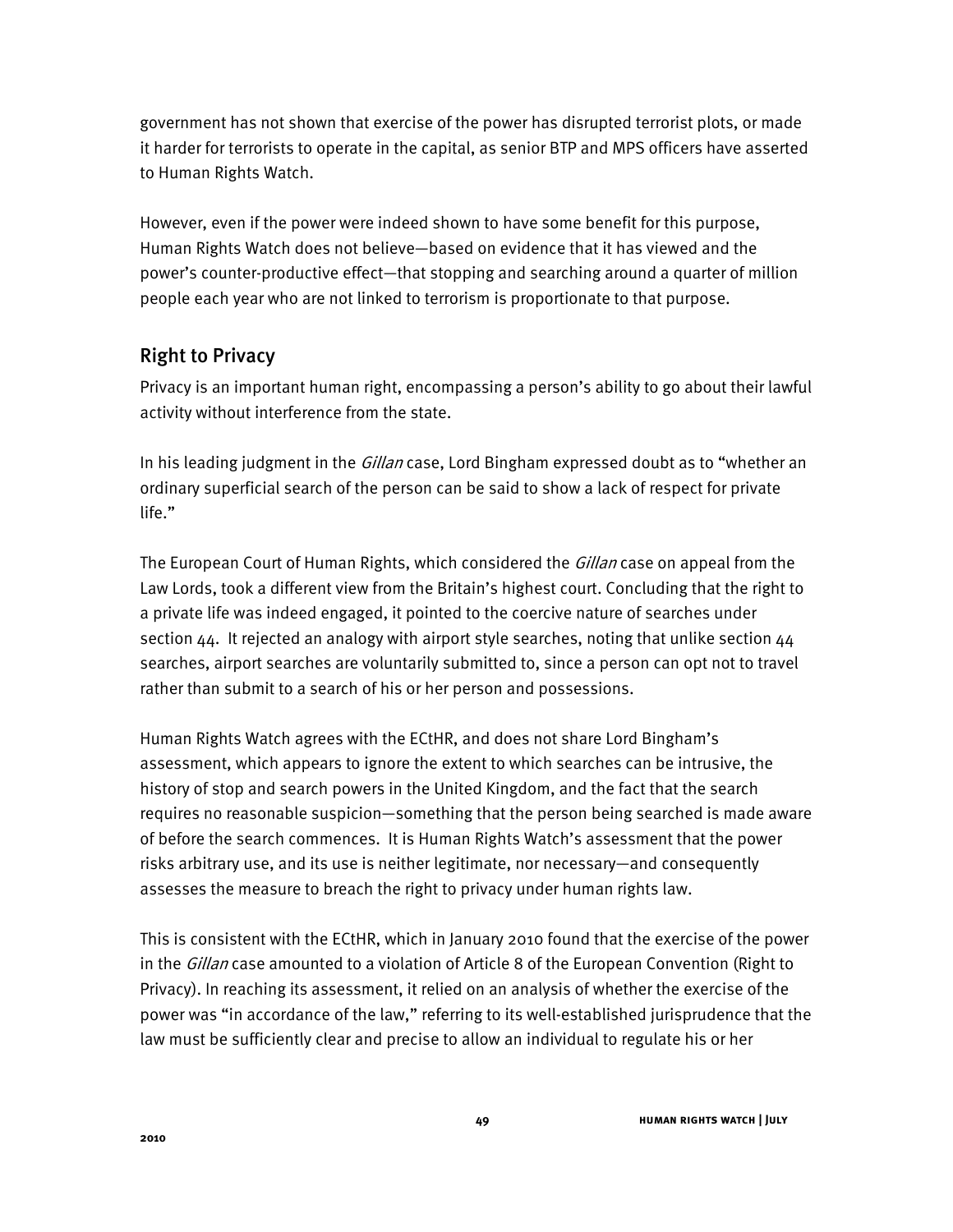conduct.**<sup>172</sup>** It held that the discretion afforded to police officers under the power gave rise to clear risk of arbitrariness.**<sup>173</sup>**

The Court concluded that "powers of the authorization and confirmation as well as those of stop and search under sections 44 and 45 of the 2000 Act are neither sufficiently circumscribed nor subject to adequate legal safeguards against abuse." It deemed the finding of a violation amounted to "just satisfaction" and did not award damages, although it did award costs.

The then-UK government appealed in April to the Grand Chamber of the Court against the judgment.**<sup>174</sup>** The Court rejected the appeal in June 2010.**<sup>175</sup>**

## Freedom of Assembly

The right to peaceful protest (part of the right to freedom of assembly and association under human rights law) is a hallmark of a democratic society.

While Human Rights Watch has not examined the impact of section 44 on the right to protest, or its use against peaceful protestors, an inquiry by the UK Parliamentary Joint Human Rights Committee found evidence that counterterrorism powers were used against peaceful protestors, and called for guidance on the use of the section 44 stop and search power to "be amended to make clear that counter-terrorism powers should not be used against peaceful protestors."<sup>176</sup>

Having found a violation in relation to one article of the Convention, the ECtHR in *Gillan* did not reach a conclusion as to whether section 44 violated the right to freedom of assembly (or expression), as the appellants had alleged. This is a common practice for the Court when deciding cases. But it did note "there is a risk that such a widely framed power could be misused against demonstrators and protestors."<sup>177</sup>

ֺ

**<sup>172</sup>** European Court of Human Rights, Gillan & Quinton v. The United Kingdom, Judgment of January 12, 2010, para. 76 (citing S. and Marper v. the United Kingdom).

**<sup>173</sup>** Ibid, para. 85.

<sup>&</sup>lt;sup>174</sup> "UPDATE: UK government appeals European Court ruling on Section 44," British Journal of Photography, April 13, 2010, http://www.bjp-online.com/public/showPage.html?page=874193 [accessed May 20, 2010].

<sup>&</sup>lt;sup>175</sup> Ian Dunt, "Govt stop-and-search appeal rejected," Politics.co.uk, June 30, 2010, http://www.politics.co.uk/news/legaland-constitutional/govt-stop-and-search-appeal-rejected-\$21381052.htm [accessed June 30, 2010].

<sup>&</sup>lt;sup>176</sup> Joint Committee on Human Rights, "Demonstrating respect for rights?," March 2009.

**<sup>177</sup>** European Court of Human Rights, Gillan & Quinton v. The United Kingdom, Judgment of January 12, 2010, para. 85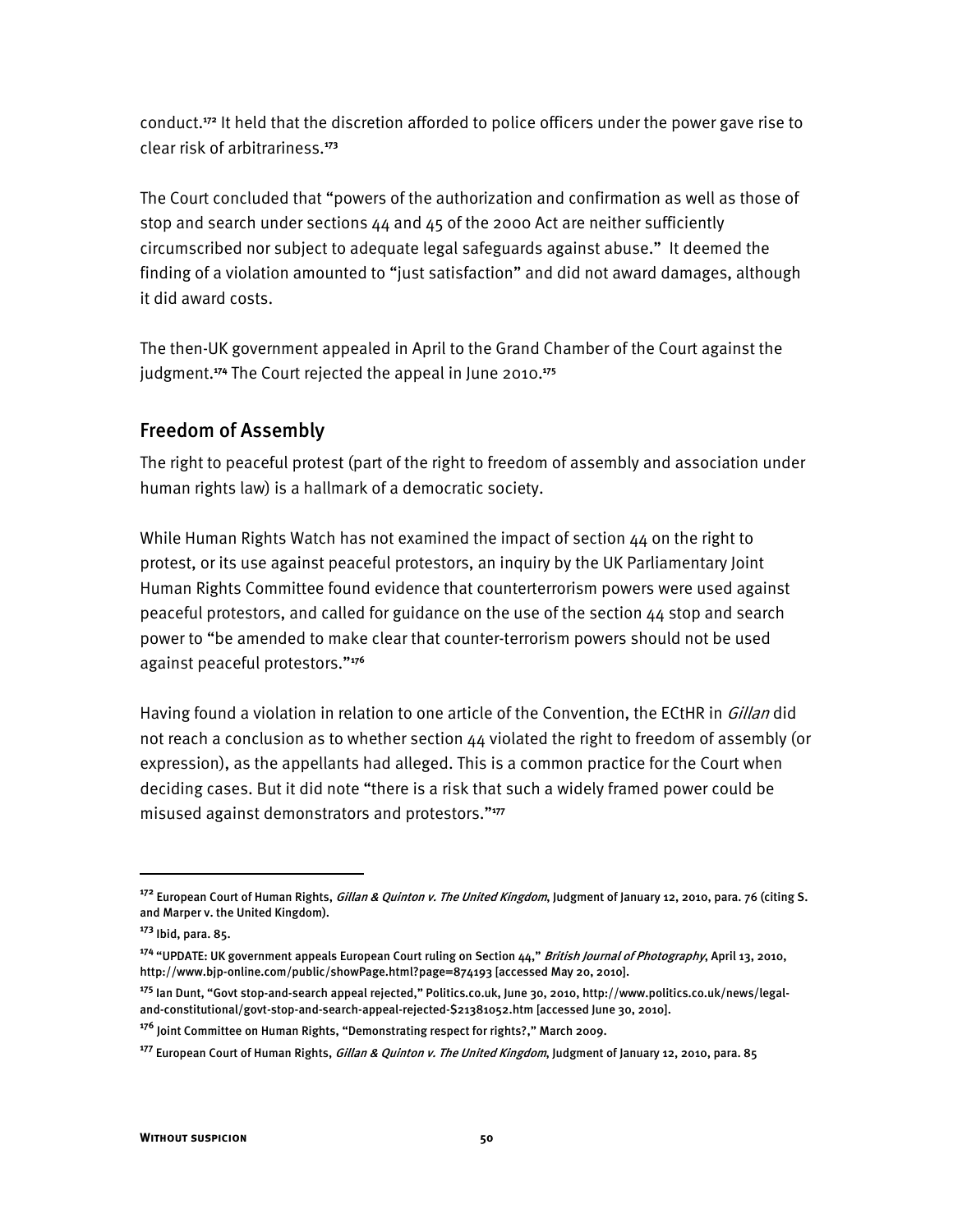The use of section  $44$  powers against peaceful protestors would almost certainly amount to a violation of the right to freedom of assembly, given that exercise of the section power (as opposed to its existence) is arguably not prescribed by law, and that its use is neither legitimate, nor necessary.

## Right to Liberty

Since an individual stop is typically short—a matter of minutes, rather than hours or days—it may seem strange to consider stop and search in the context of the right to liberty. That was the view of the Law Lords in the *Gillan* case, when Lord Bingham in his leading judgments concluded the duration of the stop meant that it did not meet the criteria for deprivation of liberty under human rights law, even though in other respects it might meet the definition.**<sup>178</sup>**

The ECtHR did not reach a definitive conclusion on whether the right to liberty was engaged in the Gillan case, but did emphasize the coercive element of the stop, stating that it was "indicative of a deprivation of liberty within the meaning of article 5(1)."<sup>179</sup> Human Rights Watch shares that assessment.

Once it is determined that a section 44 stop and search can amount to a deprivation of liberty, the question arises as to whether the deprivation is lawful. As noted above, the right to liberty is a qualified right, although the limitations on it are narrower and the safeguards stronger than for other qualified rights. The European Convention on Human Rights enumerates that the right to liberty can be restricted following conviction for a criminal offence; following lawful arrest; for immigration purposes; and for some public health reasons.**<sup>180</sup>** But in each case, the decision can be challenged in Court.

An essential element of the lawfulness of any detention is the absence of arbitrariness.**<sup>181</sup>** In the Gillan case, the Law Lords concluded that even if a section 44 stop amounted to a deprivation of liberty, such stops are carried out in accordance with the law, and would therefore be a permissible restriction on liberty.**<sup>182</sup>** However, Lord Brown did acknowledge that "to stop and search those regarded as presenting no conceivable threat whatever"

ֺ

**<sup>178</sup>** R. (on the application of Gillan and another) ([2006] UKHL 12), para. 25.

**<sup>179</sup>** European Court of Human Rights, Gillan & Quinton v. The United Kingdom, Judgment of January 12, 2010, para. 57 **<sup>180</sup>** ECHR, article 5(1).

**<sup>181</sup>** ICCPR, article 9(1), European Court of Human Rights, Enhorn v. Sweden, Judgment of 25 January 2005; European Court of Human Rights, Chahal v. United Kingdom, Judgment of 15 November 1996.

**<sup>182</sup>** R. (on the application of Gillan and another) ([2006] UKHL 12), paras. 26, 31-35.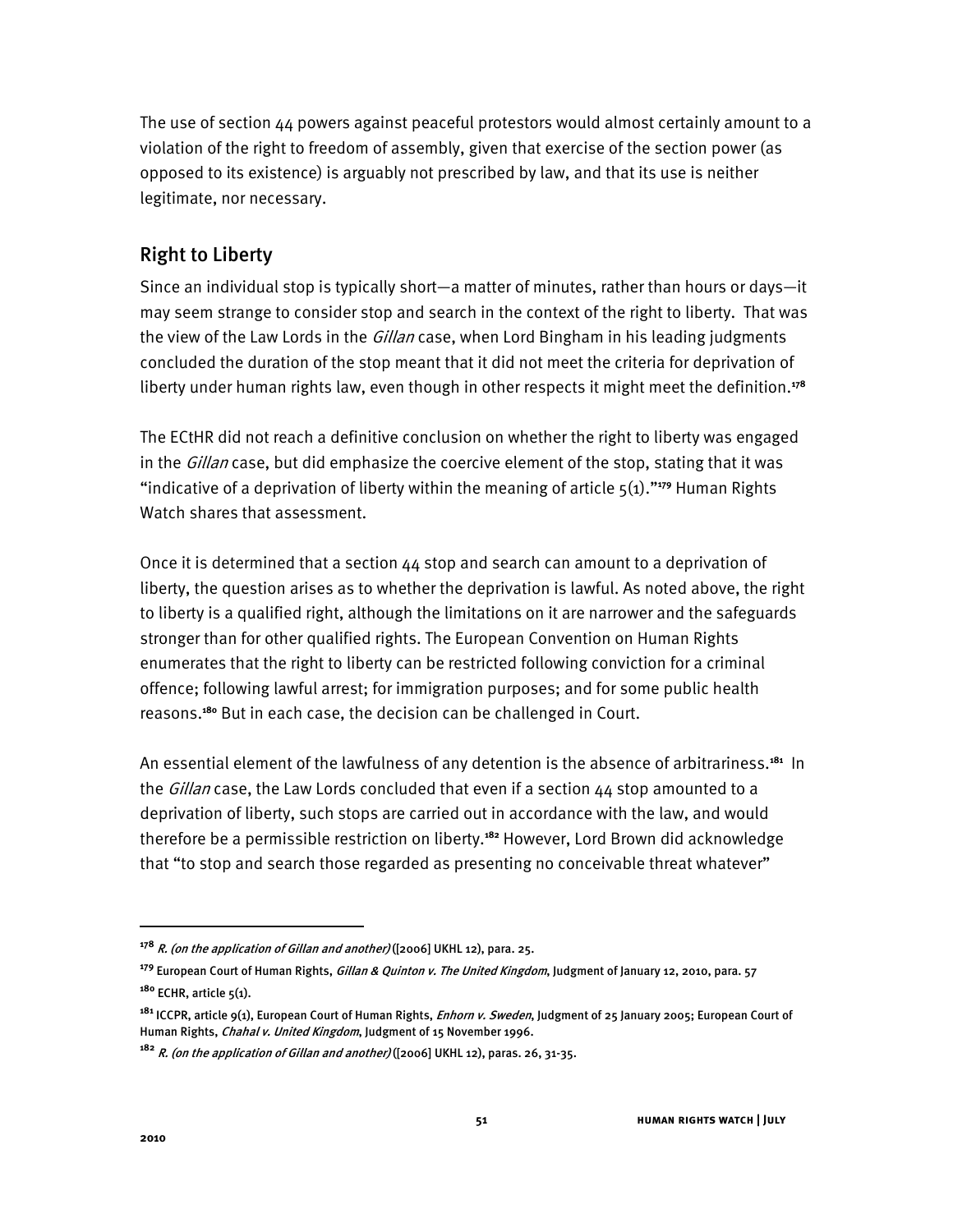would mean that the power was "being exercised arbitrarily."<sup>183</sup> While the ECtHR did not consider whether exercise of the power amounted to an arbitrary deprivation of liberty, it did identify a "clear risk of arbitrariness" when considering the right to privacy.

In Human Rights Watch's assessment, the lack of a requirement of reasonable suspicion, and of clear and consistent guidance to officers about whom to stop, leads to a significant risk of the kind of arbitrariness that Lord Brown identified, especially when considering how few stops lead to arrests on terrorism or other charges. It is therefore highly likely that at least some section 44 stops amount to an unlawful deprivation of liberty under human rights law.

## Prohibition of Discrimination

Human rights law prohibits discrimination on the basis of race, ethnicity, religion, among others grounds.**<sup>184</sup>** Discrimination occurs when there is an unjustified difference in treatment based on a particular characteristic such as race, ethnicity, or religion. Once the difference in treatment is shown, the burden of proof is on the state to show that the difference in treatment is justified. Conducting stops and searches on the basis of a person's race, ethnicity or religion would amount to unlawful discrimination under human rights law.

(Discrimination is also prohibited in domestic law under the Race Relations Act 1976, as amended, although that Act contains a national security exception, making discrimination by public authorities, including the police, lawful for the purpose of safeguarding national security, where it is shown to be justified.**<sup>185</sup>** International human rights law does not permit such blanket exemptions for merely raising issues of national security to permit discrimination.**<sup>186</sup>**)

The absence of a requirement of reasonable suspicion greatly increases the likelihood of profiling. According to a prominent British criminologist who has researched another UK stop and search power that does not require suspicion, "wherever officers have the broadest discretion is where you find the greatest disproportionality and discrimination."<sup>187</sup>

**<sup>183</sup>** Ibid, para. 92.

**<sup>184</sup>** ICCPR article 26, ECHR article 14.

**<sup>185</sup>** Race Relations Act, Section 42. See Daniel Moeckli, "Stop and Search under the Terrorism Act 2000: A Comment on R (Gillan) v Commissioner of Police for the Metropolis," Modern Law Review, 2007, Vol. 70, No. 4.

**<sup>186</sup>** European Court of Human Rights, Smith and Grady v. United Kingdom, Judgment of September 27, 1999.

<sup>&</sup>lt;sup>187</sup> Vikram Dodd, "Black People 27 times more likely to be stopped," *The Guardian*, April 21, 2003, http://www.guardian.co.uk/society/2003/apr/21/equality.politics [accessed May 21, 2010]. Cited in Open Society Justice Initiative, Ethnic Profiling in the European Union: Pervasive, Ineffective, and Discriminatory, May 2009.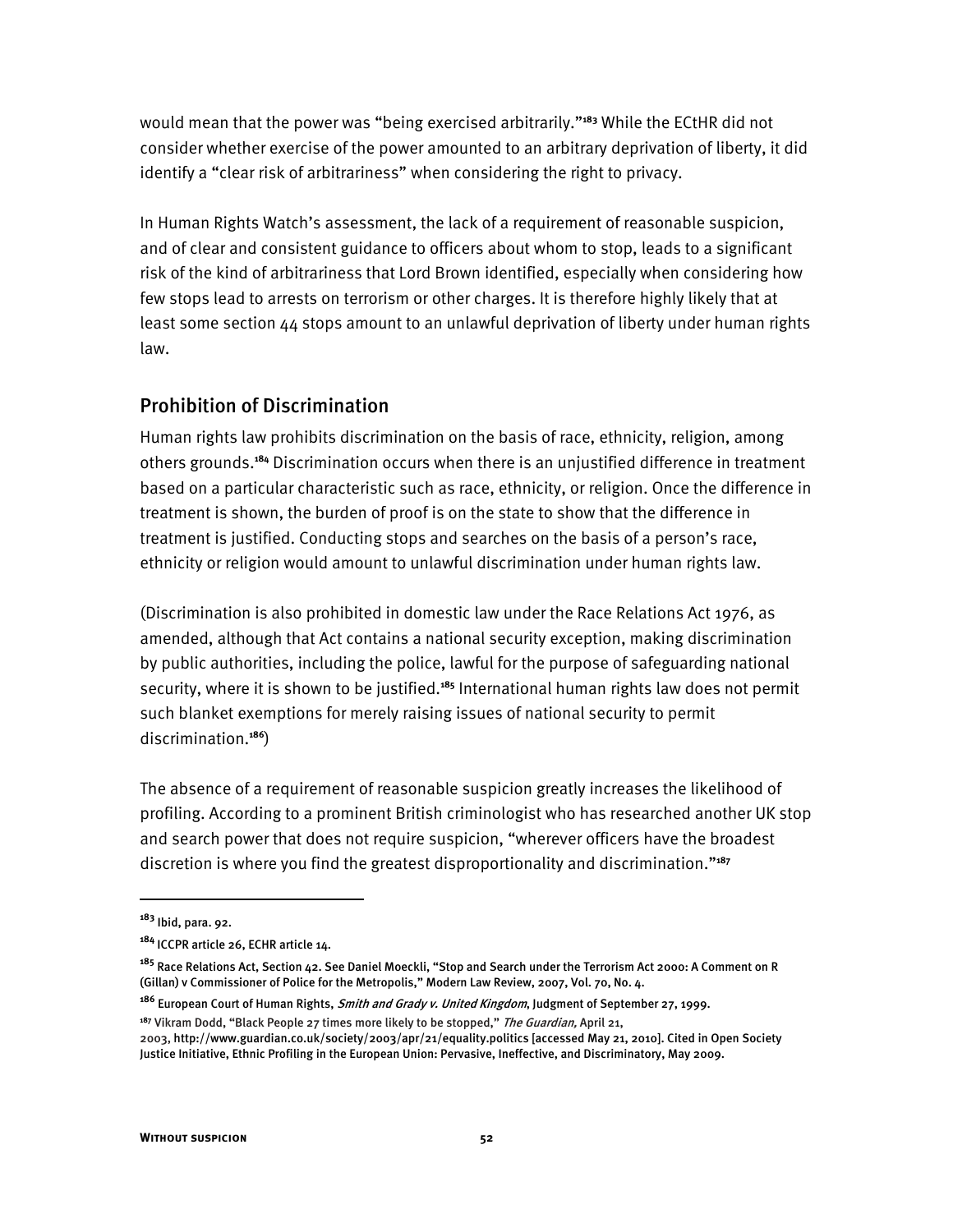Disproportion has not formed a major part of the critique of section  $44$  in the UK, in part because the evidence is less stark when compared to other stop and search powers. Mike Franklin, an IPCC Commissioner, who leads on stop and search, and Azad Ali, the lead on stop and search with the Muslim Safety Forum, both expressed the view that focusing on disproportionality in the context of section 44 was not the most effective way to tackle concerns over its misuse it.**<sup>188</sup>**

Nonetheless, as the statistical analysis above indicates, there is evidence of disproportion in the use of section 44 stop and search. Human Rights Watch's analysis suggests that blacks are overrepresented in stops by forces outside London, and may be overrepresented in stops by the MPS, and possibly by the BTP outside London. South Asians are overrepresented in the use of section 44 powers in forces outside London and by the MPS, and possibly overrepresented in stops by the BTP, especially outside London-a conclusion shared by the National Association of Muslim Police (who support the existence of the power) who told Human Rights Watch in a statement that "stops have disproportionately targeted Asians."<sup>189</sup>

The European Commission for Racism and Intolerance took a similar view in a March 2010 report on the UK. The report noted "with concern" that section  $44$  stops "have disproportionately affected members of the Black and minority ethnic communities," citing UK Ministry of Justice statistics.**<sup>190</sup>** The ECRI report reiterates an earlier recommendation (from its General Policy Recommendation No. 8 on "Combating Racism while Fighting Terrorism," that UK authorities "ensure that anti-terrorism legislation is implemented in a manner that does not discriminate...<sup>2191</sup> And as noted above, the UK Equality and Human Rights Commission has expressed concern that the exercise of the power in practice might amount to "unlawful racial discrimination."<sup>192</sup>

**<sup>188</sup>** Human Rights Watch interview with Mike Franklin and Nicholas Long; Human Rights Watch interview with Azad Ali.

**<sup>189</sup>** Email to Human Rights Watch from Zaheer Ahmad, President, National Association of Muslim Police, September 2, 2009.

<sup>&</sup>lt;sup>190</sup> European Commission against Racism and Intolerance, "ECRI Report on the United Kingdom," March 2, 2010, http://www.coe.int/t/dghl/monitoring/ecri/Country-by-country/United\_Kingdom/GBR-CbC-IV-2010-004-ENG.pdf [accessed March 25, 2010].

**<sup>191</sup>** ECRI Report on the United Kingdom, March 2, 2010. See also General Policy Recommendation No. 8, http://www.coe.int/t/dghl/monitoring/ecri/activities/GPR/EN/Recommendation\_N8/recommendation\_N%C2%B0\_8\_eng.pdf [accessed March 26, 2010].

**<sup>192</sup>** Equality and Human Rights Commission, "Submission on the United Kingdom's sixth periodic report under the International Covenant on Civil and Political Rights," June 2008.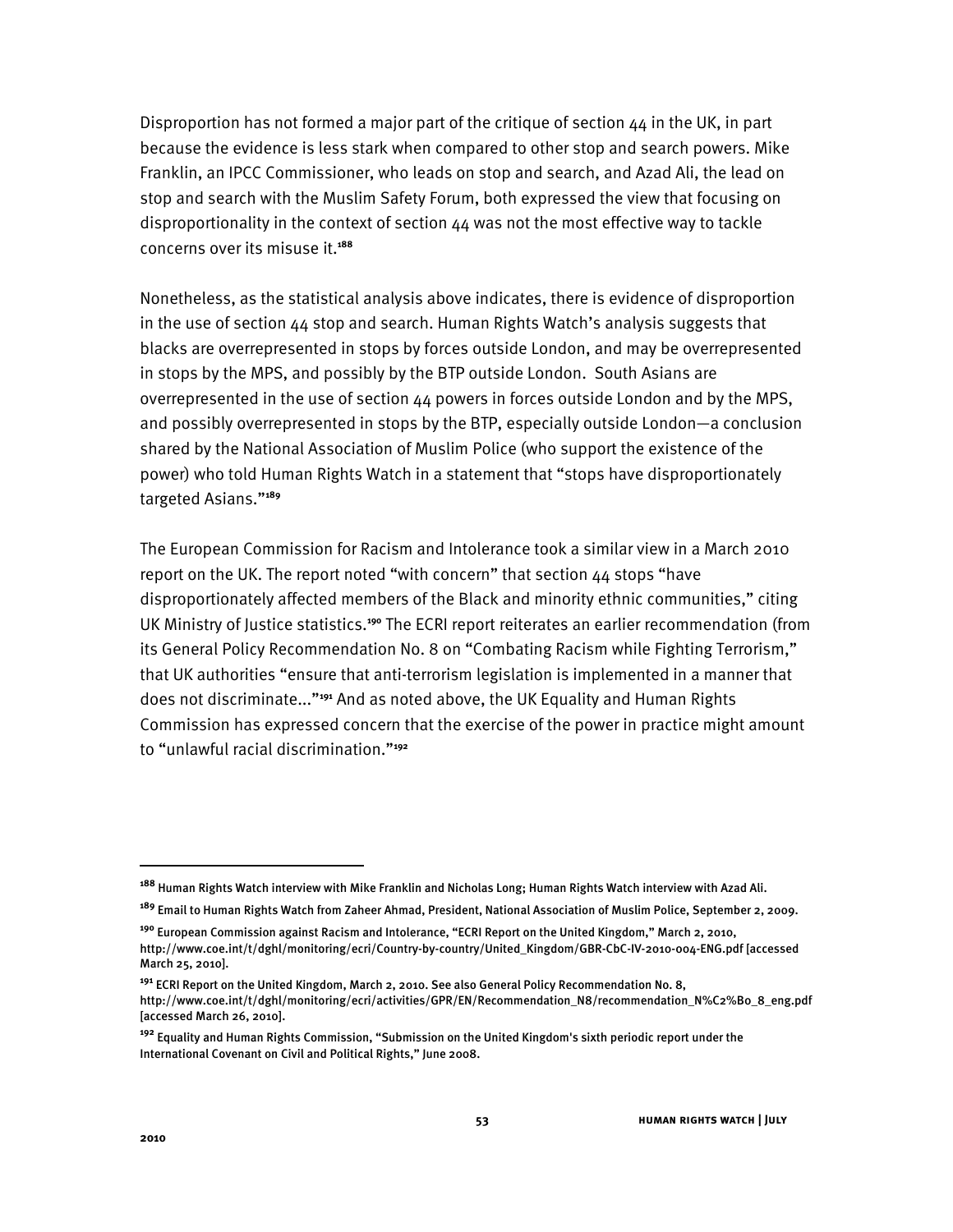While the Gillan case did not concern members of minority communities, the ECtHR noted in its judgment the potential for discriminatory use against ethnic minorities arising from the wide discretion afforded to officers by the powers.**<sup>193</sup>**

Several Law Lords addressed the issue in the *Gillan* case, although neither of the applicants in the case were members of ethnic minority communities, with Lord Brown saying that stops of a higher proportion of Asians might actually be evidence of the power being used lawfully as opposed to arbitrarily, and Lord Hope stating that even if it were shown that a disproportionate number of Asians were stopped it would not inevitably amount to discrimination.**<sup>194</sup>**

Lord Brown's argument seems to rest on the faulty assumption that stops of Asians are likely to be well founded, whereas those of other ethnic groups are likely not to be.

Meanwhile when it comes to Lord Hope's argument, it is true that evidence of disproportion does not conclusively prove discrimination in the use of stop and search powers. But when there is evidence of disproportionate treatment, authorities must justify the practices that result in this treatment. When one factors in the absence of a requirement of reasonable suspicion, the lack of clear guidance to officers about whom to stop, and the consequent dangers of profiling, there is a clear risk of discrimination in the exercise of the power, in a way that would breach the UK's obligations under human rights law.

**<sup>193</sup>** European Court of Human Rights, Gillan & Quinton v. The United Kingdom, Judgment of January 12, 2010, para. 85.

**<sup>194</sup>** R. (on the application of Gillan and another) ([2006] UKHL 12), paras. 47 (Lord Steyn), 92 (Lord Brown).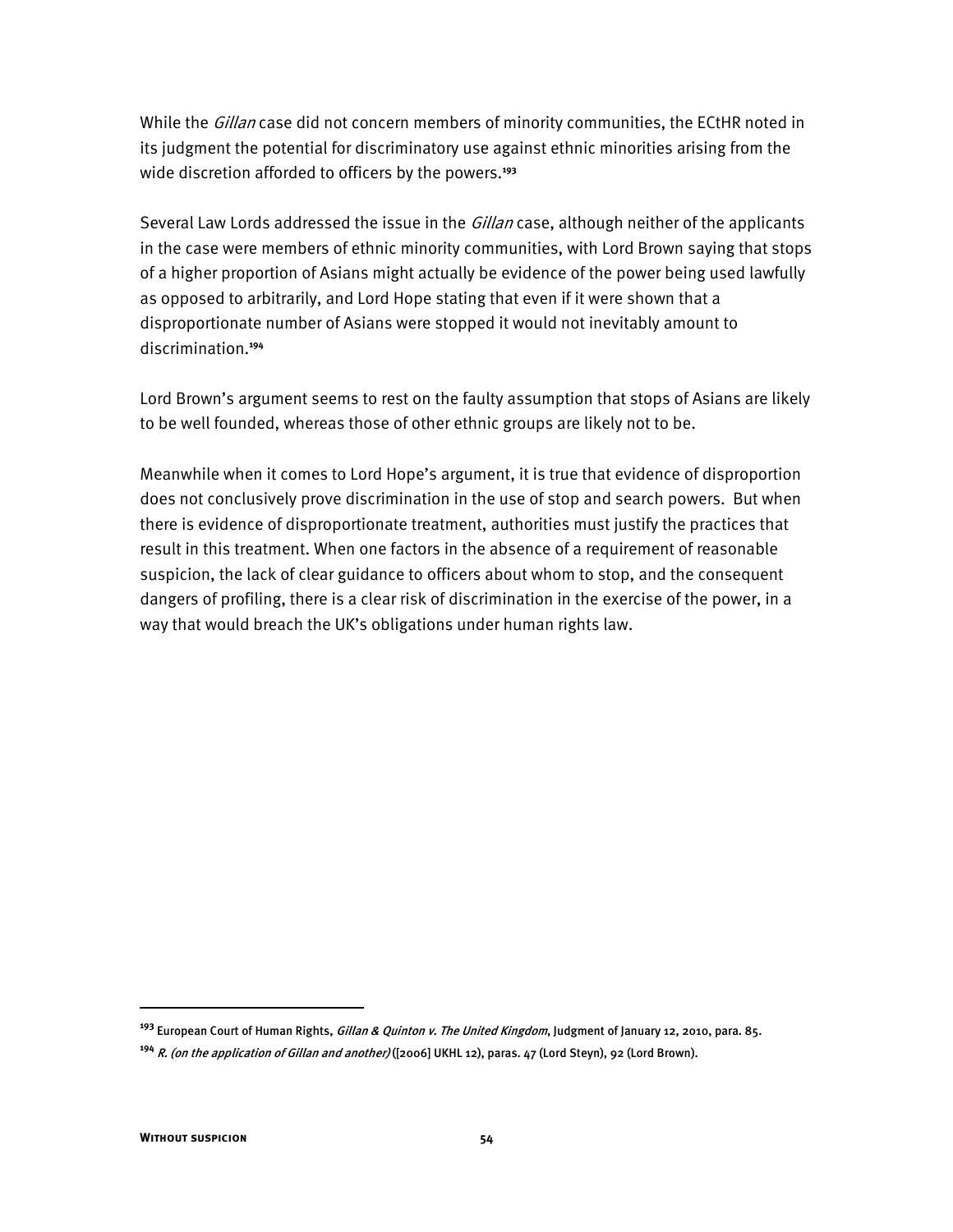## **V. Counterproductive Impact**

My confidence in the police is at an all time low, I don't trust them and because of the powers they now have I trust them less.  $-$ Ahmed, interviewed by the Muslim Safety Forum (2010).

It is a well-established principle that policing must take place with public consent in order to prevent and detect crime, especially since research has shown that tip-offs from the public are the most important source of information for solving crime.**<sup>195</sup>**

According to David Bayley, a leading criminologist: "Studies have found that the critical ingredient in solving crimes is whether the public—victims and witnesses—provide information to the police that helps identify the suspect.... Studies show that unless the public can specifically identify suspects to the police, the chances that a crime will be solved fall to about 10 percent."<sup>196</sup>

Parliament acknowledged the exercise of the section 44 power could harm community relations with police when it made community impact assessments a required part of the authorization process for section 44.

The potential negative impact of stop and search might seem relatively minor compared, for example, to the impact of the controversial power to detain terrorism suspects without charge for up to 28 days. There are three reasons why this is not the case: first, the power requires no reasonable suspicion, which as previously detailed, greatly increases the risk of unjust stops; second, hundreds of thousands of people have been stopped in recent years; and third, the power is perceived as targeting Muslims, which in turn risks alienating communities whose cooperation is vital to counter the terrorist threat.

Human Rights Watch research shows that section 44 powers are having a negative impact on confidence in the police in general—as Lord Carlile said when he declared that section  $44$ was "causing a loss of confidence in the police, especially in London." According to Mike Franklin, a Commissioner with the IPCC: "Stop and search is not the most serious issue the

**<sup>195</sup>** The concept was first articulated by Sir Robert Peel who, as UK home secretary, founded the first modern police force in London in the 19<sup>th</sup> century.

**<sup>196</sup>** David Bayley, Police for the Future (Oxford: Oxford University Press, 1994), pp. 7-8 (citations omitted). Bayley is Distinguished Professor in the School of Criminal Justice, State University of New York at Albany.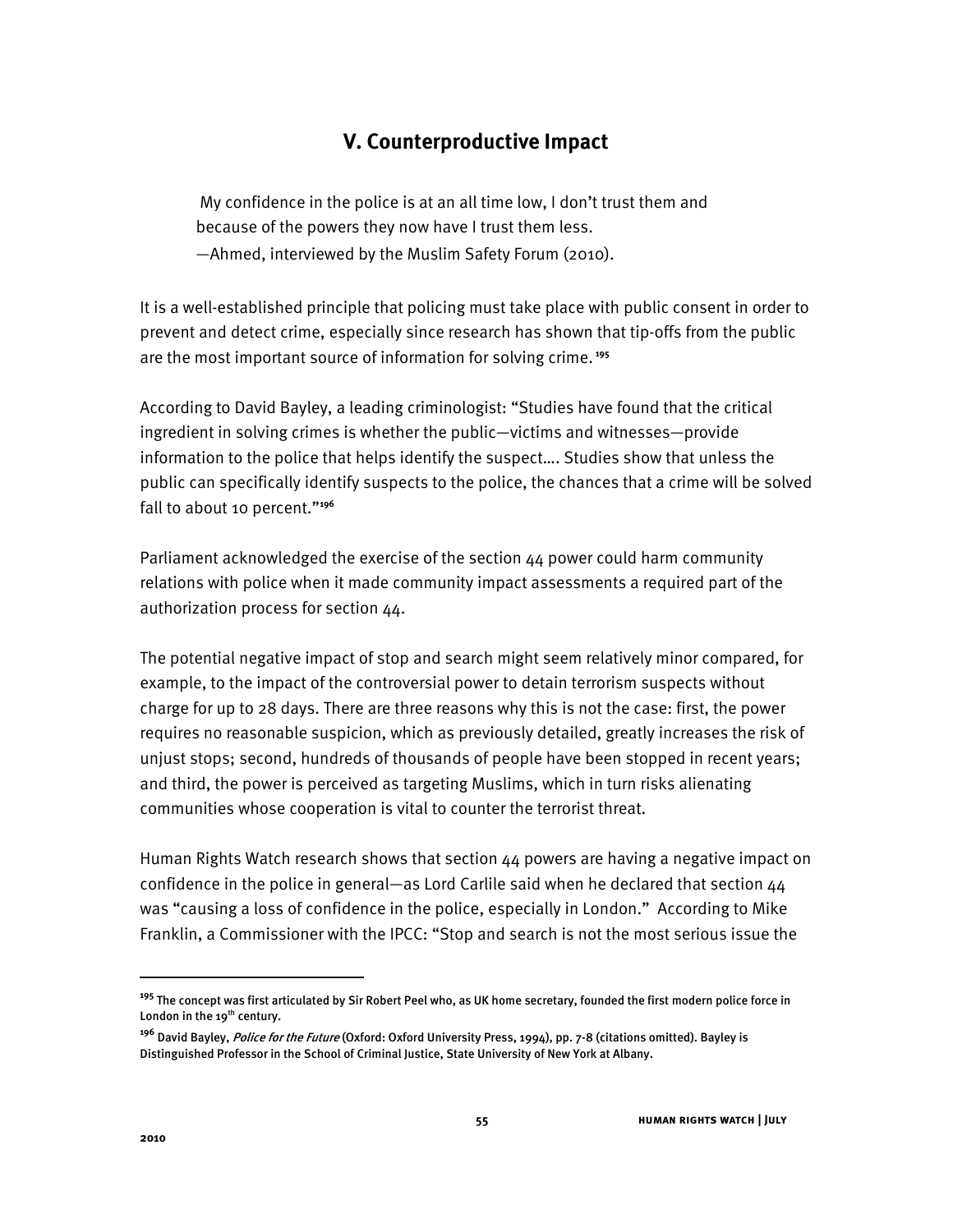Commission deals with, but it is the most important in terms of the impact on public perception of the police."<sup>197</sup>

Human Rights Watch research finds that this perception is particularly damaged within Muslim communities, although it is difficult to assess the extent to which section 44 disproportionately impacts Muslims without monitoring the religion of those stopped.**<sup>198</sup>**

Azad Ali from the Muslim Safety Forum told Human Rights Watch the power was "not being used for what it was designed for. It has created disengagement with police.<sup>*n*199</sup> Abu Sufian, Chair of the Tower Hamlets Stop and Search Monitoring Group (a London borough where more than a third of residents are Muslim) told Human Rights Watch there was a "lot of concern" in the community about section 44.<sup>200</sup>

Meanwhile Akeela Ahmed, who runs a charity that works with young British Muslims, said there was a "sense of victimization among young Muslims about stop and search [and] a feeling that people are being stopped because of their appearance.<sup>"201</sup> Her organization, Muslim Youth Helpline, produced a video in 2008 about the impact of section 44 and other counterterrorism policies on young Muslims.**<sup>202</sup>** It demonstrated the perception among some young Muslims that they are stopped solely because of their religion. In the words of one young Muslim man in the video:

We are getting stopped because of Islam and because I'm a Muslim. Not for any other reason. So we are being stopped because of our religion. How does it feel? You know what it is. In the beginning it felt a bit bad, but you know because you get it done so regularly now, yeah, it gets [to be] part of your life so we are used to it now.**<sup>203</sup>**

**<sup>197</sup>** Human Rights Watch interview with Mike Franklin and Nicholas Long.

**<sup>198</sup>** Human Rights Watch interview with Alex Carlile QC, Independent Reviewer of Terrorism Legislation, London, July 6, 2009.

**<sup>199</sup>** Human Rights Watch interview with Azad Ali, Muslim Safety Forum, August 25, 2009.

**<sup>200</sup>** Human Rights Watch interview with Chris Roffey, and Abu Sufian, August 14, 2009. According to the national census, 36.4 of the population of Tower Hamlets are Muslim, making it the London borough with the highest proportion of Muslims.

**<sup>201</sup>** Human Rights Watch interview with Akeela Ahmed, Chief Executive, Muslim Youth Helpline, August 10, 2009

<sup>&</sup>lt;sup>202</sup> Muslim Youth Helpline, video: "Campaign: Section 44 (Reelhood Trilogy)," (undated) http://www.muslimyouth.net/campaigns?id=1&art=62 [accessed June 2, 2010].

**<sup>203</sup>** Muslim Youth Helpline video on section 44 (time: 00.40-00.58).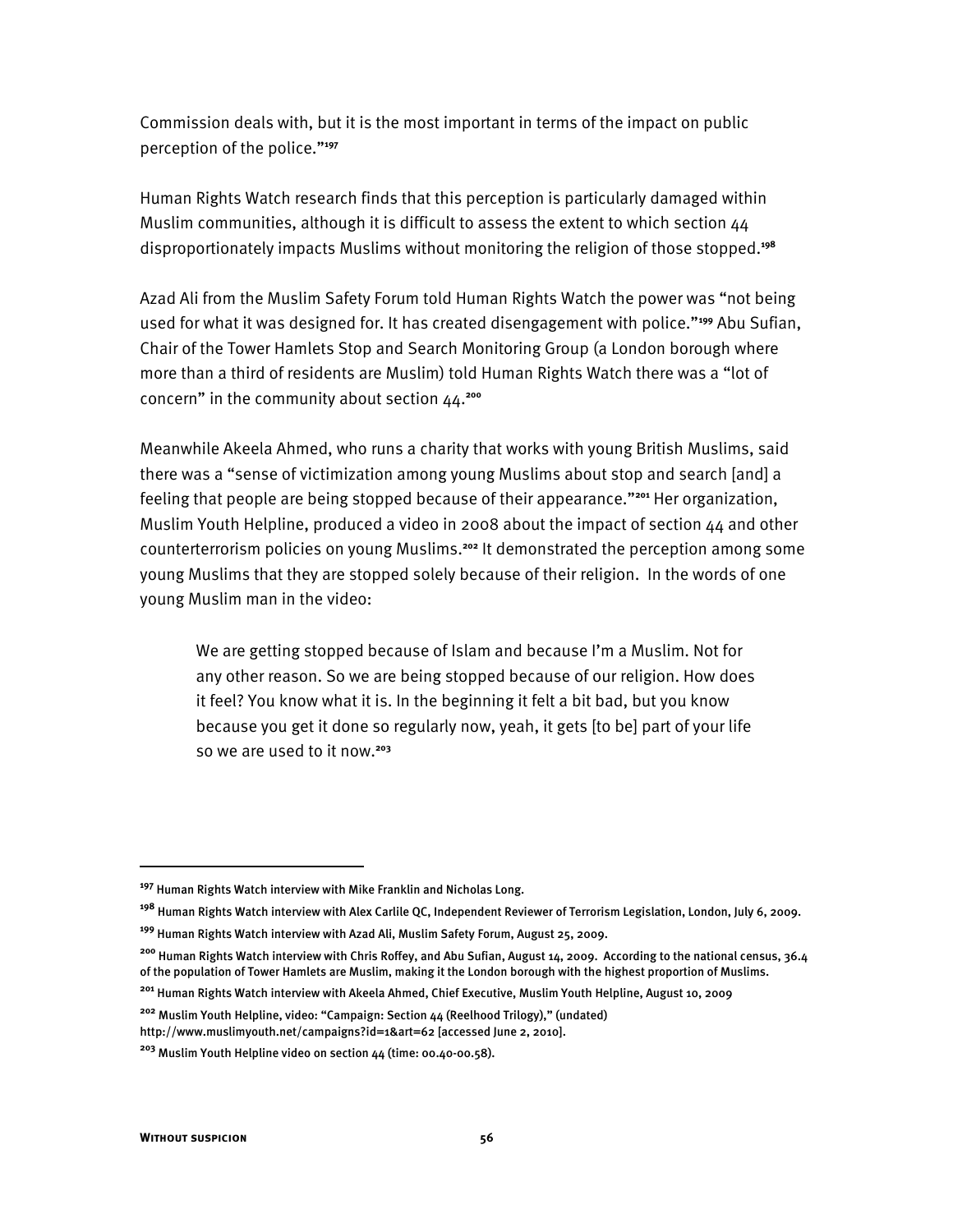"My confidence in the police is at an all time low, I don't trust them and because of the powers they now have I trust them less," Ahmed, a young person interviewed by the Muslim Safety Forum, was quoted as saying.**<sup>204</sup>**

Recognition that section 44 stop and search is counterproductive because it has undermined confidence in the police, particularly in London and among Muslims, has been a major factor driving calls for its reform. It also risks undermining efforts to prevent radicalization and recruitment central to countering the home-grown threat from terrorism.

Since the July 2005 attacks in London—a series of coordinated suicide attacks on the capital's transport system that killed 52 people and injured around 700–preventing radicalization and recruitment (known as the "Prevent" Agenda) has been at the heart of the UK's counter-terrorism strategy.<sup>205</sup> Key objectives of the agenda include "challeng[ing] the ideology behind violent extremism" and "address[ing] the grievances which ideologues are exploiting."<sup>206</sup>

Counterterrorism powers that violate human rights may deliver short-term benefits in disrupting terrorist networks. But they also make it harder successfully to challenge the ideology behind violent extremism and to address the grievances that facilitate radicalization and recruitment to terrorism.**<sup>207</sup>**

<sup>&</sup>lt;sup>204</sup> Basia Spalek, University of Birmingham, "Counter-terrorism policing and section 44 profiling," in *Ethnic Profiling: The Use* of 'Race' in UK Law Enforcement, The Runnymede Trust, February 2010.

<sup>&</sup>lt;sup>205</sup> The strategy was first developed in 2003. Its current iteration known as CONTEST II dates from 2009. "The UK Government's Strategy for Countering International Terrorism," March 2009,

http://tna.europarchive.org/20100419081706/http://security.homeoffice.gov.uk/news-publications/publicationsearch/contest/contest-strategy/contest-strategy-2009?view=Binary [accessed June 2, 201o].

**<sup>206</sup>** Ibid, p. 82.

<sup>&</sup>lt;sup>207</sup> See for example, Demos, "Bringing it Home: Community-based approaches to counter-terrorism," December 2006, http://www.demos.co.uk/files/Bringing%20it%20Home%20-%20web.pdf [accessed June 2, 2010] and Joseph Rowntree Reform Trust, "The Rules of the Game: Terrorism, Community and Human Rights,"

http://www.jrrt.org.uk/index.php?page=publication&showpublication=8 [accessed June 2, 2010].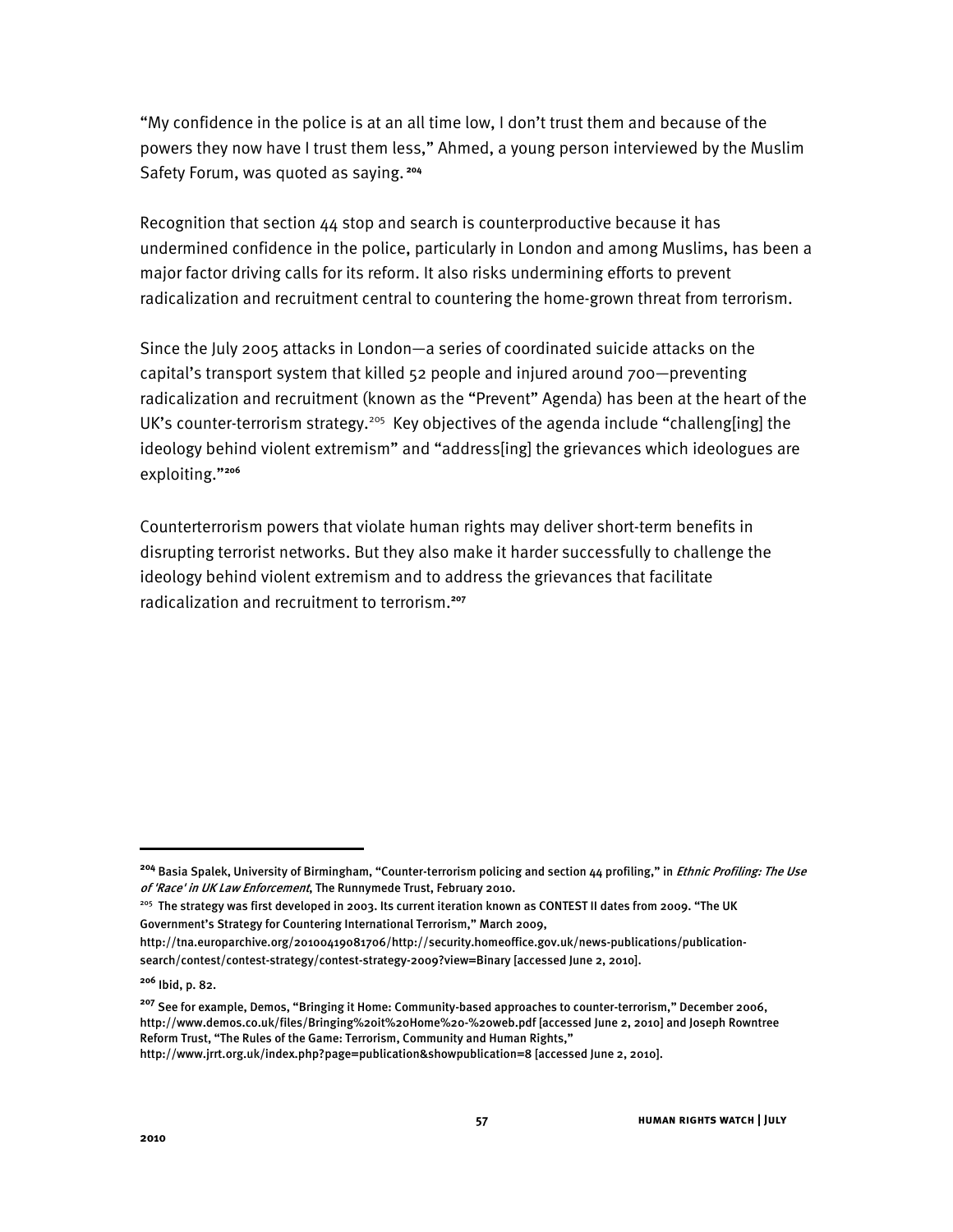## **VI. Reform of Section 44 Stop and Search**

We might need to be a little more discerning about how we use it. Recently we've been using it as a blanket power.

 $-$ Metropolitan Police Commissioner Sir Paul Stephenson, commenting as the MPS announced a new approach to its use of section 44 stop and search (May 2010).

Section 44 stop and search has been the subject of reform aimed at reducing its misuse. Most of these reforms have been initiated by individual police forces rather than the government.

In its July 2009 assessment of the UK's compliance with the ICCPR, the United Nations Human Rights Committee recommended that the government review section 44 stop and search. The UK government responded by pointing to the major review of the guidance announced in October 2007.**<sup>208</sup>** The outcome of that review was the updated National Police Improvement Agency guidance issued in November 2008 (analyzed above). This coincided with a decrease in the use of the power by some forces.

During the first quarter of 2009—the first following the introduction of the revised guidance—the BTP conducted 11,905 stops compared with 16,185 stops during the same period the year before. Other forces in England and Wales (apart from the Ministry of Defence Police), conducted 2,357 stops, compared with 3,230. However, the number of stops carried out by the MPS rose to 47,670—up from 36,435 stops the year before.<sup>209</sup>

#### Metropolitan Police "Tactical Use Review"

In May 2009, the MPS presented the Metropolitan Police Authority with a report that set out a revised approach to its use of section  $44$  stop and search.<sup>210</sup> "We might need to be a little more discerning about how we use it. Recently we've been using it as a blanket power,"

**<sup>208</sup>** United Nations Human Rights Committee, "Concluding observations: United Kingdom of Great Britain and Northern Ireland," July 30, 2009, http://daccess-dds-ny.un.org/doc/UNDOC/GEN/G08/433/42/PDF/G0843342.pdf?OpenElement [accessed May 24, 2010], para. 29; Annex to Letter from (then) Home Secretary Jacqui Smith sent to Human Rights Watch in response to a letter about reviews of the UK's human rights record by the UN Human Rights Council and UN Human Rights Committee, October 23, 2008 [on file with Human Rights Watch].

**<sup>209</sup>** Home Office, "Statistical Bulletin: Operation of police powers under the Terrorism Act 2000 and subsequent legislation: Arrests, outcomes and stops & searches, Great Britain 2008/09," Table A1, p. 49.

<sup>&</sup>lt;sup>210</sup> MPS, "Report to MPA: Section 44 Terrorism Act 2000 - tactical use review," May 7, 2009, http://www.mpa.gov.uk/committees/sop/2009/090507/10/ [accessed May 24, 2010].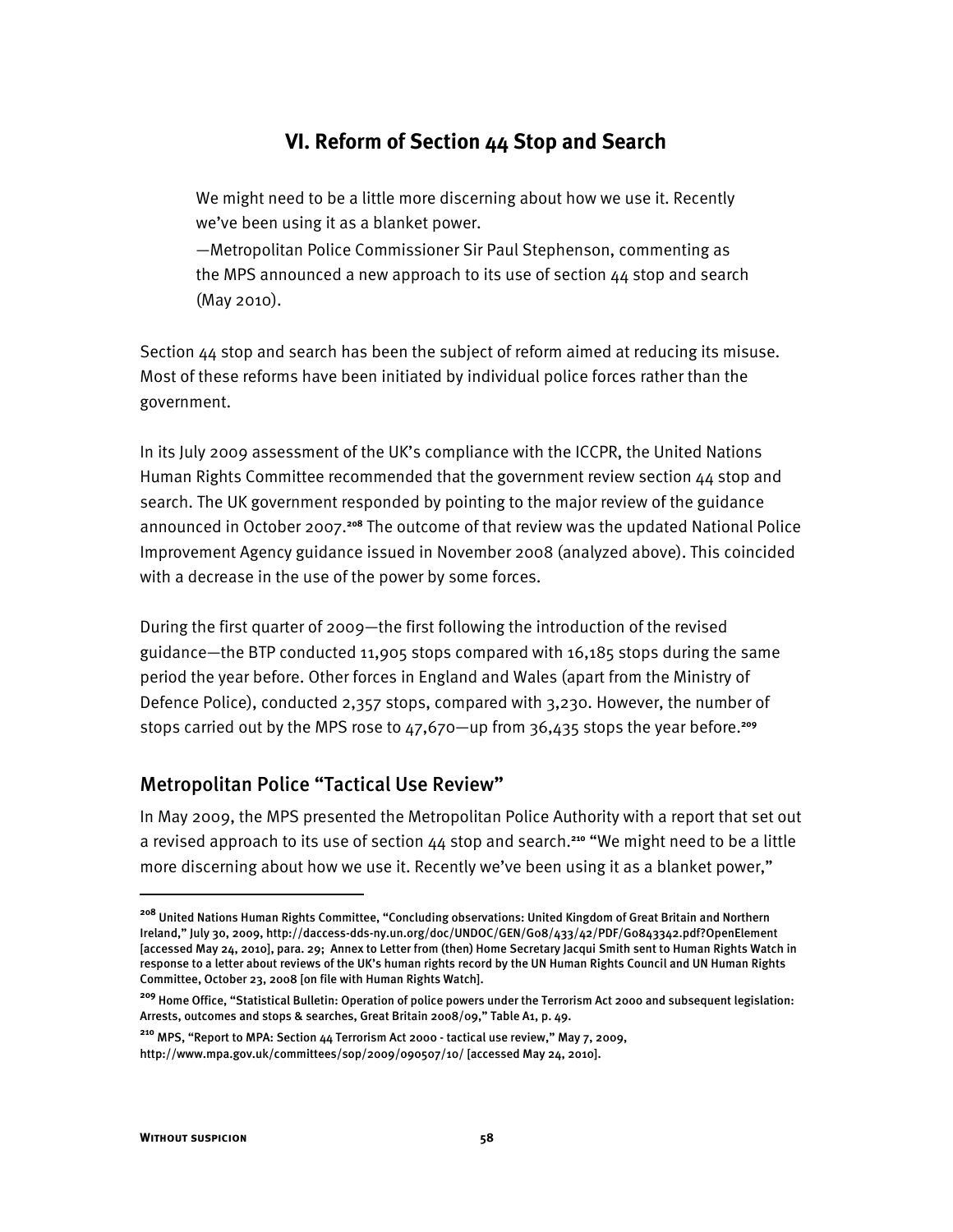Metropolitan Police Commissioner Sir Paul Stephenson commented as the new approach was announced.**<sup>211</sup>**

According to Simon O'Brien, then-lead Commander on stop and search at the Metropolitan Police's Territorial Policing Headquarters, the key factor in deciding to conduct the review was the need "to maintain public confidence."<sup>212</sup> Prior to the review, he added, use of section  $44$  by the MPS "could have been seen as disproportionate not only in minority communities but also in general population."<sup>213</sup> Detective Chief Superintendent Mike McDonagh, who led the review for the MPS, indicated that criticisms expressed by Lord Carlile, the Police Authority and civil society groups had been significant factors in the decision.**<sup>214</sup>**

The tactical use review began in January 2009, and carried out consultation with the London Community Stop and Search Monitoring Network, Liberty, the Muslim Safety Forum, and other London forces.

The MPS's report to the MPA on the review noted "the power is seen as controversial and has the potential to have a negative impact, particularly on minority communities."215

The new approach is aimed at limiting the use of section 44 powers to locations and times where its use is deemed to be most appropriate. It involves a "three-layered approach."<sup>216</sup> Level one refers to sites of an "iconic nature and/or key strategic importance" will be subject to a section 44 authorization. Level two envisions the possibility of the power being used "through a specific tasking or directive." The review states that "it is expected that this will be used sparingly unless there is a significant change in threat." Level three covers all other situations, when officers are expected to rely on section  $43$  where they see "behaviour, circumstances or has further grounds to raise their suspicion that a person may be engaging in a terrorist related offence."

ֺ

<sup>&</sup>lt;sup>211</sup> Justin Davenport, "Met chief halts 'blanket' use of stop and search," *Evening Standard*, May 7, 2009,

http://www.thisislondon.co.uk/standard/article-23686878-met-chief-halts-blanket-use-of-stop-and-search.do [accessed May 24, 2010].

<sup>&</sup>lt;sup>212</sup> Human Rights Watch interview with Commander Simon O'Brien, Metropolitan Police Service, London, October 6, 2009. The Territorial Policing headquarters overseas regular policing across London's 32 boroughs.

<sup>&</sup>lt;sup>213</sup> Human Rights Watch interview with Commander Simon O'Brien, Metropolitan Police Service, London, October 6, 2009.

**<sup>214</sup>** Human Rights Watch interview Detective Chief Superintendent Mike McDonagh, Metropolitan Police Service, London, April 21, 2010.

**<sup>215</sup>** Report to MPA: Section 44 Terrorism Act 2000 - tactical use review, para. 13.

**<sup>216</sup>** Report to MPA: Section 44 Terrorism Act 2000 - tactical use review, para. 14.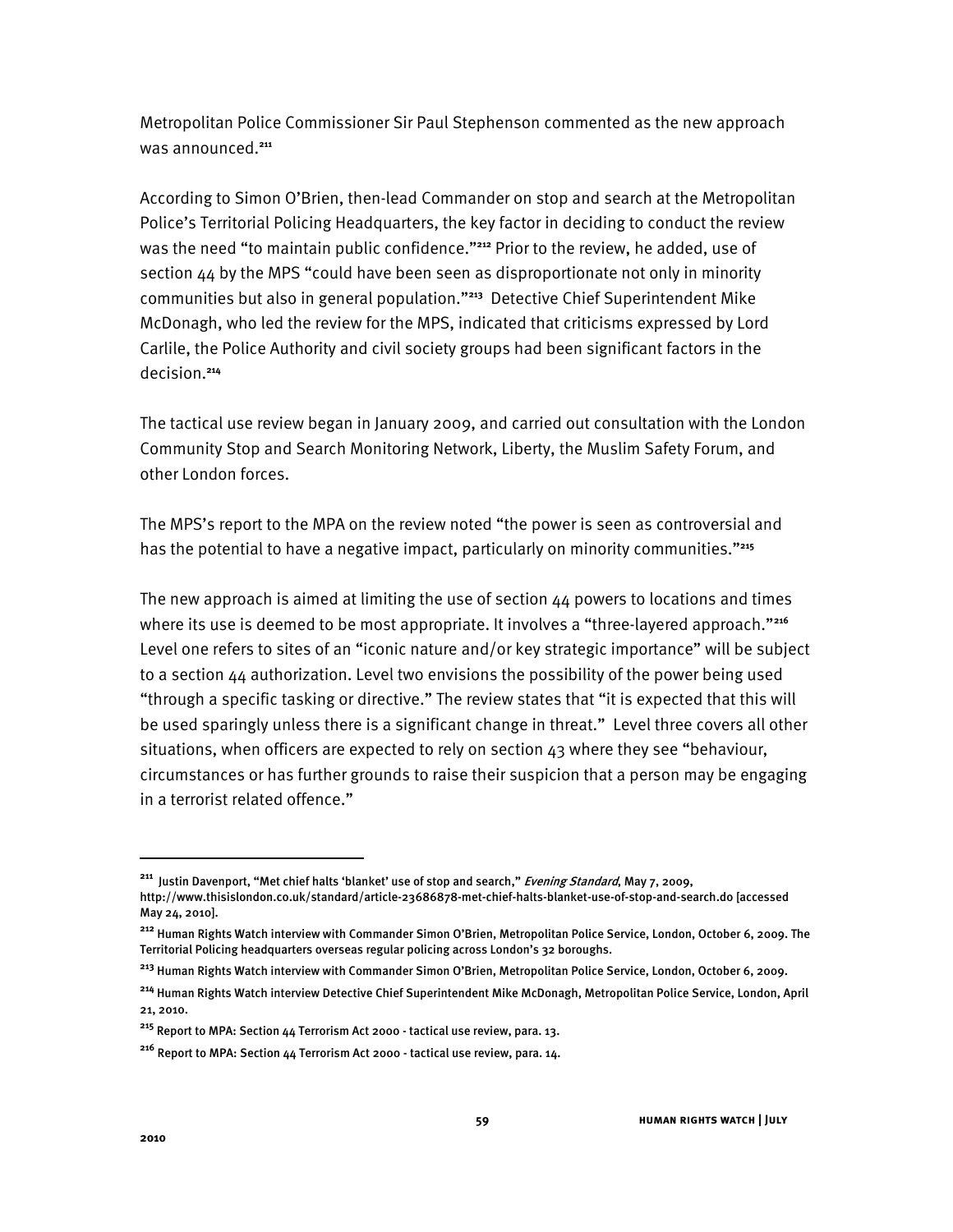Four boroughs(Tower Hamlets, Southwark, Brent and Newham) piloted the new approach in Spring 2009. It was deemed successful, and significantly reduced the number of stops. A cochair of the Stop and Search community monitoring network, Chris Roffey, cautiously welcomed the new approach: "Hopefully if the reduction in the use of section  $44$  gets to be known in the community, then there will be a benefit. But [you] still need to look at the quality of stops."<sup>217</sup>

The new approach was rolled out across London in September and October 2009. Its first and most obvious result is a significant fall in the geographic scope of section 44 authorization for London. Although the precise area covered by the current authorization is secret, Human Rights Watch understands that outside central London, the authorizations cover very small areas of the outer boroughs. According to an MPS document seen by Human Rights Watch, it amounts to around 10 percent of London's geographic areas. Human Rights Watch understands that the majority of the use of power is now concentrated in three locations: the "government security zone" in central London, Heathrow airport, and City airport.

The result has been a fall in the number of stops under section  $44$  carried out by the MPS. This is based on official Home Office data, referred to previously, on the second, third and fourth quarters of 2009, and unconfirmed data from the MPS for the first quarter of 2010 seen by Human Rights Watch. In the first quarter of 2009, the MPS carried out more than 47,000 stops, whereas unconfirmed estimates from the MPS from the first quarter of 2010 indicate around 14,000 stops.**<sup>218</sup>**

Part of the reduction in the latter half of 2009 may be explained by the fact that from July 2009 to January 2010 the threat level was reduced from "severe" to "substantial."<sup>219</sup> That is significant because it is acknowledged within the MPS that numbers could rise again if the threat level were to increase generally or in a particular location, such as before the 2012 Summer Olympics in London.**<sup>220</sup>**

**<sup>217</sup>** Human Rights Watch interview with Chris Roffey, Co-Chair, Stop and Search Community Monitoring Network, and Abu Sufian, Chair of Tower Hamlets Monitoring Group, London, August 14, 2009.

**<sup>218</sup>** Home Office, "Statistical Bulletin: Operation of police powers under the Terrorism Act 2000 and subsequent legislation: Arrests, outcomes and stops & searches, Great Britain 2008/09," Table A1, p. 49; Unofficial data for Q1 2010 obtained from Metropolitan Police Service.

<sup>&</sup>lt;sup>219</sup> "Timeline: UK terrorism threat levels explained," BBC News, January 22, 2010, http://news.bbc.co.uk/1/hi/uk/8476299.stm [accessed May 24, 2010]. The level was raised again to "severe" on January 22, 2010.

<sup>&</sup>lt;sup>220</sup> Human Rights Watch interview with Commander Simon O'Brien, Metropolitan Police Service, London, October 6, 2009; Human Rights Watch interview with Detective Chief Superintendent Mike McDonagh, Metropolitan Police Service, London, April 21, 2010.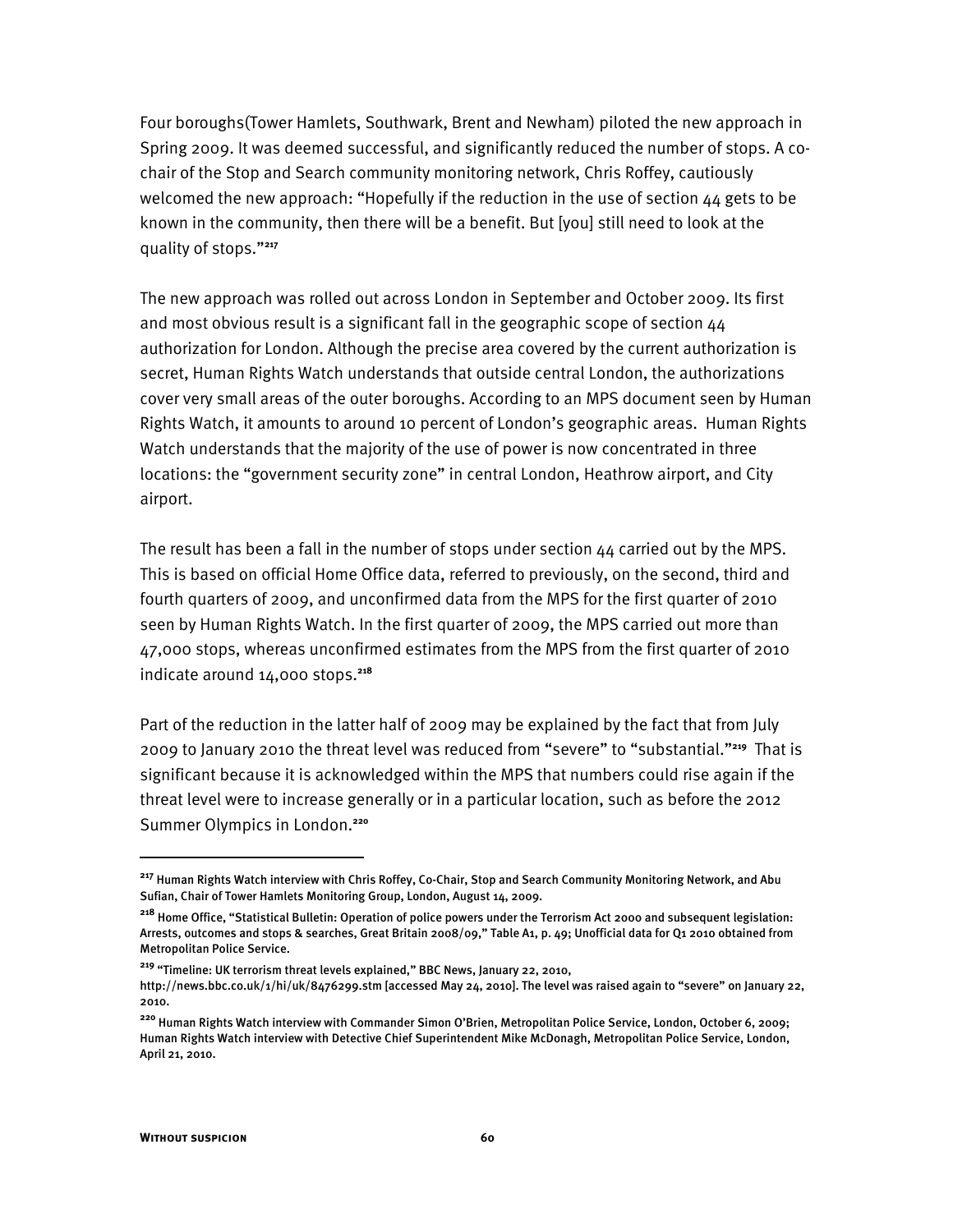Given that part of the revised approach envisions greater reliance of section $43$  of the Terrorism Act, it is interesting that there was a *decline* in number of section  $43$  stops following introduction of tactical use change. From October 2008 to March 2009 there were 1,191 section 43 stops, while from April 2009 to September 2009 there were 704 stops.**<sup>221</sup>**

## British Transport Police

The British Transport Police has also sought to reform its use of the power. Around half of its section 44 stops are carried out by specially trained counterterrorism officers in the context of pre-planned operations.**<sup>222</sup>** These officers are trained in behavioural analysis techniques developed by the force, which involve seeking to identify non-standard patterns of conduct.

Human Rights Watch observed such an operation at St. Pancras station in November 2009, in which a portable x-ray machine was used to scan bags (the idea being to avoid the need for hand-searches, which are deemed more intrusive).

Like the MPS, the BTP has narrowed its area authorization. It no longer covers Scotland, where the force faced criticism for a large number of stops carried out following the failed attack on Glasgow airport in August 2007. The authorization was further reduced in the second half of 2009.**<sup>223</sup>** As of February 2010, it covered London and parts of the railway mainline to the Midlands and North of England.**<sup>224</sup>**

Senior BTP officers explained to Human Rights Watch that the railway network and London underground are vulnerable to attack (as evidenced by prior attacks in London, Madrid and elsewhere) and difficult to secure.

As noted above, the numbers of section  $44$  stops carried out by the BTP have fallen significantly, although in absolute terms they remain high, with more than 50,000 stops in the year to June 2009, the last 12 month period for which data is available. As with the MPS, there is a risk that stops could rise again, including in the run-up to the Olympics.**<sup>225</sup>**

ֺ

**<sup>221</sup>** Home Office, Terrorism Act Quarterly Update, February 25, 2010, Table 2.3.

**<sup>222</sup>** Human Rights Watch interview with Philip Trendall, Superintendent, Counter Terrorism Support Unit, and Robert Noddings, Chief Inspector, British Transport Police, London, February 10, 2010.

**<sup>223</sup>** Human Rights Watch interview with Alan Pacey, Assistant Chief Constable, British Transport Police, London, November 13, 2009.

**<sup>224</sup>** Human Rights Watch interview with Philip Trendall, Superintendent, Counter Terrorism Support Unit, and Robert Noddings, Chief Inspector, British Transport Police, London, February 10, 2010.

<sup>&</sup>lt;sup>225</sup> Adam Fresco and Fiona Hamilton, "Unlawful anti-terror powers planned for use at 2012 Games," *The Times* (London), February 8, 2010, http://www.timesonline.co.uk/tol/sport/olympics/london\_2012/article7018467.ece [accessed May 24, 2010].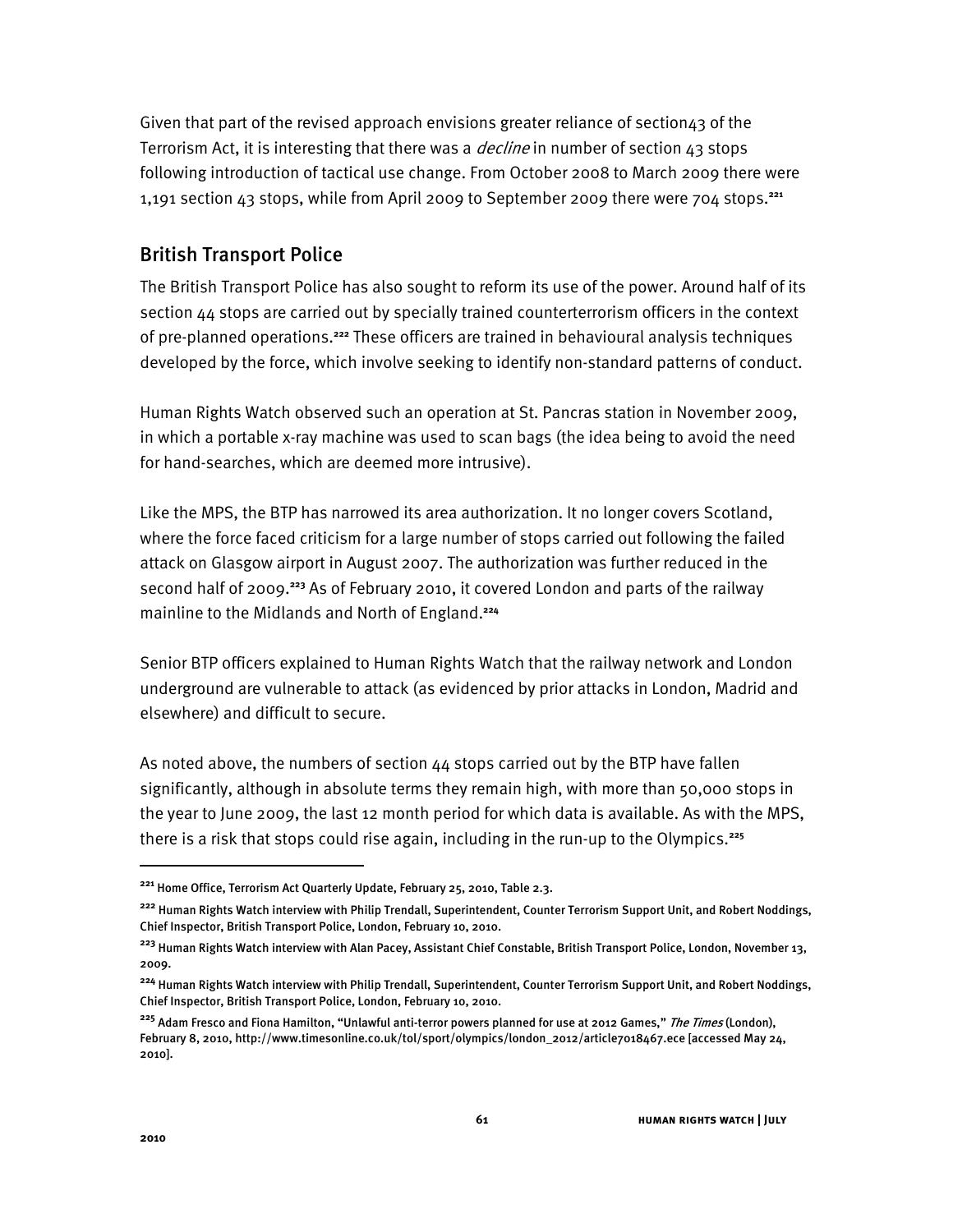## Hampshire Police

Hampshire Police took a bold step in April 2009, when its chief constable announced the force would suspend all use of section 44 stop and search.**<sup>226</sup>** The decision followed data showing that the force had carried out almost 3,500 stops in the year to April 2008, compared to 580 in the same 12-month period a year earlier, without leading to any terrorism arrests.<sup>227</sup> Hampshire Police's Assistant Chief Constable David Pryde was reported as saying that the force would suspend its use "until such time as the perceived threat is raised to the highest level."<sup>228</sup>

Other forces have yet to amend their approach, although Human Rights Watch understands that Association of Chief Police Officers (ACPO) is considering a national policy on section 44 that would mirror the approach of the MPS.**<sup>229</sup>**

## Prospects for Reform Under the New Government

Both the Conservatives and the Liberal Democrats-the two parties in the new coalition government-pledged to review section 44 prior to the elections. The then-Liberal Democrat Home Affairs spokesman Chris Huhne said in April 2010 that "[t]his law is in urgent need of a very big clarification.<sup>230</sup> Chris Grayling, the then-Conservative Home Affairs spokesman, went further, saying the same month that "the Conservatives will end the abuse of stop-andsearch as part of a full review of all Labour's counter-terrorism laws."<sup>231</sup>

The coalition agreement between the two parties states that the government "will implement a full programme of measures to reverse the substantial erosion of civil liberties and roll back state intrusion" and "introduce safeguards against the misuse of anti-terrorism legislation."<sup>232</sup> A centerpiece of the new government's approach is "a great repeal bill,"

<sup>232</sup> UK Government, "The Coalition: our programme for government," May 2010,

ֺ

<sup>&</sup>lt;sup>226</sup> Sandra Laville, "Hampshire police suspends use of stop and search powers," *The Guardian*, July 15, 2009, http://www.guardian.co.uk/uk/2009/jul/15/hampshire-suspends-stop-search-powers [accessed May 24, 2010].

<sup>&</sup>lt;sup>227</sup> Home Office, "Police Powers and Procedures England and Wales 2007/08," April 30, 2009

http://rds.homeoffice.gov.uk/rds/pdfs09/hosb1809.pdf [accessed May 24, 2010], table 2.03.

<sup>&</sup>lt;sup>228</sup> Sandra Laville, "Hampshire police suspends use of stop and search powers," *The Guardian*, July 15, 2009.

**<sup>229</sup>** Human Rights Watch interview with Detective Chief Superintendent Mike McDonagh, Metropolitan Police Service, London, April 21, 2010.

<sup>&</sup>lt;sup>230</sup> "Lib Dems issue photographers' rights pledge," Amateur Photographer, April 20, 2010,

http://www.amateurphotographer.co.uk/news/Lib\_Dems\_issue\_photographers\_rights\_pledge\_update\_news\_297081.html [accessed May 24, 2010].

<sup>&</sup>lt;sup>231</sup> "Conservatives tell photographers: We will end stop and search 'abuse,'" *Amateur Photographer*, April 15, 2010, http://www.amateurphotographer.co.uk/news/conservatives\_tell\_photographers\_we\_will\_end\_stop\_and\_search\_abuse\_up date\_news\_296966.html [accessed May 24, 2010].

http://www.direct.gov.uk/en/Nl1/Newsroom/DG\_187877 [accessed May 24, 2010], p.11.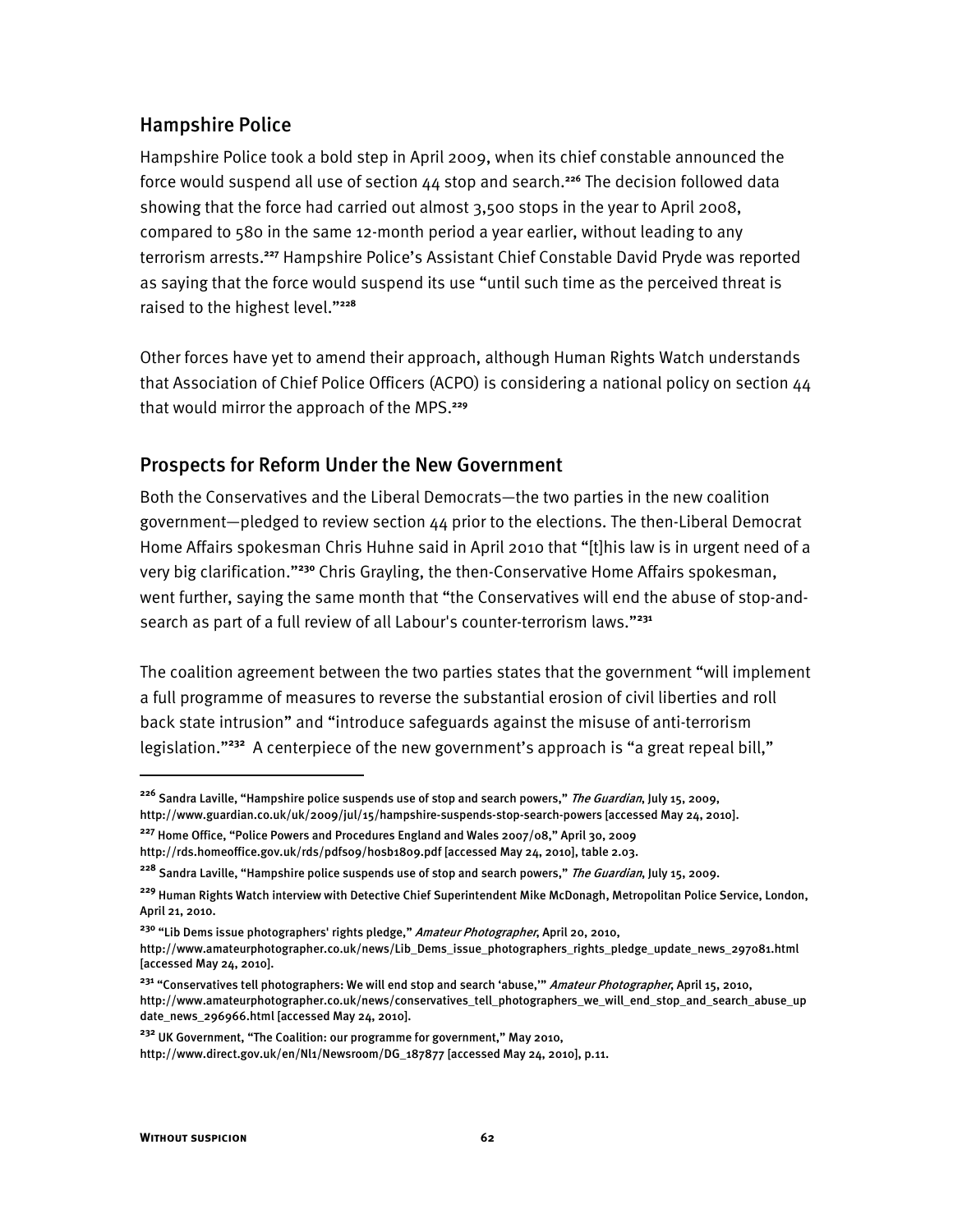announced in its legislative program (known as the Queen's Speech) on May 25, 2010. While the bill will include "safeguards the misuse of anti-terrorism legislation, it is unclear at this writing section 44 will be included. Security Minister Baroness Neville-Jones confirmed on June 10 the government's intention to carry out a review of counterterrorism legislation, "including the operation of the Section 44 stop and search provisions."<sup>233</sup>

**<sup>233</sup>** Written Ministerial Statement, Minister of State for Security, Baroness Neville-Jones, Home Department: Stop-and-Search Authorisation, June 10, 2010, http://www.publications.parliament.uk/pa/cm/cmtoday/cmwms/archive/100610.htm#d2e358 [accessed June 10, 2010].